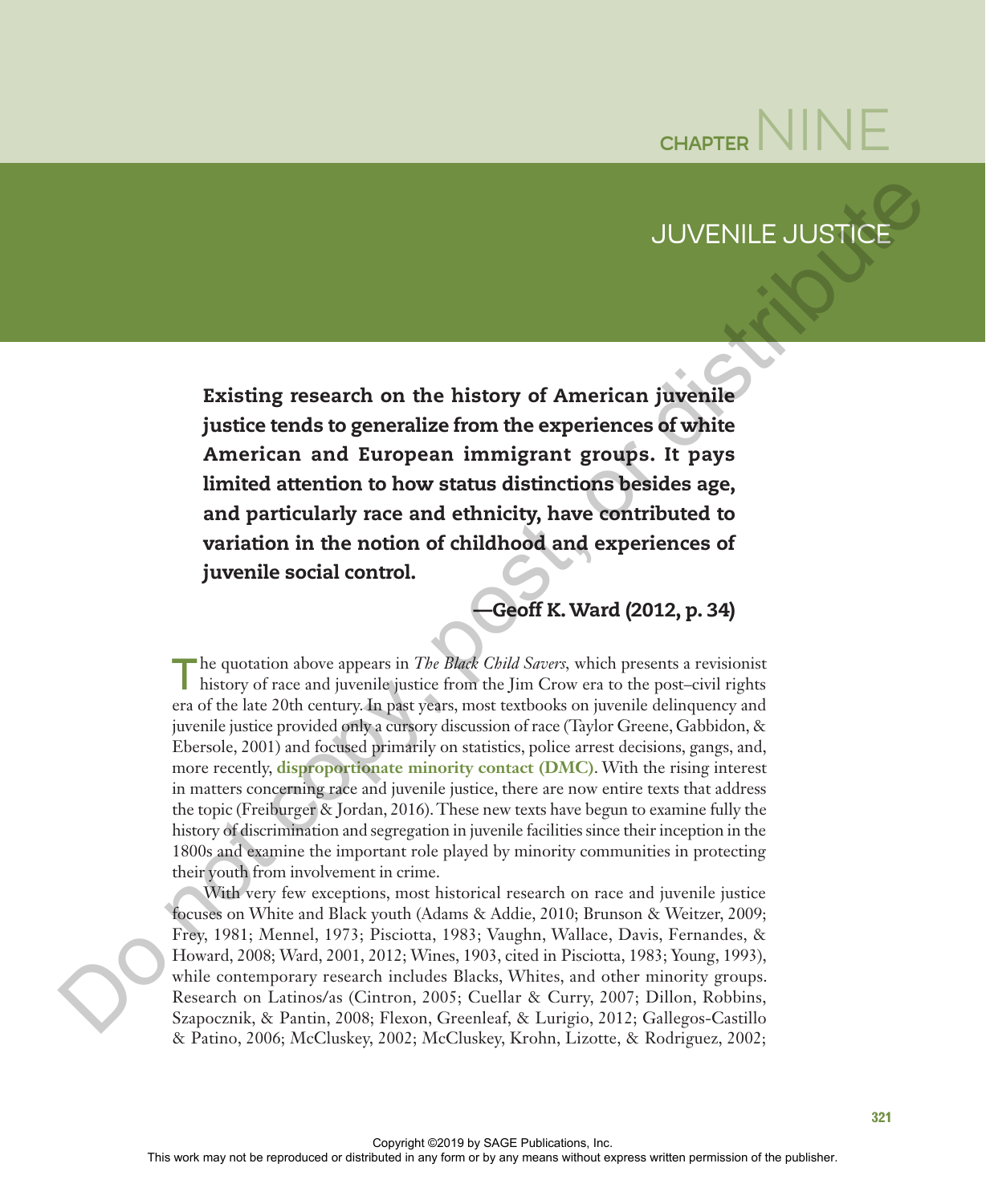McCluskey & Tovar, 2003; McGee et al., 2005; Miller, 2015; Miller, Barnes, & Hartley, 2011; Peguero & Shekarkhar, 2011; Shekarkhar & Gibson, 2011; Solis, Portillos, & Brunson, 2009; Vega & Gil, 1998), Native Americans (Hartshorn, Whitbeck, & Prentice, 2015; Hautala, Sittner, & Whitbeck, 2016; Mmari, Blum, & Teufel-Shone, 2010), and Asian Americans (Bui, 2009; Godinet, 2013; Guerrero et al., 2010; Le, Monfared, & Stockdale, 2005; Wolf & Hartney, 2005) is more readily available than in the past. Numerous government documents and edited volumes that focus on minority youth, delinquency, and justice are also available (see, e.g., Chavez-Garcia, 2012; Gray, 2014; Hawkins & Kempf-Leonard, 2005; Leonard, Pope, & Feyerherm, 1995; Parsons-Pollard, 2017; Penn, Taylor Greene, & Gabbidon, 2006; Rosenfeld, Edberg, Fang, & Florence, 2013; Sickmund & Puzzanchera, 2014; Tapia, 2012). In spite of a considerable amount of research, there is still a lack of consensus about why Blacks and other minority youth continue to be overrepresented in the juvenile justice system and the best way to address this challenge.

The goal of this chapter is to explore race effects in juvenile justice. It begins with a brief overview of juvenile justice in the United States, moves to a historical overview of race and juvenile justice, and then examines race and the extent of juvenile crime and victimization. Next it discusses several contemporary issues, including DMC, the **school-to-prison pipeline**, minority female delinquency, life without parole sentences for juveniles, and delinquency prevention.

# **OVERVIEW OF JUVENILE JUSTICE**

Many students are surprised to learn that the concepts of juvenile delinquency and juvenile justice are of a fairly recent origin. Prior to the 19th century, youth were the primary responsibility of their families and communities. Those who could not be controlled were punished like adults or sent to live with other families, usually as apprentices to learn a skill or trade. During the 1800s, separate facilities for youth in trouble were established. These early institutions included asylums, orphanages, houses of refuge, and reformatories.

Later in the century, in 1899, the first **juvenile court** opened in Cook County (Chicago), Illinois. Today, the phrase *juvenile justice system* is used to refer to the agencies and processes responsible for the prevention and control of juvenile delinquency. In fact, according to the National Center for Juvenile Justice (2004), there are actually 51 separate juvenile justice systems in the United States, and each "has its own history and set of laws and policies and delivers services to juvenile delinquents in its own way" (King, 2006, p. 1). Figure 9.1 presents an overview of case flow through a contemporary juvenile justice system. Like the adult criminal justice system, the juvenile justice system includes law enforcement, courts, corrections, and the use of discretion in decision making at several stages. The systems intersect because some juveniles are tried in criminal courts, detained in jails, and sentenced to adult prisons. Like adults, juveniles can be detained without bail before their trials (adjudicatory hearing), have procedural safeguards, have the right to an appeal (in some states), and can be placed on probation. This is more as the repression of the repression of the results in a relation of the reproduced or distributed in any form or by any form or by any means without express weak and the result of the the publisher in the pub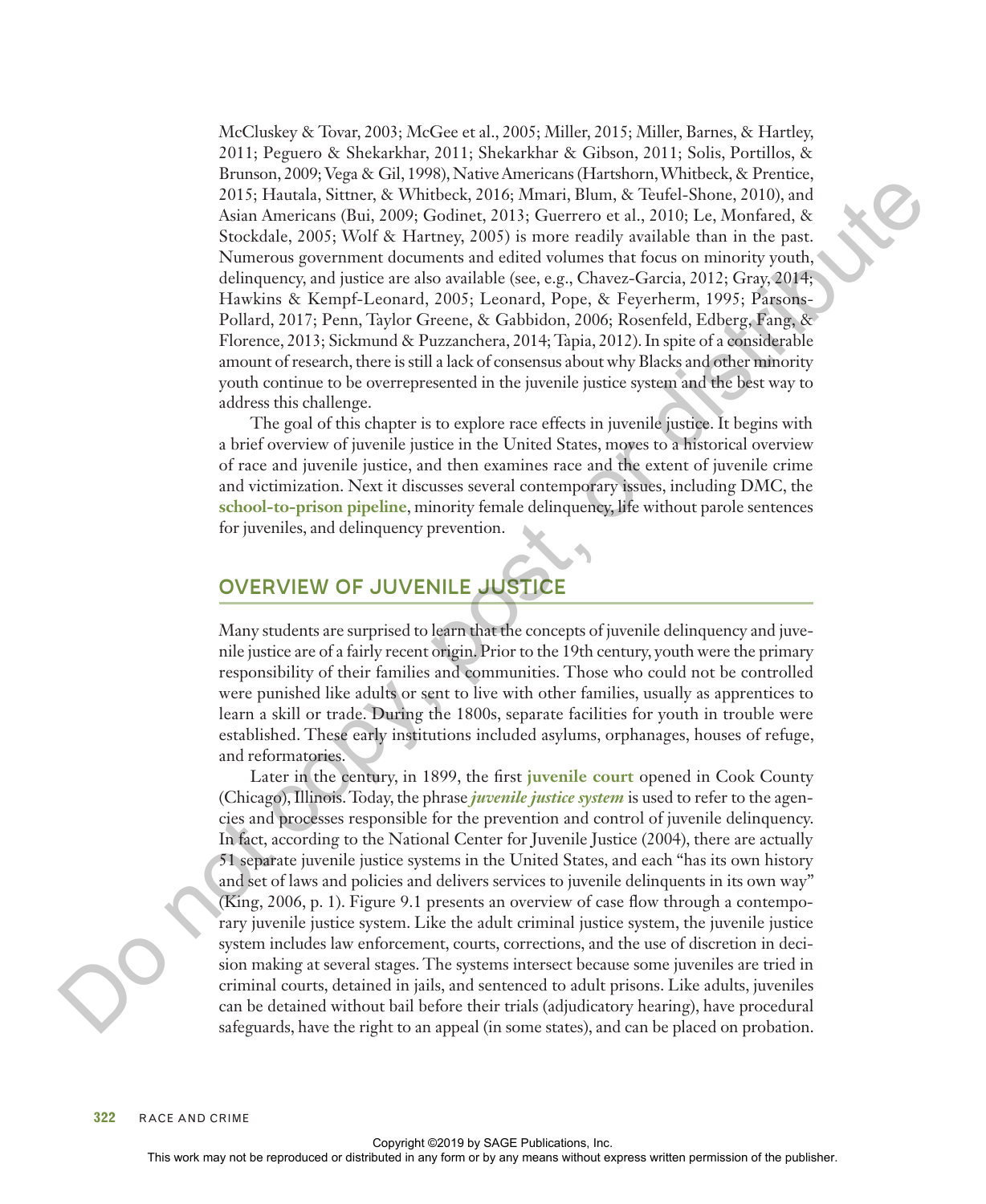In addition to these similarities, there are many differences between the two systems, including more parental involvement in the juvenile system, different terminology, and the fact that juveniles do not have a constitutional right to a jury trial (Lawrence  $\&$ Hemmens, 2008; see *McKeiver v. Pennsylvania,* 1971).

The most important stages of the juvenile justice process are referrals (usually by police), **intake**, **adjudication**, and **disposition**. Juveniles may be diverted from the process at any stage by police, probation officers, and judges. For example, a juvenile referred to the court for a minor offense can be diverted from the process or detained by an intake or probation officer. A juvenile accused of a more serious crime, like rape, is less likely to be diverted. Rather, the juvenile could be formally petitioned to appear in juvenile court or transferred (waived) to adult court. If the juvenile accused of rape is adjudicated as a delinquent (in juvenile court), several dispositions are available, including (intensive) probation, restitution, community service, and secure confinement. If the juvenile accused of committing a rape is waived to adult court, there also are several possible outcomes, including either plea negotiations or a trial. Also if found guilty, the juvenile would face sentencing alternatives in adult court that are similar to dispositions available in juvenile court. However, unlike youth tried in juvenile court, those waived to adult court who are found guilty and sentenced to confinement will go to an adult prison not a juvenile detention center. The mean of the reproduced or distributed or distributed or distributed in any form or by any means with the reproduced in any means with the publisher of the syres of the distributed in any means of the distributed in an

Another unique characteristic of the juvenile justice system is the jurisdiction of the juvenile court over delinquent youth, status offenders, and youth who are dependent, neglected, and abused. Juvenile delinquency is described by Greenwald (1993) as a "euphemism for behavioral problems of children and youth that reach beyond mere non-conformity and existed since earliest man" (p. 735). In the early 19th century, it encompassed any illegal behavior by a minor who fell under a statutory age limit and was labeled a serious social problem (Clement, 1993). In most states, juveniles include youth who are under the age of 18. Delinquent acts include both criminal and status offenses. Unlike adults, juveniles can be apprehended for offenses due solely to their status as children or adolescents. Curfew violations, underage drinking, incorrigibility, and running away are examples of status offenses. In some states, these juveniles are referred to as either "children" or "persons" in need of supervision (also referred to as CHINS or PINS).

The juvenile justice system today is quite different from how it was a century ago. Initially, the goal of the early courts was to rehabilitate youth and act in their best interest. In the 1960s, a fundamental shift away from the idea of rehabilitation began to occur (Urban, St. Cyr, & Decker, 2003). Several scholars have observed a gradual transition to what is now a more accountability-driven and punitive system (Benekos & Merlo, 2008; Feld, 1999, 2017; Freiburger & Jordan, 2016; Hinton, Sims, Adams, & West, 2007; Merlo & Benekos, 2017; Urban et al., 2003; Ward, 2001, 2012; Ward & Kupchik, 2009). Today, the competing goals of rehabilitation and punishment have resulted in a system that places the personal, social, and educational needs of juvenile delinquents second to the need to punish them (Urban et al., 2003). Bernard and Kurlycheck (2010) identified the cycle of juvenile justice as being driven by three ideas: Crime is exceptionally high, the present policies make

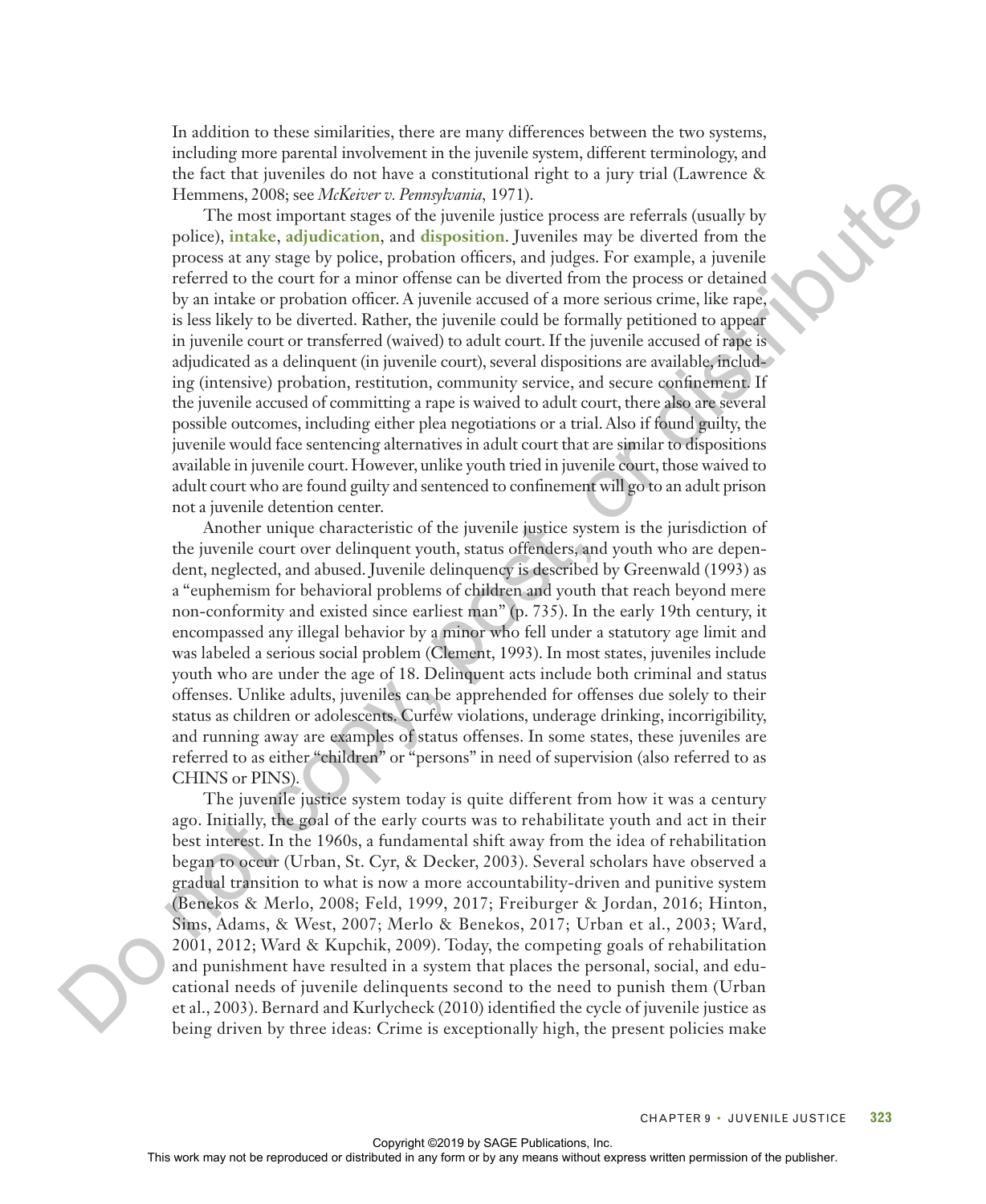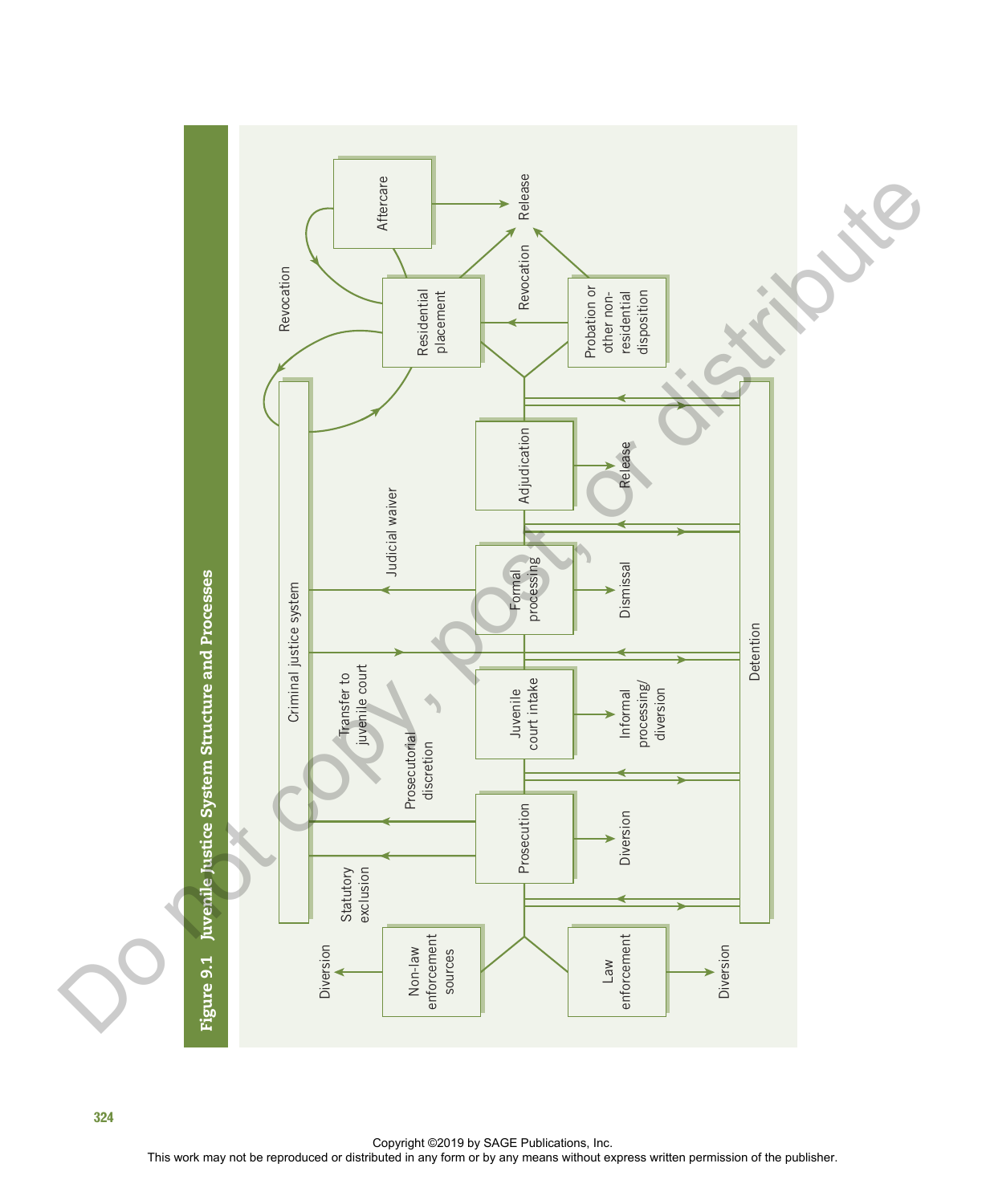the problem worse, and changing the policies will reduce juvenile crime. According to the authors, the cycle of juvenile justice continues because the social conditions that foster juvenile delinquency are never adequately addressed. How did we go from a system that focused primarily on the best interest of the child to one that emphasizes punishment? When and why did we return to policies that blur the distinction between juveniles and adults? The following section provides some answers to these questions.

# **HISTORICAL OVERVIEW OF RACE AND JUVENILE JUSTICE**

Children and youth have always misbehaved, and there have always been varying attitudes and practices toward what has come to be known as juvenile delinquency. Clement (1993) noted that, in colonial America, Southerners were more tolerant of misbehavior than were colonists in Massachusetts, Pennsylvania, and New York. More specifically, Southerners tolerated troublesome White males, but slave owners did not tolerate misbehavior of young (or adult) slaves. In the North, as the population in cities rapidly increased due primarily to urbanization, industrialization, and immigration, there was growing concern about youth crime. During the 1700s, the problem of youth misbehavior common to all children began to be referred to as the "crimes and conditions of poor children" (Mennel, 1973, p. xxvi). It was during the 1800s that concerned citizens, referred to as "**child savers**," coalesced to protect children and youth and work on their behalf. Early in the century, these individuals and their organizations were instrumental in establishing separate facilities for youth; later in the century, they were instrumental in the creation of the first juvenile court. From the beginning of the movement to salvage youth, Black children were excluded and treated differently. Pisciotta (1983) concluded that, "Historians have been particularly negligent in not explicating the dynamics of racism and sexism in juvenile reformatories and courts" (p. 256). The results of the results with the results of the form of the publisher permission or the results of the results of the results of the results of the publisher. The form of the publisher of the publishers and statistic i

As early as 1819, a group of individuals concerned about pauperism and the plight of youth in New York City formed the Society for the Prevention of Pauperism, which later became known as the Society for the Reformation of Juvenile Delinquents. On January 1, 1825, this organization opened the New York House of Refuge; Boston and Philadelphia soon followed suit, opening **houses of refuge** prior to the 1830s. Most youth in the early houses of refuge were not committing crimes; rather they were impoverished, neglected, and homeless adolescent White males. There was a considerable amount of prejudice in these early facilities toward immigrants, especially Irish youth, as well as toward girls and Black delinquents. The New York and Boston houses of refuge admitted Whites and Blacks, although they were segregated. In 1849, Philadelphia opened a separate house of refuge for "colored juvenile delinquents" (Frey, 1981; Mennel, 1973). Interestingly, all Black children born in Pennsylvania after 1780 were free, even though prejudice and separation of the races were the norm well into the 20th century. Though segregated, the houses of refuge in Philadelphia sought to maintain social control over poor and delinquent youth and to instill in them a basic education, the desire to work, and a moral foundation (Frey, 1981). Early houses maintained a practice of placing youth in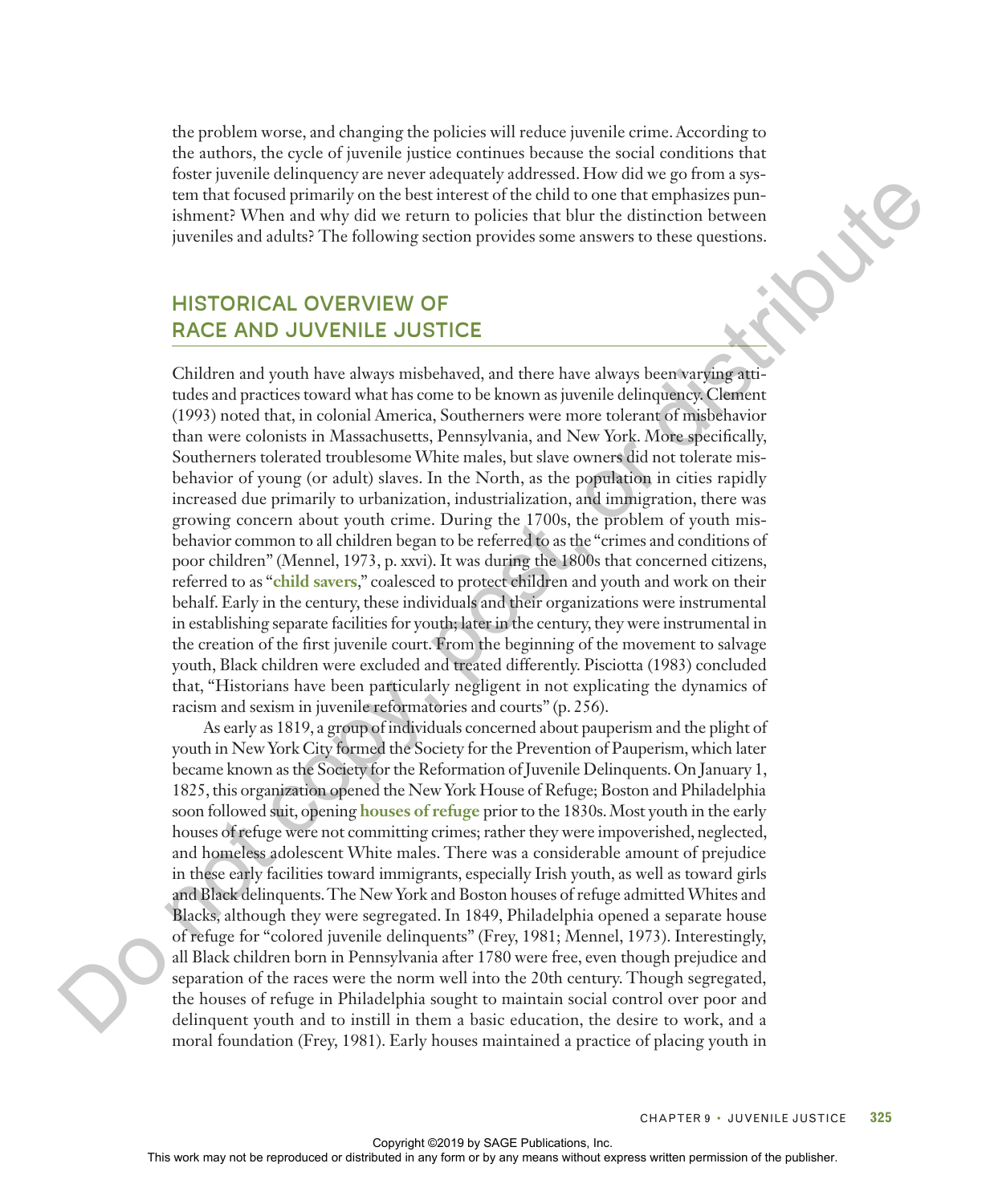apprenticeships or on rural farms. Because White girls and boys were preferred, Black youth stayed in the houses for longer periods of time (Ward, 2001, 2012).

Unlike northern states, most southern states moved slowly to open separate facilities for youth. Young (1993) noted "that the house of refuge established in Maryland in 1840 and opened in 1855 was restricted to White children due to the slave status of Black children" (p. 557). In Kentucky, the Louisville House of Refuge, established in 1854, also was for White children only (Young, 1994). Black youth were excluded from most facilities or treated quite differently. Managers believed that placing White and Black children together would be degrading to the White children (Mennel, 1973). Before and after the Civil War, in both the North and the South, Black youth were more likely to be sent to adult jails and prisons than to juvenile facilities. In Maryland, the children of free Blacks were perceived as a threat (as were their parents) and could be either sold or bound out if their parents could not provide for them (Young, 1993).

By the 1850s, houses of refuge that had opened earlier in the century were criticized and eventually replaced with **reformatories**. Massachusetts opened its first reform school for boys in 1847 and for girls in 1856. These institutions differed from houses of refuge in several ways. First, smaller buildings that were maintained by the occupants were utilized. Second, there was a greater emphasis on education. By 1890, most states outside the South had reform schools for boys and girls (Mennel, 1973).

Like the houses of refuge, the early reformatories excluded Blacks and instead sent them to adult jails and prisons. There is little information about the treatment of Black youth in adult facilities. We do know that the convict lease system in jails and prisons in the South was difficult for all prisoners (Du Bois, 1901/2002; LeFlouria, 2011; Oshinsky, 1996; Woodward, 1971; Work, 1939). As noted in earlier chapters, many southern states used the convict lease system as both a means of generating revenue to maintain their penal institutions and for profit. Punishment was excessive, death rates were high, sexual assaults and rapes were ignored, and oversight was rare (Colvin, 1997). Black youth outnumbered other juveniles in these facilities (Ward, 2001, 2012) and were subjected to the most brutal forms of punishment. It was not until 1873 that one of the first separate reformatories for "colored boys" opened in Baltimore, MD (Ward, 2001, 2012; Young, 1993). It would take several decades for other reformatories to open for Black youth. Virginia opened its first industrial home for "wayward colored girls" in 1915 and a facility for "wayward boys" in 1920 (Young, 1994). The opening of these segregated (and often inferior) reformatories was due, in large part, to the efforts of the child savers, especially **Black child savers**. The Rey possible control (1993) (noted that the boson or distributed in Any form or by any form or boson for the repression of the publisher of the publisher of the publisher of the publisher. This is a some for NHz diali

# **The Child Savers**

As previously mentioned, child savers were concerned with the plight of poor, vagrant, and neglected children (Siegel, 2002). These activists were middle- and upper-class females, criminal justice practitioners, and various organizations that were primarily interested in saving White children, who usually came from immigrant families struggling with the transition to life in a new country. Most of the child savers who were White were not concerned about Negro children, who faced challenges similar to, if not worse than, White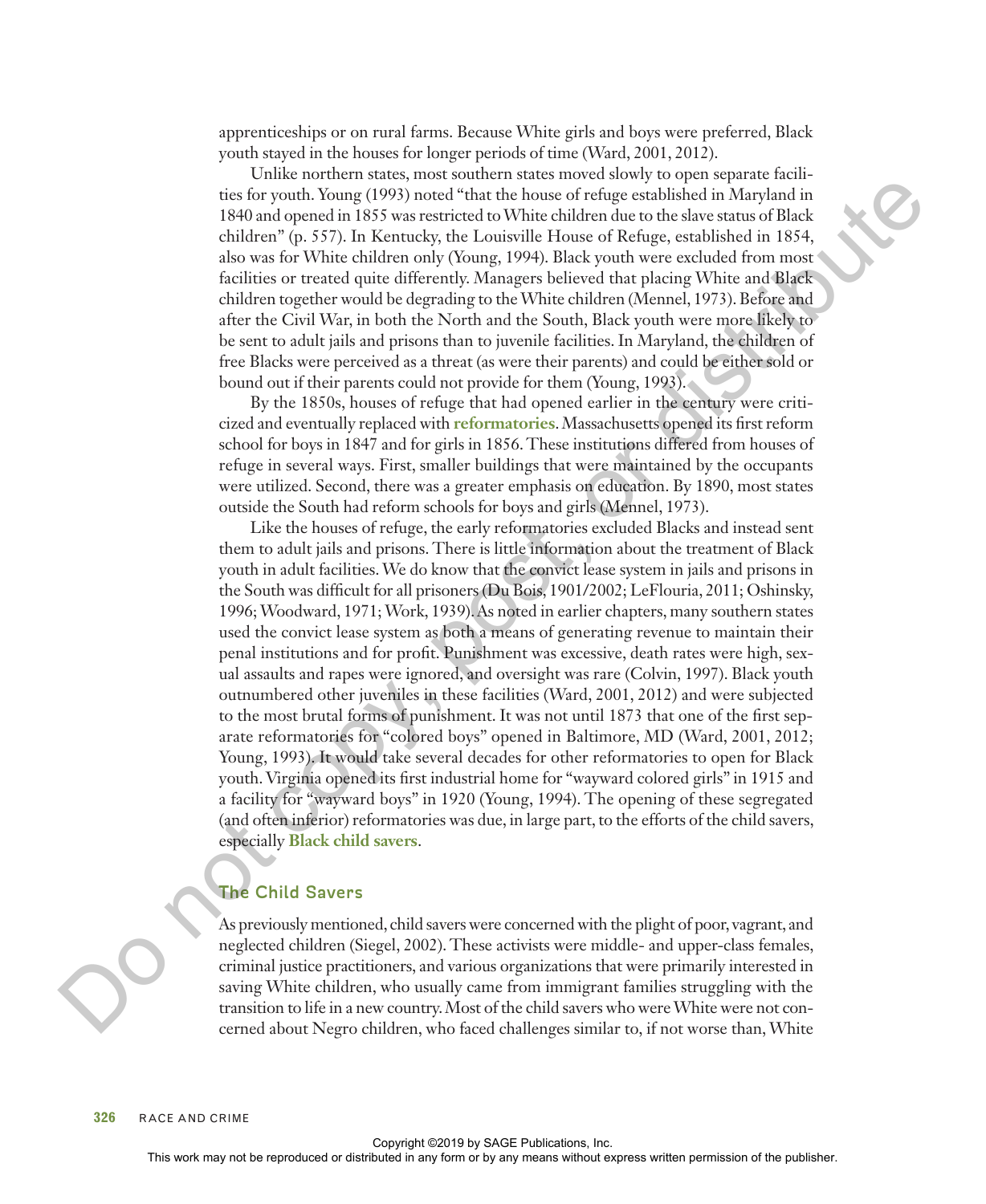immigrant youths. Although Platt (1969) and Shelden and Osborne (1989) questioned the benevolence of the child savers and posited that they were motivated by self-interest, they do not address how child savers overlooked Negro youth and the role of Black child savers (Ward, 2001, 2012). Frederick H. Wines, a leader in the National Conference of Charities and Correction and the National Prison Association in the late 1800s and early 1900s believed that "crime and delinquency among blacks was an 'insoluble problem,'" and that "because of their inherent biological, mental, and moral primitiveness . . . neither punishment or rehabilitation would work" (Wines, in Pisciotta, 1983).

Youth facilities were originally opened to separate delinquents from adults and the poor conditions found in prisons. It also was believed that youth were malleable and could be "saved" from the harmful effects of poverty and harsh living conditions. Unlike White youth, Black youth often were placed in adult facilities, evidence of what Ward (2001) referred to as "historical racial inequality" in juvenile justice. In addition, ideas of Black childhood varied between the races: Whites viewed Black childhood as developmentally limited, whereas Blacks viewed their development as critical to the future of the race (Ward, 2001).

Since the late 1800s, historically Black colleges and universities were in the vanguard of efforts to improve their race and instrumental in calling attention to Black youth. As early as 1899, at the Hampton Negro Conference, the issues of the need for clubs for girls and the dangers faced by girls migrating to the North were discussed. African American women who attended these institutions, most of them preparing to be teachers, realized that they would also need to become involved in their communities. For example, at the 1907 Hampton Conference, several women joined together to form the Virginia State Federation of Colored Women's Clubs. These women were at the forefront of the Black child savers who emerged in response to the unfair and prejudicial handling of Black youth. Like White child savers, the early Black child savers were initially women of a higher social class. However, they existed in a distinctly racially segregated community where the meaning of class was quite different. Although they held status and power in their own communities, Black child savers faced a greater challenge: a racialized justice system that was unwilling to invest in the rehabilitation of Black youth. They had to both challenge racial disparities and develop resources to finance facilities on their own (Ward, 2001). The control or the state of the repression of the rest in any form in a state of the rest or distributed in any form or by any means when the rest or the publisher of the publisher or the publisher or the publisher or the

Ward (2001, 2012) described at least three different types of Black child savers: early, reform oriented, and organizations. The early child savers were forced to work on the periphery of the justice system. The Federation of Colored Women's Clubs was at the forefront of the early Black child savers movement. These groups of women were active across the country, especially in the South, and were instrumental in creating the first reformatories for female and male Negro juveniles (Neverdon-Morton, 1989). The next group of Black child savers was more reform oriented and focused more directly on working as practitioners not only in juvenile justice, but in other agencies as well. They emerged early in the 20th century, when "African Americans were beginning to move from the periphery of juvenile justice, as community-based providers, toward its administrative center" (Ward, 2001, p. 164). These child savers were "African American participants in juvenile justice administration who aimed to affect outcomes in the legal

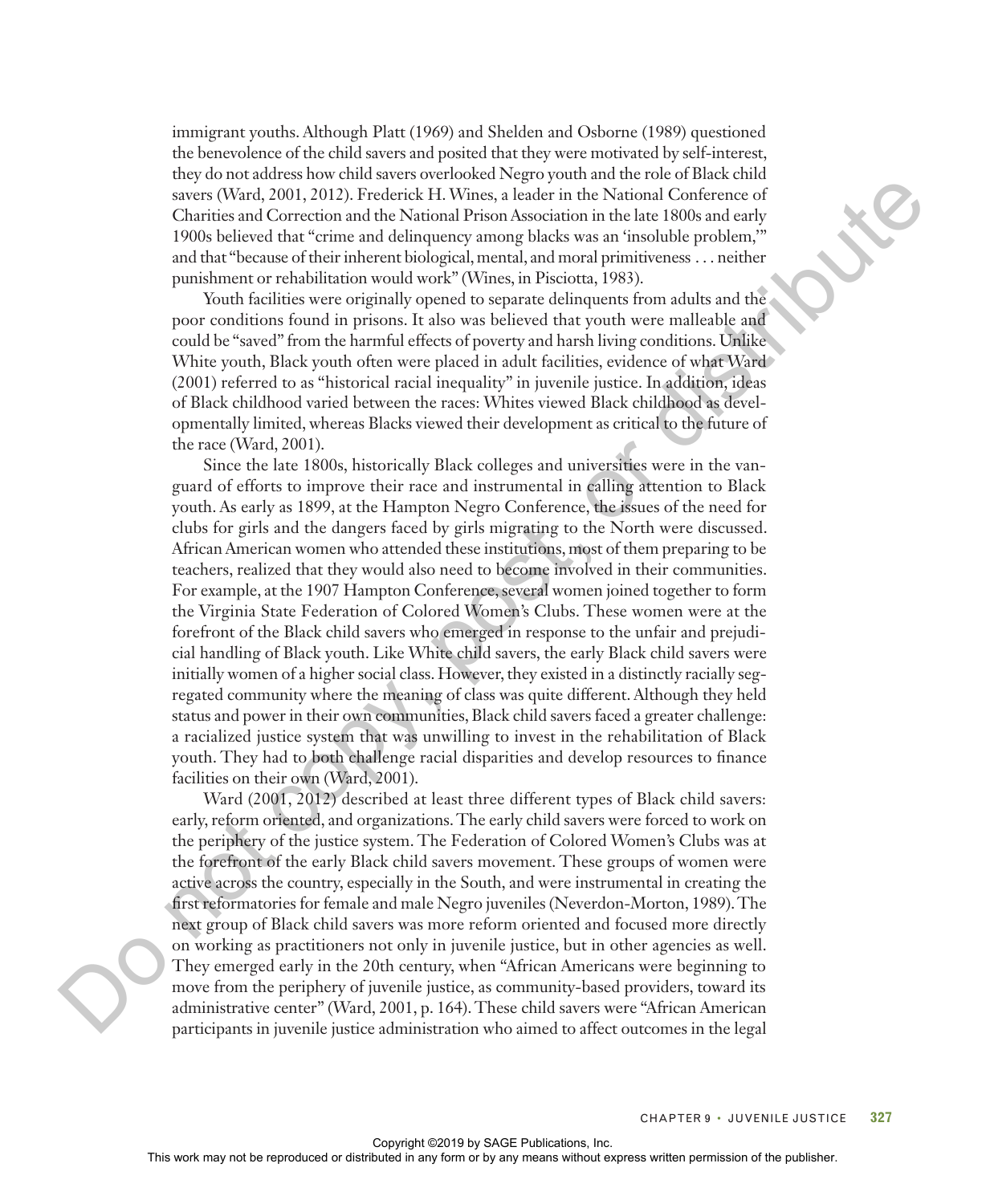processing of Black delinquents especially, though not exclusively" (p. 120). The National Association for the Advancement of Colored People (NAACP) provides an example of the third type of Black child saver activists. The organization devoted a tremendous amount of time and resources to the plight of Black youth in the justice system in the early part of the 20th century. Ward (2001) did not idealize the Black child savers in light of their incredible obstacles, although he does conclude that they probably did "improve the circumstances of Black juvenile delinquents" (p. 186). In addition, Black and White child savers coalesced in some places. Were there child savers in other minority groups? More than likely, but there are very few historical accounts currently available (see, e.g., Bush, 2010; Chavez-Garcia, 2012).

# **Juvenile Courts**

The creation of the juvenile court was one of the most important developments in the history of juvenile justice. When the first juvenile court opened in Chicago (Cook County, IL), it was viewed as a progressive idea that recognized the special needs of children not only in juvenile facilities but in court, as well. As previously stated, the primary goal of the first juvenile courts was rehabilitation and to act in the best interest of the child. There have always been two competing views of early juvenile courts; one viewed them as a "symbol of society's concern for its young" and another as oppressive and "dedicated to controlling the indigent and powerless" (Bortner, 1984, pp. 2–3). By the mid-1930s, most states had legislated some form of juvenile court. Racial segregation in the juvenile courts (and reformatories) continued well into the 20th century. Ward and Kupchik (2009) note that the U.S. Supreme Court ruling against the "separate but equal" doctrine in the 1954 *Brown v. Board of Education* decision was one of the earliest efforts to hold juvenile justice systems accountable to all youth.

By the 1960s, juvenile courts were criticized for lacking procedural safeguards, the insufficient training of judges and staff, and failing to control juvenile crime. During this decade, U.S. Supreme Court rulings guaranteed juveniles in the system some procedural safeguards in a few landmark decisions. In *Kent v. United States* (1966) the Court determined that a juvenile is entitled to due process and that the court was open to hearing juvenile appeals. The *In re Gault* (1967) decision further expanded due process rights. This case involved 15-year-old Gerald Gault who was arrested after making lewd statements during a phone call to a neighbor. Because of his juvenile status, several due process requirements applicable to adults were denied, and Gault was convicted and committed to an institution until his 21st birthday. This six-year sentence was far greater than the 18 months he would have received in the adult court. As a result of a multitude of concerns, Gault's parents appealed the decision. On appeal, the Supreme Court heard the case and considered whether Gault was, in fact, denied several constitutional rights, including the following: (1) notice of the charges, (2) right to counsel, (3) right to confront and cross-examine witnesses, (4) right against self-incrimination, (5) right to transcript of the proceedings, and (6) right to an appeal (see Burruss, 2009). The court eventually affirmed the first four of these rights and essentially challenged the notion of *parens patriae* in juvenile court. means of the reproduced or distributed in a may not be repressed or distributed in a may not be represented in the publisher. The publisher and the repression of the repression of the repression of the publisher. This con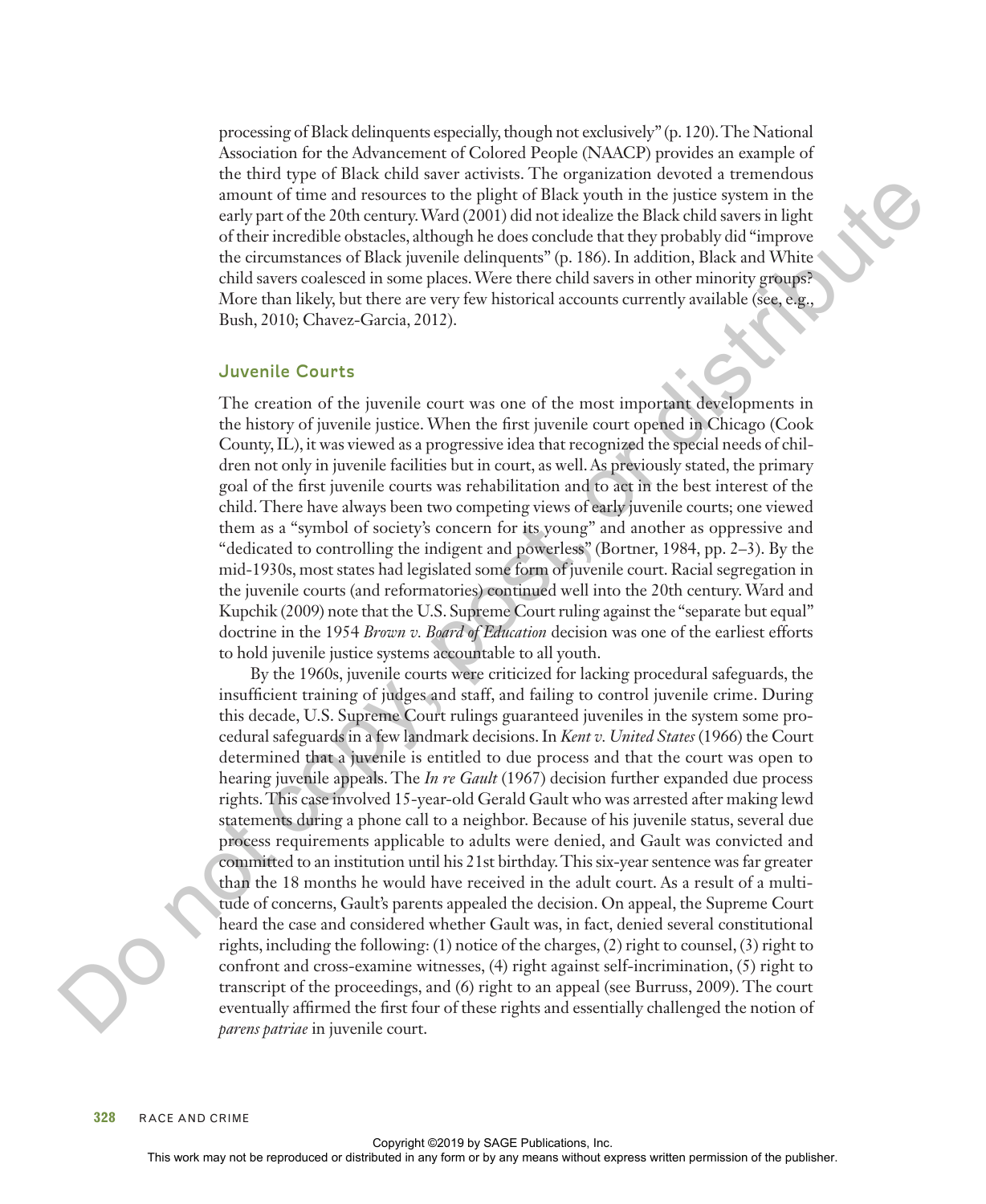There were important juvenile justice decisions by the U.S. Supreme Court in the 1970s as well. In the *In re Winship* (1970) decision, the court ruled whether 12-year-old Samuel Winship, who was facing significant time in a detention facility for shoplifting, should be tried using the due process standard of beyond a reasonable doubt or the lesser standard of preponderance of the evidence. The court ruled that "in delinquency cases where a juvenile faced a sentence in a secure facility, the judge must use the reasonable doubt standard before finding juveniles delinquent" (Burruss, 2009). The 1971 *McKeiver v. Pennsylvania* case reaffirmed that juveniles do not have a constitutional right to jury trials. Notably, the court did not prohibit states from allowing trials. Nevertheless, several states allow jury trials in juvenile court. Another significant case from the 1970s was *Breed v. Jones*. This case protected juveniles from being in "double jeopardy." The case required that a juvenile be waived to adult court prior to adjudication in juvenile court. This prevented juveniles from being adjudicated in juvenile court and then sent to adult court for trial.

In *Schall v. Martin* (1984), the Supreme Court weighed in on whether juveniles could be subject to preventative detention. Overturning lower court decisions, it decided in favor of the use of pretrial detention when it is required to protect the juvenile and others. In spite of Supreme Court decisions taken to protect the rights of juveniles, nationwide, juvenile courts had begun clearly to shift away from an emphasis on the welfare and rehabilitation of youth and toward becoming an even more punitive "second-rate criminal court for young offenders" (Feld, 1999, p. 5).] According to Ward and Kupchik (2009),

A two-stage and limited philosophical displacement of the rehabilitative ideal occurred, beginning with discourse and policy focused on system accountability reforms in the 1950s, 1960s, and 1970s, followed by juvenile accountability reform efforts since the 1980s that mirror the punitive tenor of broader juvenile justice and criminal justice policy reform. (p. 101)

Although we know quite a bit about the development of juvenile courts (and juvenile justice), historical information about the treatment of Black and minority youth in these courts during the early 20th century is limited. Most of the early research consisted of case studies that examined Black delinquency in specific cities (see Abraham, 1948; Blue, 1948, 1959; Frazier, 1939, 1949; Moses, 1933, 1936; Watts, 1941). Platt (1969, 1977, 2009) mentioned that the first juvenile court in Chicago (Cook County) had one "colored" volunteer social worker. Frazier (1939, 1949) provided some information on Negro youth appearing before the children's court in the District of Columbia; Nashville, Tennessee; New York City; and other locales, although he emphasized community and family factors and did not address race effects. In light of segregation and the general treatment of Black prisoners in the early facilities, it is doubtful that the majority of Negro youth fared much better in juvenile courts in the early 20th century. The the treat term is the representation of repression of the rest is enter the best measure of the systems with the rest is entered in any means with the publisher. This with the publisher is enter the enterpret in any m

The Black child savers and other professionals may have played an important role in early juvenile courts in some locales, but there were not enough of them. Although they aimed to work in the best interest of the child, they could change neither the structural and economic conditions nor the stereotypical attitudes of other (White) justice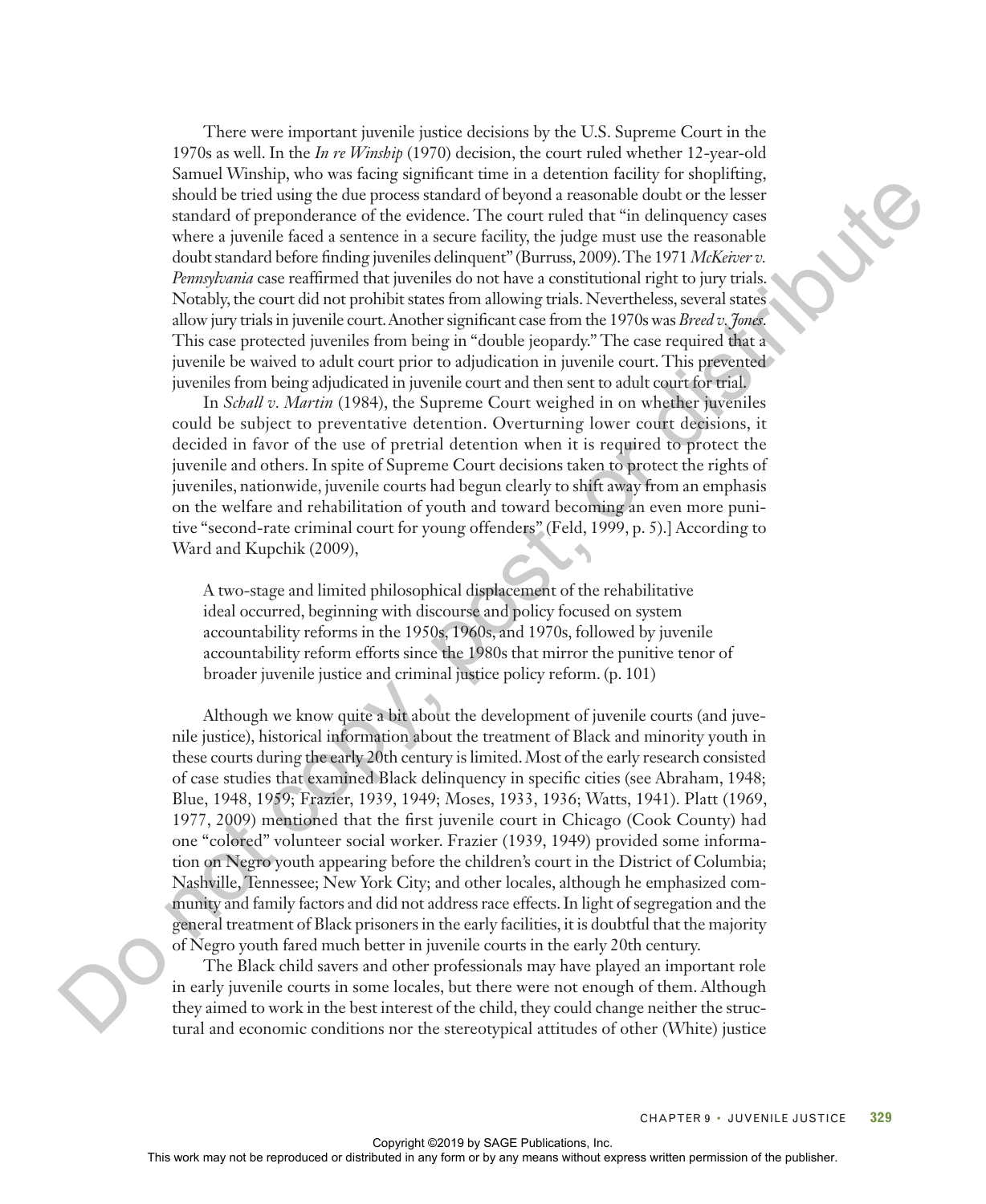professionals. Among most justice practitioners, differential treatment of Black youth was tolerated and accepted. Feld (1999) argued that, since its inception, one of the most important functions of the juvenile court was to control ethnic and racial minorities:

The Progressives created the juvenile court to assimilate, integrate, and control the children of the eastern European immigrants pouring into cities of the East and Midwest at the turn of the century. In postindustrial American cities today, juvenile courts function to maintain social control of minority youths, predominantly young black males. (p. 5)

The use of waivers to remove youth from the jurisdiction of the juvenile court flourished in the late 20th century after legislative changes to transfer laws became more punitive. Judicial, legislative, and prosecutorial waivers (sometimes known as transfers and/or certifications) facilitate trying youth as adults. In some states, reverse waivers permit criminal courts to send cases back to juvenile court and utilize a juvenile disposition (Brooks & Willingham, 2009; Jordan & Myers, 2007; King, 2018). Between 1985 and 2007, Black youth were more likely to be waived to adult court regardless of the type of offense (person, property, drugs, public order). During the 1990s, Black youth were twice as likely as White youth to be waived for offenses against the person and more than three times as likely to be waived for drug offenses (Adams & Addie, 2010). In 2007, Black and White youth had similar likelihoods of waiver, although Black youth were still more likely to be waived for offenses against the person and drug crimes than White youth (p. 4). According to the most recent data available in 2014, all youth were most likely to be waived for offenses against the person. Even so, Black youth were more likely than White youth to be waived for person and drug offenses (Hockenberry & Puzzanchera, 2017). DMC at this stage in the process continues to be problematic today. The Propositive created bit procedure control in equilibuted in any form or between the change or positive distributed in the any means when the state any form or between the publishering permission of the both publishers

In spite of efforts to deinstitutionalize youths convicted of crime—such as the 1974 Juvenile Justice and Delinquency Prevention Act that began this less punitive approach, the 1994 Violent Crime and Safe Streets Act that allocated more funding to preventive approaches for juveniles, and the recent Supreme Court decisions abolishing the death penalty and narrowing life without parole sentences for juveniles—the punishment model continues to define juvenile justice in most states. During the past two decades, the hybrid mix of rehabilitation, punishment, system accountability, and juvenile accountability has resulted in the implementation of numerous conflicting policies and programs to prevent and control juvenile delinquency. Goshe (2015) cautions that the "punitive legacy" could negatively impact progressive reforms. Some of these more punitive approaches—including trying juveniles as adults, mandatory sentences, and longer sentences—were a reaction to increases in juvenile involvement in violent crime, discussed in more detail next.

# **RACE, JUVENILE CRIME, AND VICTIMIZATION**

For decades, juvenile involvement in crime as perpetrators and victims has received considerable attention. Part of the concern is related to the disproportionate number of

**330** RACE AND CRIME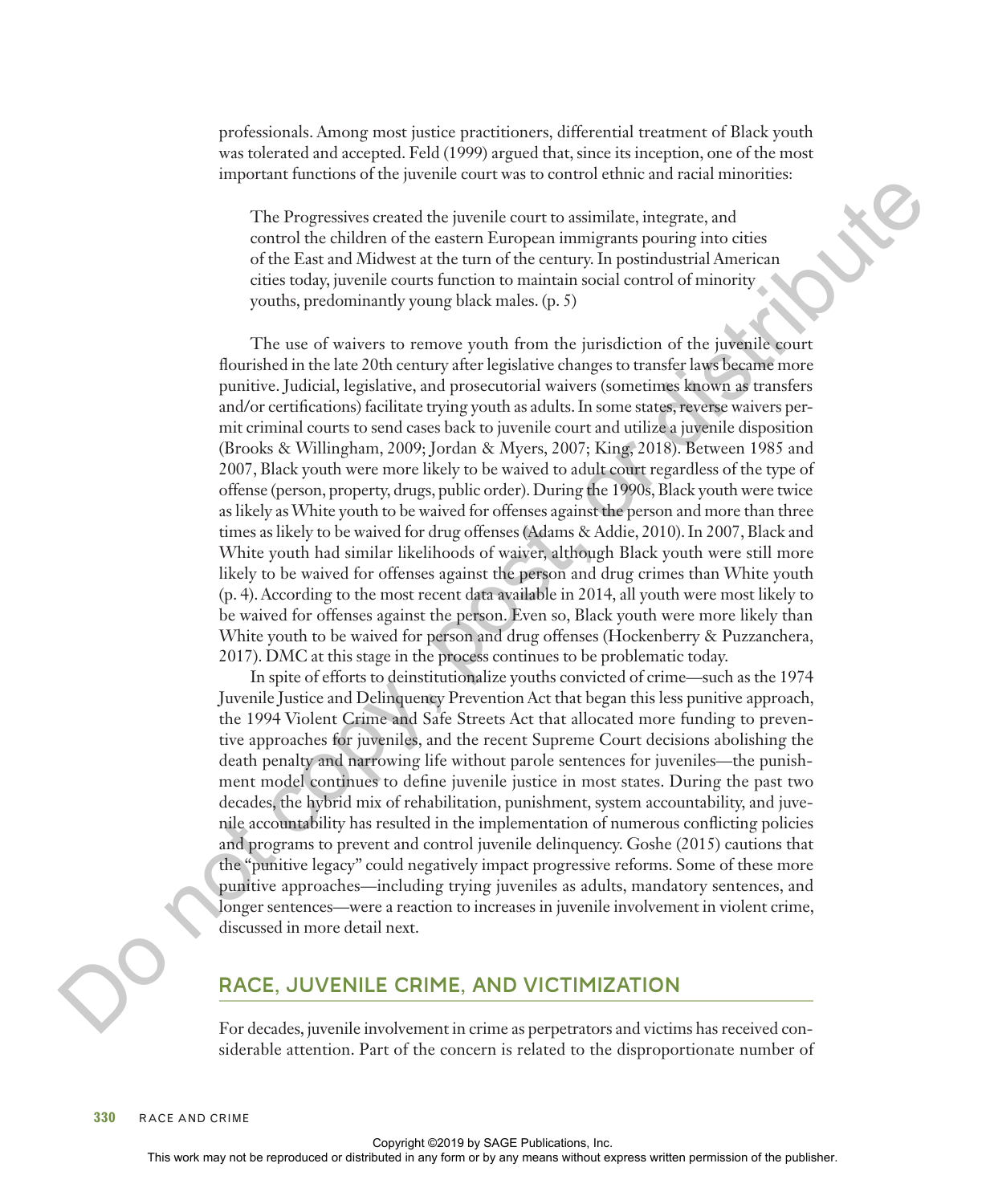youth, especially Black and other minority youth, who are arrested and confined. Howell (2003) argued that one of the most damaging myths about juvenile crime and violence was the prediction that a new breed of juvenile offenders, ostensibly labeled *superpredators*, would emerge (DiLulio, 1995, 1996b). Implicit in the notion of the superpredator was the demonization of Black and Hispanic youth; these and other chronic offenders were projected as contributing to a youth violence epidemic in our country in the coming years (Blumstein, 1996). Although there were both increases and decreases in the number of juvenile arrests after these dire predictions, there was a "moral panic over juvenile delinquency" that resulted in more punitive measures and "a crisis of overload in the juvenile justice system" (Howell, 2003, p. 24). In fact, while the number of juveniles arrested for violent crimes is still a problem, juvenile arrests have leveled off and "the juvenile Violent Crime Index arrest rate reached a historic low in 2010" (Sickmund & Puzzanchera, 2014, p. 125).

Chapter 2 provided an overview of several sources of crime and victimization data that provide information on juveniles, including the FBI Uniform Crime Reports (UCR), National Incident Based Reporting System (NIBRS), and Hate Crime Statistics, as well as the Bureau of Justice Statistics (BJS) **National Crime Victimization Survey (NCVS)**. In 1999, the **Office of Juvenile Justice and Delinquency Prevention (OJJDP)** made its **Statistical Briefing Book (SBB)** available online (http://www.ojjdp .gov/ojstatbb/default.asp). It provides access to information about juvenile delinquents and victims, as well as to juvenile court statistics and data on youth in residential confinement. The SBB data analysis tools and national data sets are very useful for analyzing race and juvenile justice. Other sources of juvenile crime and victimization data are the Monitoring the Future Study, the National Adolescent Survey, the National Survey on Drug Use and Health, the National Youth Gang Survey, the Pathways to Desistance Study, and the Behavior Risk Surveillance System. me, work may not be repressed or distributed in any form of the restrict or the restrict or or distributed in any means we provide the restrict to any means we provide the publisher. The results of the publisher of the pu

Chapter 2 also addressed the strengths and limitations of available data that are relevant to understanding race, juvenile crime, and victimization. Because a separate category for Hispanic arrests was unavailable until 2013, and only aggregate arrest data is available, intersectionalities of arrests with age, race, and gender can't be examined simultaneously. Also, UCR arrest data are based on estimates, and UCR juvenile arrests estimates may vary over time (see, e.g., Sickmund & Puzzanchera, 2014; Snyder, 1997, 2000, 2003). NCVS data are also problematic. First, the NCVS excludes youth under 12 years of age. Second, NCVS data are also based on estimates. Despite these limitations, the available data do help us understand patterns and trends in juvenile participation in crime as arrestees, victims, and those who are processed in the juvenile justice system.

Juvenile arrests during the 1980s and 1990s were much more numerous than they are today. After remaining constant between 1980 and 1987, the Violent Crime Index arrest rate grew between 1987 and 1994, after which it fell to its lowest level since 1980 in 2010 (Sickmund & Puzzanchera, 2014, p. 125). Across most offenses, juvenile arrests fell proportionately more than adult arrests between 2001 and 2010 (p. 120). However, in 2010, more than one-fourth of states had a juvenile violent crime arrest rate above the national average (p. 142). According to the OJJDP SBB, juvenile arrests between 2008 and 2014 steadily decreased; in 2008, an estimated 2.1 million juveniles were arrested, and in 2014, an estimated 1 million juveniles were arrested (see Table 9.1).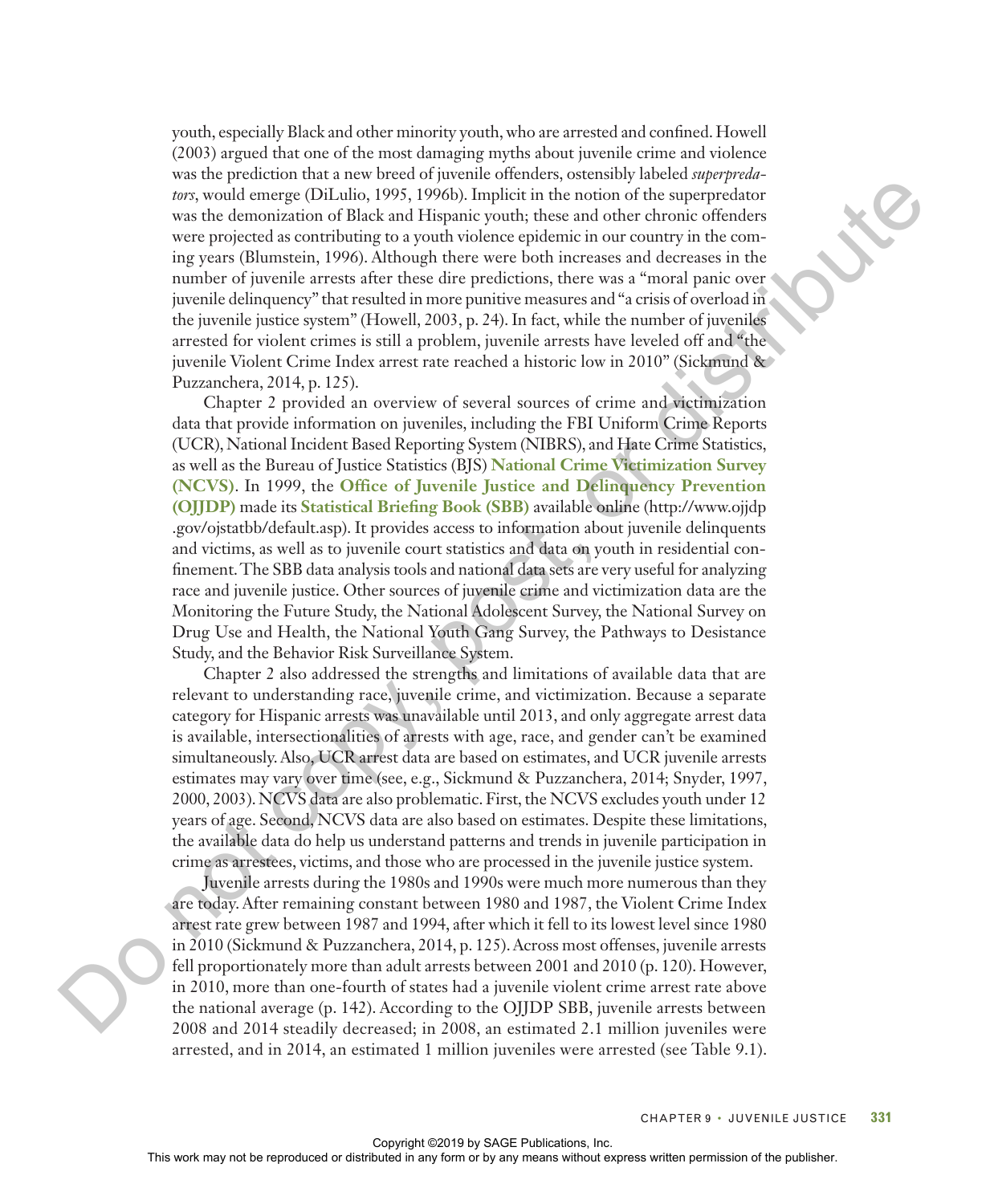In 2016, when we consider the race arrestees in UCR data, we find that the majority of juveniles arrested were either White (62%) or Black (35%); American Indians or Alaskan Natives and Native Hawaiians or other Pacific Islanders represented approximately 3% of juvenile arrestees (see Table 9.3). In 2016, taking into account ethnicity, an estimated 113,244 Hispanic/Latino juveniles were arrested (22.8% of juvenile arrests).

|                       | see Table 9.3).                                                                                                                 | 113,244 Hispanic/Latino juveniles were arrested (22.8% of juvenile arrests).<br>Table 9.1 Juvenile Arrest Estimates, 2008-2014 | $\alpha$ and $\alpha$ value 1 tax analyses on the radius blance is represented approximately 9.70<br>of juvenile arrestees (see Table 9.3). In 2016, taking into account ethnicity, an estimated<br>Like adults, juvenile arrestees are mostly males, although the number of female<br>arrestees has increased in recent years. According to the UCR, 18.9% and 17% of juve-<br>nile arrestees were females in 2006 and 2009, respectively (FBI, 2007a, 2010a). Although<br>the male arrest rate had decreased since 1980, in 2010 the female rate was higher<br>(Sickmund & Puzzanchera, 2014, p. 125). In 2016, 8% of the total arrests in the United<br>States were of juveniles (FBI, 2017a). Most juveniles arrested for violent and property<br>crimes, regardless of age, race, ethnicity, and gender, are arrested for larceny-theft<br>(excluding the "all other offenses" category). Blacks outnumbered Whites and others<br>arrested for murder, robbery, prostitution and commercial vice, gambling, and buying,<br>receiving, and possessing stolen property. Black juveniles accounted for 52% of arrests<br>for violent crime, whereas White juveniles accounted for 58.4 of juveniles arrested for<br>property crime. After larceny-theft, and excluding the category of "all other offenses,"<br>more juveniles were arrested for other assaults, disorderly conduct, and drug abuse vio-<br>lations. Among American Indians or Alaskan Natives, more juveniles were arrested for<br>larceny-theft and all other offenses (except traffic). Asians and Native Hawaiian or Other<br>Pacific Islanders were also more likely to be arrested for the same offenses (FBI, 2017a;<br>Youth involvement in violent crimes as both victims and offenders is of concern to<br>families, child advocates, communities, juvenile justice practitioners, and other stake-<br>holders. More recently, these concerns have become a national priority (see Listenbee<br>et al., 2012). According to former Attorney General Holder's Task Force on Children |  |
|-----------------------|---------------------------------------------------------------------------------------------------------------------------------|--------------------------------------------------------------------------------------------------------------------------------|-----------------------------------------------------------------------------------------------------------------------------------------------------------------------------------------------------------------------------------------------------------------------------------------------------------------------------------------------------------------------------------------------------------------------------------------------------------------------------------------------------------------------------------------------------------------------------------------------------------------------------------------------------------------------------------------------------------------------------------------------------------------------------------------------------------------------------------------------------------------------------------------------------------------------------------------------------------------------------------------------------------------------------------------------------------------------------------------------------------------------------------------------------------------------------------------------------------------------------------------------------------------------------------------------------------------------------------------------------------------------------------------------------------------------------------------------------------------------------------------------------------------------------------------------------------------------------------------------------------------------------------------------------------------------------------------------------------------------------------------------------------------------------------------------------------------------------------------------------------------------------------------------------------------------------------------------------------------------------------------------------------------------------------------------------------------|--|
|                       | Year                                                                                                                            | <b>Arrests</b>                                                                                                                 | <b>Percentage Total Arrests</b>                                                                                                                                                                                                                                                                                                                                                                                                                                                                                                                                                                                                                                                                                                                                                                                                                                                                                                                                                                                                                                                                                                                                                                                                                                                                                                                                                                                                                                                                                                                                                                                                                                                                                                                                                                                                                                                                                                                                                                                                                                 |  |
|                       | 2008                                                                                                                            | 2,100,800                                                                                                                      | 15.0                                                                                                                                                                                                                                                                                                                                                                                                                                                                                                                                                                                                                                                                                                                                                                                                                                                                                                                                                                                                                                                                                                                                                                                                                                                                                                                                                                                                                                                                                                                                                                                                                                                                                                                                                                                                                                                                                                                                                                                                                                                            |  |
|                       | 2009                                                                                                                            | 1,906,400                                                                                                                      | 13.9                                                                                                                                                                                                                                                                                                                                                                                                                                                                                                                                                                                                                                                                                                                                                                                                                                                                                                                                                                                                                                                                                                                                                                                                                                                                                                                                                                                                                                                                                                                                                                                                                                                                                                                                                                                                                                                                                                                                                                                                                                                            |  |
|                       | 2010                                                                                                                            | 1,642,500                                                                                                                      | 12.5                                                                                                                                                                                                                                                                                                                                                                                                                                                                                                                                                                                                                                                                                                                                                                                                                                                                                                                                                                                                                                                                                                                                                                                                                                                                                                                                                                                                                                                                                                                                                                                                                                                                                                                                                                                                                                                                                                                                                                                                                                                            |  |
|                       | 2011                                                                                                                            | 1,470,000                                                                                                                      | 11.8                                                                                                                                                                                                                                                                                                                                                                                                                                                                                                                                                                                                                                                                                                                                                                                                                                                                                                                                                                                                                                                                                                                                                                                                                                                                                                                                                                                                                                                                                                                                                                                                                                                                                                                                                                                                                                                                                                                                                                                                                                                            |  |
|                       | 2012                                                                                                                            | 1,319,700                                                                                                                      | 10.8                                                                                                                                                                                                                                                                                                                                                                                                                                                                                                                                                                                                                                                                                                                                                                                                                                                                                                                                                                                                                                                                                                                                                                                                                                                                                                                                                                                                                                                                                                                                                                                                                                                                                                                                                                                                                                                                                                                                                                                                                                                            |  |
|                       | 2013                                                                                                                            | 1,081,400                                                                                                                      | 9.6                                                                                                                                                                                                                                                                                                                                                                                                                                                                                                                                                                                                                                                                                                                                                                                                                                                                                                                                                                                                                                                                                                                                                                                                                                                                                                                                                                                                                                                                                                                                                                                                                                                                                                                                                                                                                                                                                                                                                                                                                                                             |  |
|                       | 2014                                                                                                                            | 1,023,800                                                                                                                      | 9.1                                                                                                                                                                                                                                                                                                                                                                                                                                                                                                                                                                                                                                                                                                                                                                                                                                                                                                                                                                                                                                                                                                                                                                                                                                                                                                                                                                                                                                                                                                                                                                                                                                                                                                                                                                                                                                                                                                                                                                                                                                                             |  |
| 332<br>RACE AND CRIME |                                                                                                                                 | Source: OJJDP Statistical Briefing Book Data Analysis Tool: Easy Access to FBI Arrest Statistics.                              |                                                                                                                                                                                                                                                                                                                                                                                                                                                                                                                                                                                                                                                                                                                                                                                                                                                                                                                                                                                                                                                                                                                                                                                                                                                                                                                                                                                                                                                                                                                                                                                                                                                                                                                                                                                                                                                                                                                                                                                                                                                                 |  |
|                       | This work may not be reproduced or distributed in any form or by any means without express written permission of the publisher. | Copyright ©2019 by SAGE Publications, Inc.                                                                                     |                                                                                                                                                                                                                                                                                                                                                                                                                                                                                                                                                                                                                                                                                                                                                                                                                                                                                                                                                                                                                                                                                                                                                                                                                                                                                                                                                                                                                                                                                                                                                                                                                                                                                                                                                                                                                                                                                                                                                                                                                                                                 |  |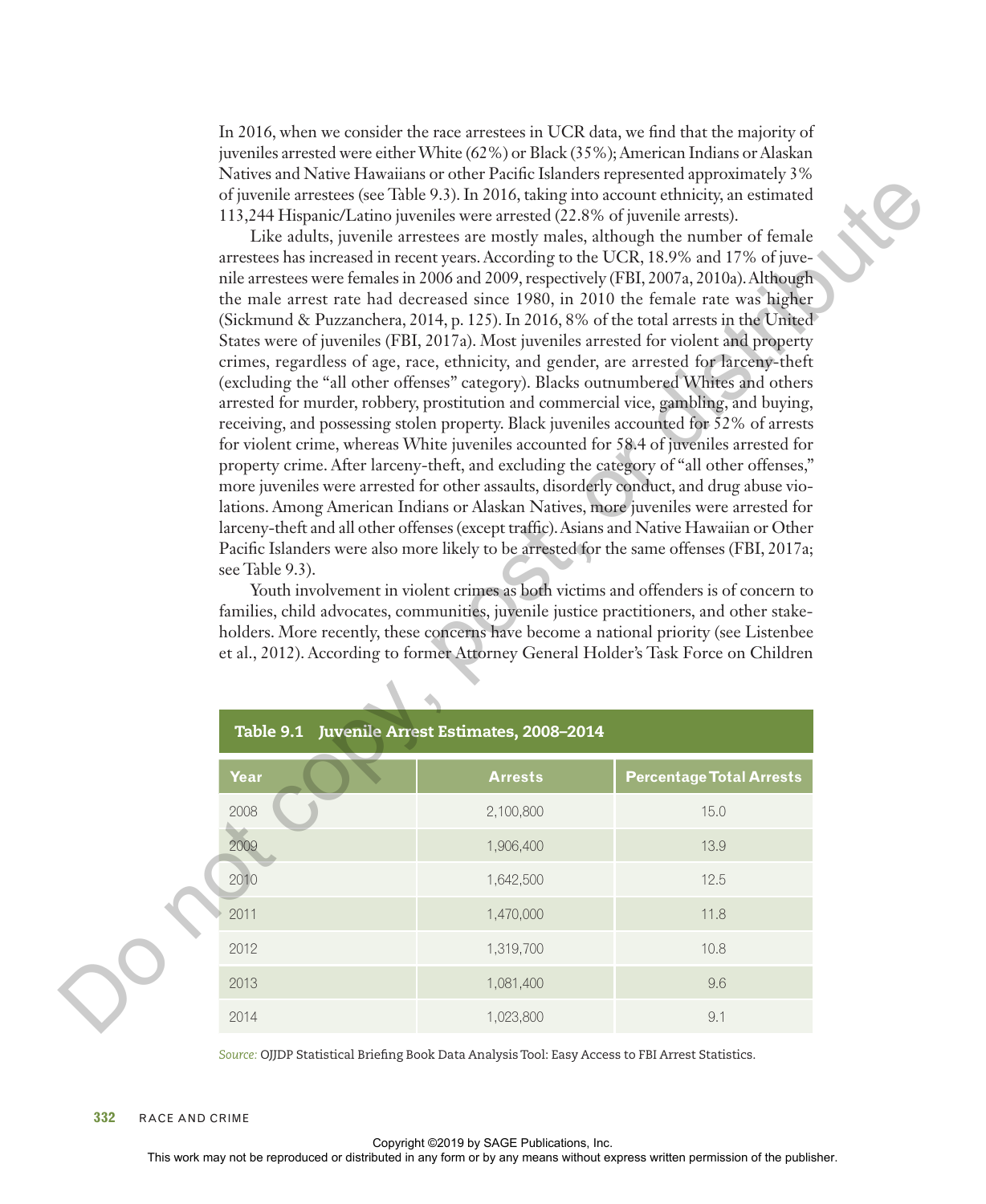Exposed to Violence, part of the Defending Childhood Initiative, youth exposure to violence has been a problem for decades:

| health crisis of the highest priority, and yet 33 years later that crisis remains.<br>Whether the violence occurs in children's homes, neighborhoods, schools,<br>playgrounds or playing fields, locker rooms, places of worship, shelters,<br>streets, or in juvenile detention centers, the exposure of children to violence<br>is a uniquely traumatic experience that has the potential to profoundly derail<br>the child's security, health, happiness, and ability to grow and learn-with<br>effects lasting well into adulthood. (Listenbee et al., 2012, p. 3)<br>According to the National Center for Injury Prevention and Control (2010), homi-<br>cide was the fourth leading cause of death for children aged 1 to 11 and second cause of<br>death for youth aged 12 to 17. Between 2000 and 2005, there were 9,312 juvenile murder<br>victims, many of them very young (OJJDP, 2008). In 2010, it is estimated that 1,450<br>youth were murdered in the United States (Sickmund & Puzzanchera, 2014). Forty nine<br>percent of juveniles murdered were Black, and 47% were White. The Black murder<br>rate was almost five times the White rate, and the Black-White disparity has increased<br>since 1999 (Sickmund & Puzzanchera, 2014, p. 52). Data on juvenile victims of nonfatal<br>crimes are reported in victimization studies discussed next.<br>Table 9.2 Juveniles Murdered Between 1980 and 2010, by Offender Relationship |                                                                                                                                                                                                                                                                                                                                                                                                                                                                                                                                                                                                                                       |              |                                            |           |                                     |                |                  |  |  |  |  |  |  |
|------------------------------------------------------------------------------------------------------------------------------------------------------------------------------------------------------------------------------------------------------------------------------------------------------------------------------------------------------------------------------------------------------------------------------------------------------------------------------------------------------------------------------------------------------------------------------------------------------------------------------------------------------------------------------------------------------------------------------------------------------------------------------------------------------------------------------------------------------------------------------------------------------------------------------------------------------------------------------------------------------------------------------------------------------------------------------------------------------------------------------------------------------------------------------------------------------------------------------------------------------------------------------------------------------------------------------------------------------------------------------------------------------------------------------------------------------|---------------------------------------------------------------------------------------------------------------------------------------------------------------------------------------------------------------------------------------------------------------------------------------------------------------------------------------------------------------------------------------------------------------------------------------------------------------------------------------------------------------------------------------------------------------------------------------------------------------------------------------|--------------|--------------------------------------------|-----------|-------------------------------------|----------------|------------------|--|--|--|--|--|--|
|                                                                                                                                                                                                                                                                                                                                                                                                                                                                                                                                                                                                                                                                                                                                                                                                                                                                                                                                                                                                                                                                                                                                                                                                                                                                                                                                                                                                                                                      |                                                                                                                                                                                                                                                                                                                                                                                                                                                                                                                                                                                                                                       |              | Age of Victim                              |           |                                     |                | Victim Ages 0-17 |  |  |  |  |  |  |
| <b>Offender Relationship</b><br>to Victim (%)                                                                                                                                                                                                                                                                                                                                                                                                                                                                                                                                                                                                                                                                                                                                                                                                                                                                                                                                                                                                                                                                                                                                                                                                                                                                                                                                                                                                        | $0 - 17$                                                                                                                                                                                                                                                                                                                                                                                                                                                                                                                                                                                                                              | $0 - 5$      | $6 - 11$                                   | $12 - 14$ | $15 - 17$                           | <b>Male</b>    | <b>Female</b>    |  |  |  |  |  |  |
| Offender known                                                                                                                                                                                                                                                                                                                                                                                                                                                                                                                                                                                                                                                                                                                                                                                                                                                                                                                                                                                                                                                                                                                                                                                                                                                                                                                                                                                                                                       | 67                                                                                                                                                                                                                                                                                                                                                                                                                                                                                                                                                                                                                                    | 82           | 60                                         | 62        | 58                                  | 65             | 71               |  |  |  |  |  |  |
| Total <sup>a</sup>                                                                                                                                                                                                                                                                                                                                                                                                                                                                                                                                                                                                                                                                                                                                                                                                                                                                                                                                                                                                                                                                                                                                                                                                                                                                                                                                                                                                                                   | 100                                                                                                                                                                                                                                                                                                                                                                                                                                                                                                                                                                                                                                   | 100          | 100                                        | 100       | 100                                 | 100            | 100              |  |  |  |  |  |  |
| Parent/stepparent <sup>b</sup>                                                                                                                                                                                                                                                                                                                                                                                                                                                                                                                                                                                                                                                                                                                                                                                                                                                                                                                                                                                                                                                                                                                                                                                                                                                                                                                                                                                                                       | 21                                                                                                                                                                                                                                                                                                                                                                                                                                                                                                                                                                                                                                    | 51           | 24                                         | 6         | $\mathbf{2}$                        | 17             | 31               |  |  |  |  |  |  |
| Other family member                                                                                                                                                                                                                                                                                                                                                                                                                                                                                                                                                                                                                                                                                                                                                                                                                                                                                                                                                                                                                                                                                                                                                                                                                                                                                                                                                                                                                                  | $\overline{4}$                                                                                                                                                                                                                                                                                                                                                                                                                                                                                                                                                                                                                        | 5            | 8                                          | 6         | 3                                   | $\overline{4}$ | 6                |  |  |  |  |  |  |
| Acquaintance                                                                                                                                                                                                                                                                                                                                                                                                                                                                                                                                                                                                                                                                                                                                                                                                                                                                                                                                                                                                                                                                                                                                                                                                                                                                                                                                                                                                                                         | 31                                                                                                                                                                                                                                                                                                                                                                                                                                                                                                                                                                                                                                    | 23           | 18                                         | 37        | 38                                  | 33             | 28               |  |  |  |  |  |  |
| Stranger <sup>o</sup>                                                                                                                                                                                                                                                                                                                                                                                                                                                                                                                                                                                                                                                                                                                                                                                                                                                                                                                                                                                                                                                                                                                                                                                                                                                                                                                                                                                                                                | 10                                                                                                                                                                                                                                                                                                                                                                                                                                                                                                                                                                                                                                    | $\mathbf{2}$ | 10                                         | 13        | 16                                  | 12             | $\overline{7}$   |  |  |  |  |  |  |
| Offender unknown                                                                                                                                                                                                                                                                                                                                                                                                                                                                                                                                                                                                                                                                                                                                                                                                                                                                                                                                                                                                                                                                                                                                                                                                                                                                                                                                                                                                                                     | 33                                                                                                                                                                                                                                                                                                                                                                                                                                                                                                                                                                                                                                    | $\,8\,$      | 40                                         | 38        | 33                                  | 35             | 29               |  |  |  |  |  |  |
| Notes:                                                                                                                                                                                                                                                                                                                                                                                                                                                                                                                                                                                                                                                                                                                                                                                                                                                                                                                                                                                                                                                                                                                                                                                                                                                                                                                                                                                                                                               | Source: Sickmund, Melissa, and Puzzanchera, Charles (eds.). 2014. Juvenile Offenders and Victims: 2014 National Report. Pittsburgh,<br>PA: National Center for Juvenile Justice.<br>a. Detail may not total 100% because of rounding.<br>b. Female victims were far more likely than male victims to have been killed by a parent/stepparent or other family member.<br>c. Over the 31-year period, strangers were involved in at least 10% of the murders of juveniles. This figure is probably greater<br>than 10% because strangers are likely to account for a disproportionate share of crimes in which the offender is unknown. |              |                                            |           |                                     |                |                  |  |  |  |  |  |  |
| This work may not be reproduced or distributed in any form or by any means without express written permission of the publisher.                                                                                                                                                                                                                                                                                                                                                                                                                                                                                                                                                                                                                                                                                                                                                                                                                                                                                                                                                                                                                                                                                                                                                                                                                                                                                                                      |                                                                                                                                                                                                                                                                                                                                                                                                                                                                                                                                                                                                                                       |              | Copyright ©2019 by SAGE Publications, Inc. |           | <b>CHAPTER 9 · JUVENILE JUSTICE</b> |                | 333              |  |  |  |  |  |  |

# Table 9.2 Juveniles Murdered Between 1980 and 2010, by Offender Relationship

### *Notes:*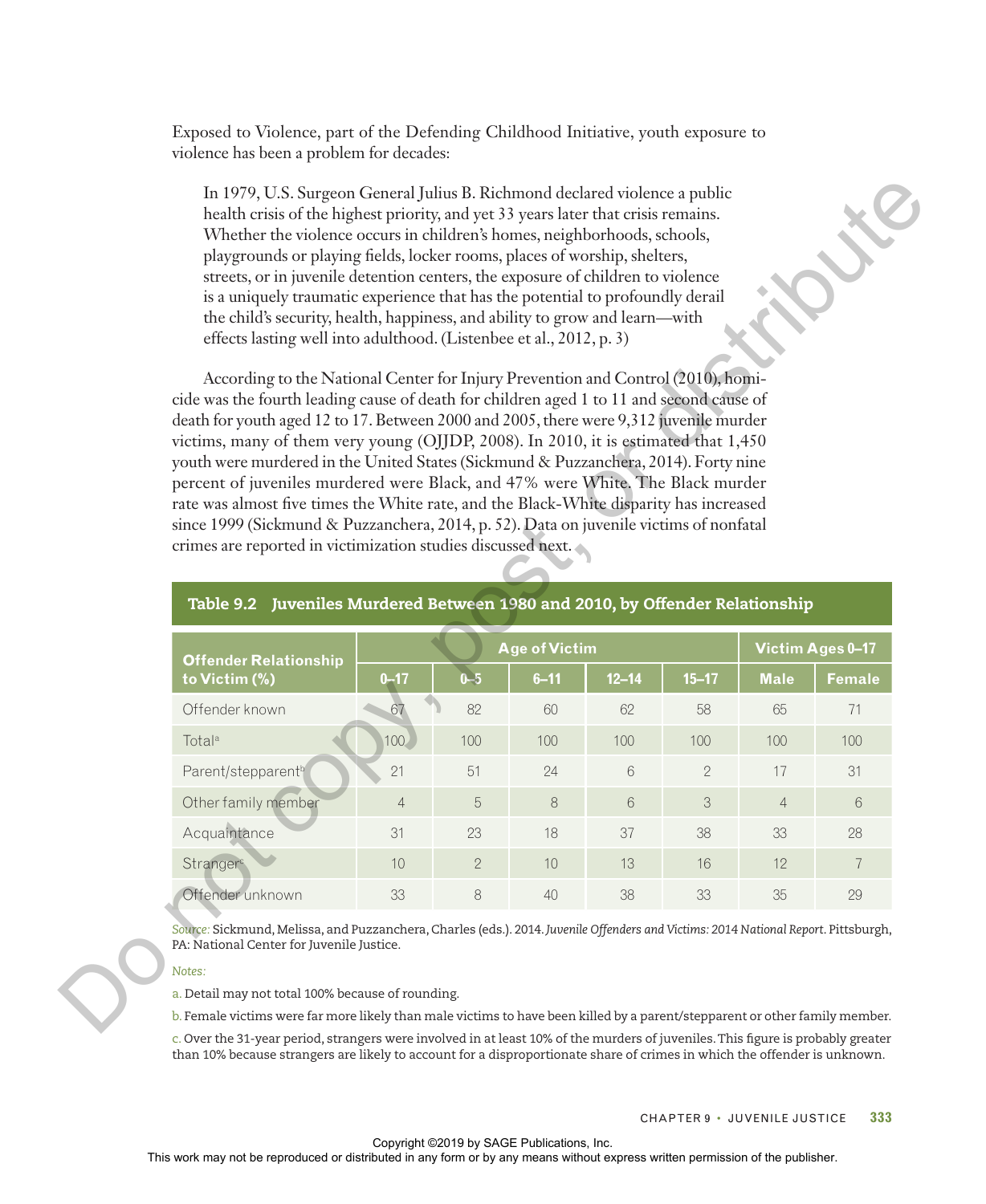The NCVS includes reported violent victimizations (rape, sexual assault, robbery, aggravated assault, and simple assault) and property victimizations (attempted and completed theft, household burglary, and motor vehicle theft). According to Sickmund and Puzzanchera (2014), "from 1994 through 2010, youth ages 12–17 were about 2.2 times more likely to be victims of a serious violent crime . . . [and] 2.6 times more likely to be victims of a simple assault" (p. 39). Juveniles also are victims of bullying, cyberbullying, and sexual assaults. At times, this bullying in school can spill over into negative emotions that result in school shootings. In Focus box 9.1 discusses the phenomena of school shootings.

# IN FOCUS 9.1

# School Shootings: The Invisible Perpetrators

School shootings have long been a part of the American landscape. The first one occurred on July 26, 1764, during what is referred to as the Pontiac's Rebellion School Massacre. It involved four Lenape Indians who were part of a successful resistance movement against the brutal British colonization efforts (Dixon, 2005; Middleton, 2007). The Indians entered the log schoolhouse in the Conococheague Valley (near present-day Greencastle, PA), shot the headmaster, Enoch Brown, in the chest and then scalped him along with ten other children in the schoolhouse. Only two of the twelve children in the classroom survived (Dixon, 2005, p. 223). Since this first school shooting additional ones have occurred in every century since.

In more recent times, one set of scholars has observed that, from 1966 to 2008, there were 44 school shootings (approximately one per a year) in the United States. By comparison, during this same period, Canada had 7 school shootings and there were 7 in *all* of Europe (Kalesan et al., 2017). More recent analysis has found a considerable rise in the number of school shootings. Kalesan et al. (2017) examined school shootings during the three-year span from 2013 to 2015 and documented 154 episodes. Furthermore, 39 states had at least one shooting, with 11 not experiencing any. Of those killed during the incidents (57), nearly 60% were students. Among the non-fatally injured, 88 out of the 128 victims were students (p. 4).

Discussions concerning violence in America typically migrate into conversations about violence among racial/ethnic minorities—especially African Americans and Hispanics. In general, as reviewed in Chapter 2, there are racial disparities in the commission of violent offenses. Despite these disparities, it is important to remember that Whites also commit a considerable number of violent acts in the United States. It is easy to forget that nearly all the major school shootings (and mass shootings) in American history have been perpetrated by young, White males (Rocque and Duwe, 2018). School shootings generally get wide publicity. Hence, in the wake of shootings like the ones at Columbine High School (1999), Sandy Hook Elementary School (2012), and Marjory Stoneman Douglas High School (2018), there is outrage expressed across society. This outrage typically results in some recurring questions: Who was the perpetrator? Why did the person do it? And finally, what can be done to prevent school shootings? Let's look more closely at these questions. The three states with the repression of the publisher and the publisher and the results of the results of the results with the publisher in a state of the publisher in a state of the publisher in a state of the publisher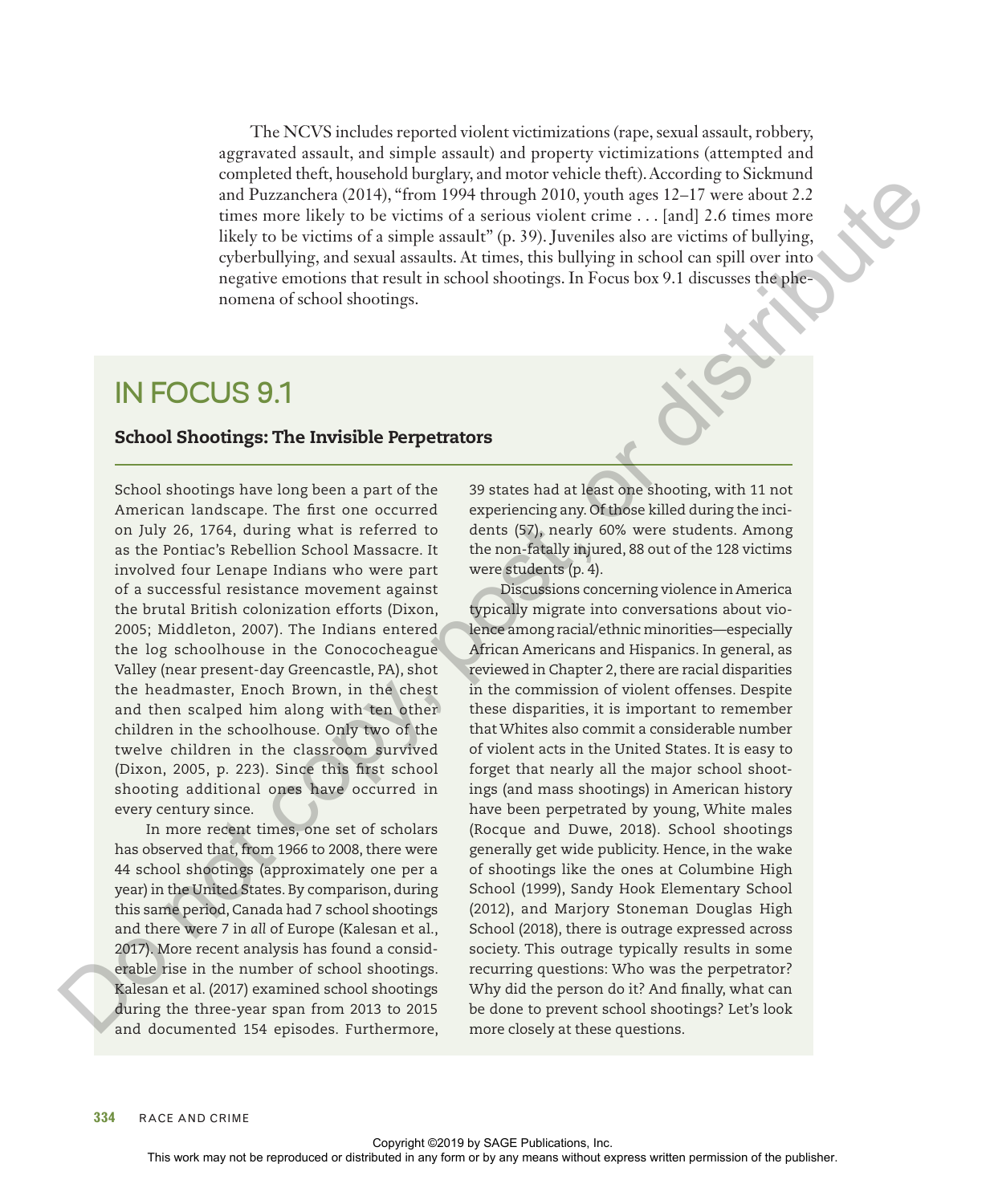**Who are the perpetrators?** The perpetrators are typically young, White boys (99%) from rural or suburban areas (Kimmel & Mahler, 2003; Rocque & Duwe, 2018). In fact, given their numbers in the population, White males are considerably overrepresented in school shootings (Madfis, 2017).

**Why did the person do it?** The literature consistently points to several factors that contribute to school shootings. Perpetrators of school violence have consistently encountered teasing, ostracism, or some other form of rejection. They also might have encountered some form of acute rejection in the form of a recent romantic breakup. Another consistent factor mentioned in school shootings is the mental health of the shooter. Some of the perpetrators have suffered from depression, engaged in self-mutilation, or struggled with attentiondeficit /hyperactivity disorder, or ADHD (Leary, Kowalski, Smith, & Philips, 2003). While it has been found that school shooters tend to have mental health issues at a higher rate than the general population, some researchers have found that many of them "came from intact and relatively stable families, with no history of child abuse" (Kimmel & Mahler, 2003, p. 1442). School shooters also show an intense interest in guns, bombs, or explosives, and they tend to be fascinated with death, for example, in the form of listening to death-related music or practicing Satanism (Leary et al., 2003, p. 205). Masculinity is another theme found in the literature seeking to understand school shootings (Kimmel & Mahler, 2003; Muschert, 2007). Here, the sense is that, at some point, the shooters feel emasculated because of being rejected by their classmates (especially girls and athletes) or by society at large, perhaps because the shooters have an unusual interest and/or appearance. At times, the classmates of school shooters have referred to them using The results work may not be represented or distributed in a set of the results with the results of the publisher in the publisher in the publisher of the publisher of the publisher of the publisher of the publisher of the

homosexual slurs and other demeaning language (Kimmel & Mahler, 2003). Thus, to reassert their masculinity, they engage in deadly school shootings (Rocque & Duwe, 2018). There continue to be a multitude of explanations offered to explain these shootings. Along with explaining the shootings, victims, citizens, and policymakers have collectively sought ways to prevent them.

**What can be done to prevent school shootings?**  The prevention of school shootings has been a major focus for the past few decades. The proposed preventative measures fall into a few categories. One of the more obvious measures is simply to encourage students to report any suspicious activity of their classmates. The "see something, say something" approach has been a consistent theme. Another approach that was required by the 1994 Gun-Free Schools Act is to mandate a one-year expulsion for students who bring guns to school. Other zero-tolerance policies were also put in place to provide safe schools. However, some have observed that these policies have been widely condemned. Specifically, some have expressed concerns about their legality and their lack of adherence to the principles of healthy child development; also, there are ongoing concerns about racial discrimination in the application of the policies (Borum, Cornell, Modzeleski, & Jimerson, 2010). Another familiar approach that has been suggested is the use of profiles and warning signs to prevent school shootings. As has been shown in other areas of the justice system, relying on profiles is a recipe for disaster. On this point, Borum et al. (2010) state, "Because school shootings are so rare, most students who fit the profile will not engage in a targeted school-based attack, and some students who are planning and preparing for an attack will be missed because they do not fit the expected profile" (p. 29).

*(Continued)*

CHAPTER 9 • Juvenile Justice **335**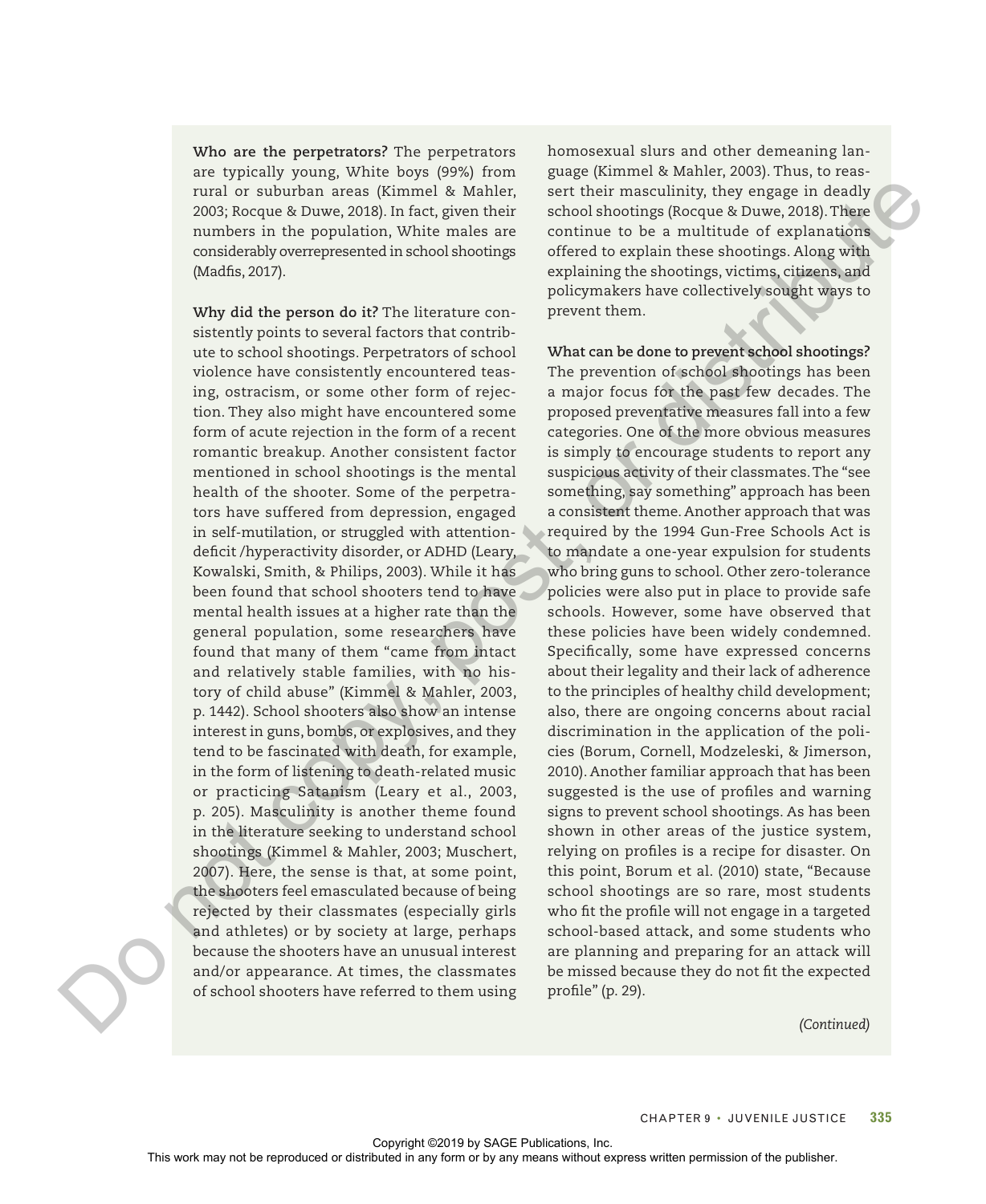### (Continued)

The most popular policy suggestion to prevent school shootings is gun control. Many school shootings involve the use of military grade weapons that are either sold or available to young people. Restricting the purchase of such weapons tends to be the most controversial suggestion since fervent Second Amendment supporters and organizations, such as the powerful National Rifle Association (NRA), are always wary of this talk. In fact, gun and ammunition sales increase when there are mass shootings since gun supporters are reacting to the potential future gun restrictions that might follow (Persio, 2018). The most palatable gun control law relates to enhancing the background checks required for gun purchases. Notably, empirical investigations of the value of this type of legislation have been promising, with multiple studies showing that "restrictive firearm laws such as BC [background checks] were associated with lower firearm mortality" (Kalesan et al., 2017, p. 325). On the flip side, some jurisdictions have decided to arm school resource officers (SRO) as well as hire uniformed officers. In fact, in 1994, only 13% of schools had uniformed persons on site. Two decades later, 51% of schools had uniformed officers on their campuses. The literature is inconclusive as to whether this measure is effective. It is widely known that Columbine High School did employ armed SROs and unarmed school security The results are the results and the results of the results of the results of the results of the results are express with the results of the results of the results are express with the results of the publisher. Do not comp

(Jonson, 2017). Despite this, in the wake of a recent school shooting at Marshall County High School in Benton, Kentucky, the governor and legislators have discussed arming teachers and staff who would serve as "School Marshalls" (Barton, 2018).

Promising policies include increased per capita spending on mental health and also on K-12 education. Increasing spending tied to mental health will obviously increase the potential for those in need to receive treatment services. Finally, it has long been determined "that increased education spending [is] associated with reduced crime and violence" (Kalesan et al., 2017, p. 325). Access control and the use of metal detectors have also been considered and instituted. There is very limited research on the effectiveness of access control. But the idea would seem to be contraindicated, as the persons typically doing the shooting have the identification required to access the school (Jonson, 2017). In the past, metal detectors were largely found only in urban schools, but today they can be found at schools in all settings. Today, even with the increased use of metal detectors, only 10% of schools in the United States require their students to pass through them (Jonson, 2017). Unfortunately, even with these prevention possibilities, the consistency at which the shootings occur in the United States avers that more are to come.

# QUESTIONS

- 1. Do you believe there is an equal emphasis in society on White male violence and minority male violence?
- 2. Do you believe gun control policies or arming teachers and administrators will lead to a decline in school shootings?
- 3. Have you ever had a classmate that exhibited some of the characteristics of a school shooter? If so, what did you do?
- 4. What additional suggestions do you have to reduce school shootings?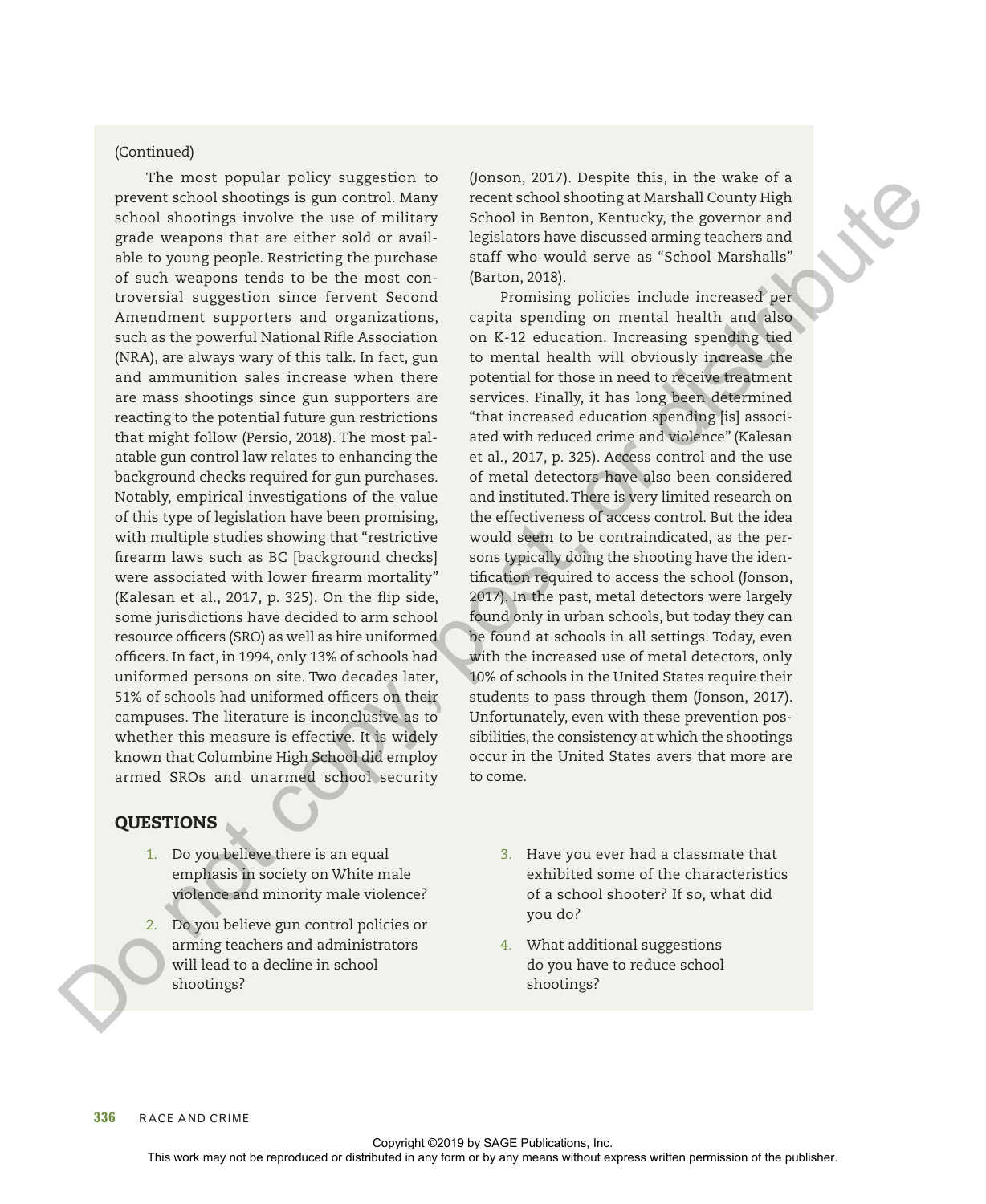Some juvenile crime and victimization is the result of youth in gangs, whose members are involved in a disproportionate amount of serious and violent crime (Thornberry, 1998; Thornberry, Huizinga, & Loeber, 2004) and are more likely to be violently victimized while in a gang (Peterson, Taylor, & Esbensen, 2004). Gangrelated homicides are more likely to occur in large cities and suburban counties (Egley & Howell, 2011). Youth gang activity fluctuates and varies from time to time and place to place. In 2010, there were an estimated 29,400 youth gangs, with about 756,000 members in jurisdictions around the country (Sickmund & Puzzanchera, 2014, p. 69). In 2012, there were an estimated 30,700 gangs with 850,000 gang members (National Youth Gang Center, 2015). Contemporary gangs include mixed racial/ethnic members, more adults than younger members, and females. Gangs continue to be composed primarily of Hispanic/Latino youth  $(46%)$  and Blacks  $(35%)$  and to have fewer White (11%) and other youth (7%) members (National Youth Gang Center, 2015). Some street gangs are involved in illegal drug sales and distribution. We can't say for sure how many of the youths who participate in street gangs either use or sell drugs, but drug use and sales appear to increase after an individual joins a gang (Egley & Howell, 2011). The model of the results with the reproduced or the results with the results of the results of the results of the results of the results of the results of the results of the results of the publisher. This work means we ar

Juvenile drug behavior is often correlated with delinquency, although the nature of the relationship is unclear. Racial differences in drug arrest rates for Whites and Blacks changed dramatically between 1980 and 1991, increasing for Blacks and decreasing for Whites. While drug arrests increased for all youth in the 1990s, the Black rate was almost six times the White rate. More recently, between 1980 and 2010, the juvenile drug arrest rate for Whites and Blacks peaked in the 1990s, remaining constant for Whites and falling about 52% for Blacks by 2010. For males and females, the arrest rates in 2010 were above the 1980 rates (Sickmund & Puzzanchera, 2014, p. 137).

Most youthful offenders are involved with drugs or alcohol at an early age, and their involvement "increases the likelihood of chronic contact with the juvenile justice system" (Belenko, Sprott, & Petersen, 2004, p. 4). Drug and alcohol use are more common among juvenile offenders than among nonoffender students (Belenko et al., 2004).

# **YOUTH IN THE JUVENILE JUSTICE SYSTEM**

Similar to patterns in FBI arrest data, most delinquency cases referred to juvenile court involve males, and most youth are referred for property offenses. Also, law enforcement referred most of the cases to juvenile court (82%). In 2014, there were an estimated 975,000 delinquency cases in United States courts with juvenile jurisdiction. In 2014, property offenses (333,500) comprised the majority of delinquency cases. Offenses against the person (homicide, robbery, rape, and aggravated assault) accounted for 262,800 delinquency cases. Delinquency cases have decreased 42% since 2005, 27% since 2010, and 5% since 2013. As with adult offenders, juvenile males comprised the largest share of delinquent cases in juvenile courts (72%). Since 2015 all racial/ethnic groups have recorded a decline in juvenile court cases. Even though Whites comprise 56% of the United States population under juvenile court jurisdiction, they comprised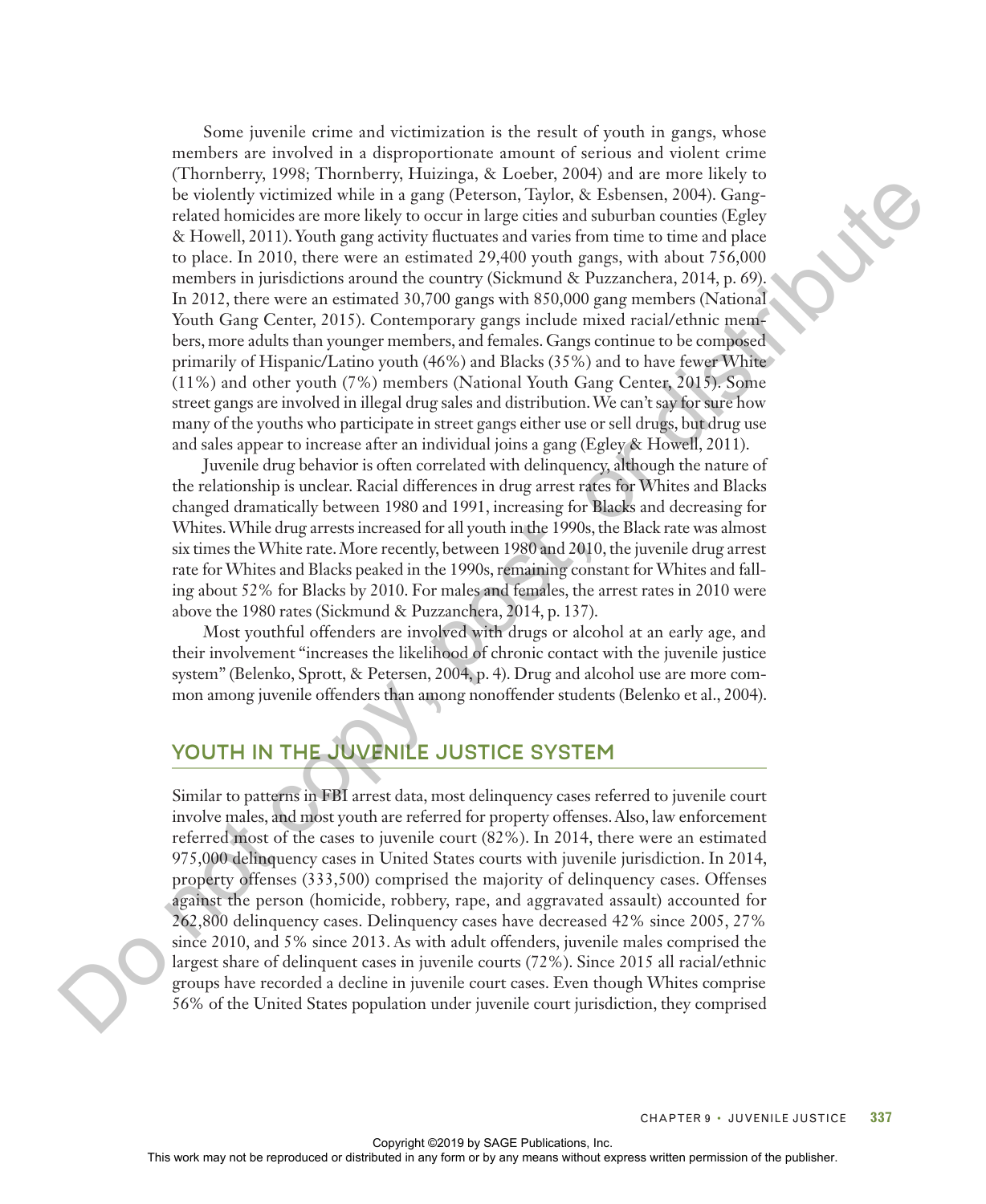# Table 9.3 Arrests of Youth Under 18 by Race and Ethnicity, 2016

|                                                         | <b>Arrests under 18</b> |        |                                               |                                                                        |       |                                                                                   |                      |      |                                                      |  |
|---------------------------------------------------------|-------------------------|--------|-----------------------------------------------|------------------------------------------------------------------------|-------|-----------------------------------------------------------------------------------|----------------------|------|------------------------------------------------------|--|
|                                                         |                         |        |                                               | Race                                                                   |       |                                                                                   |                      |      | Percent distribution <sup>1</sup>                    |  |
| <b>Offense</b><br>charged                               | <b>Total</b>            | White  | <b>Black or</b><br><b>African</b><br>American | <b>American</b><br><b>Indian or</b><br><b>Alaskan</b><br><b>Native</b> | Asian | <b>Native</b><br><b>Hawaiian</b><br>or Other<br><b>Pacific</b><br><b>Islander</b> | <b>Total   White</b> |      | <b>Black or</b><br><b>African</b><br><b>American</b> |  |
| <b>TOTAL</b>                                            | 674,820 419,393         |        | 234,092                                       | 11,509                                                                 | 7,424 | 2,402                                                                             | 100.0                | 62.1 | 34.7                                                 |  |
| Murder and<br>nonnegligent<br>manslaughter              | 679                     | 244    | 413                                           | 9                                                                      | 11    | $\mathcal{P}$                                                                     | 100.0                | 35.9 | 60.8                                                 |  |
| Rape <sup>3</sup>                                       | 2,900                   | 1,877  | 956                                           | 23                                                                     | 31    | 13                                                                                | 100.0                | 64.7 | 33.0                                                 |  |
| Robbery                                                 | 15,293                  | 4,468  | 10,520                                        | 94                                                                     | 139   | 72                                                                                | 100.0                | 29.2 | 68.8                                                 |  |
| Aggravated<br>assault                                   | 22,217                  | 12,086 | 9,486                                         | 350                                                                    | 223   | $72 -$                                                                            | 100.0                | 54.4 | 42.7                                                 |  |
| Burglary                                                | 25,360                  | 14,036 | 10,606                                        | 351                                                                    | 302   | 65                                                                                | 100.0                | 55.3 | 41.8                                                 |  |
| Larceny-theft                                           | 106,014                 | 63,842 | 38,364                                        | 1,754                                                                  | 1,672 | 382                                                                               | 100.0                | 60.2 | 36.2                                                 |  |
| Motor vehicle<br>theft                                  | 12,394                  | 5,810  | 6,255                                         | 190                                                                    | 106   | $\mathbb{I}33$                                                                    | 100.0                | 46.9 | 50.5                                                 |  |
| Arson                                                   | 1,983                   | 1,409  | 486                                           | 48                                                                     | 31    | 9                                                                                 | 100.0                | 71.1 | 24.5                                                 |  |
| Violent crime <sup>4</sup>                              | 41,089                  | 18,675 | 21,375                                        | 476                                                                    | 404   | 159                                                                               | 100.0                | 45.5 | 52.0                                                 |  |
| Property crime <sup>4</sup> 145,751                     |                         | 85,097 | 55,711                                        | 2,343                                                                  | 2,111 | 489                                                                               | 100.0                | 58.4 | 38.2                                                 |  |
| Other assaults                                          | 101,852                 | 58,674 | 40,635                                        | 1,425                                                                  | 782   | 336                                                                               | 100.0                | 57.6 | 39.9                                                 |  |
| Forgery and<br>counterfeiting                           | 961                     | 534    | 405                                           | $\bullet$<br>6                                                         | 14    | $\mathbf{2}$                                                                      | 100.0                | 55.6 | 42.1                                                 |  |
| Fraud                                                   | 3,646                   | 1,818  | 1,745                                         | 49                                                                     | 29    | 5 <sup>5</sup>                                                                    | 100.0                | 49.9 | 47.9                                                 |  |
| Embezzlement                                            | 537                     | 316    | 202                                           | $\overline{7}$                                                         | 12    | $\circ$                                                                           | 100.0                | 58.8 | 37.6                                                 |  |
| Stolen property;<br>buying,<br>receiving,<br>possessing | 8,614                   | 3,390  | 5,035                                         | 87                                                                     | 81    | 21                                                                                | 100.0                | 39.4 | 58.5                                                 |  |
| Vandalism                                               | 30,863                  | 21,355 | 8,536                                         | 620                                                                    | 260   | 92                                                                                | 100.0                | 69.2 | 27.7                                                 |  |
| Weapons;<br>carrying,<br>possessing, etc.               | 15,342                  | 8,249  | 6,698                                         | 162                                                                    | 211   | 22                                                                                | 100.0                | 53.8 | 43.7                                                 |  |
| Prostitution and<br>commercialized<br>vice              | 395                     | 157    | 227                                           | $\overline{2}$                                                         | 5     | $\overline{4}$                                                                    | 100.0 39.7           |      | 57.5                                                 |  |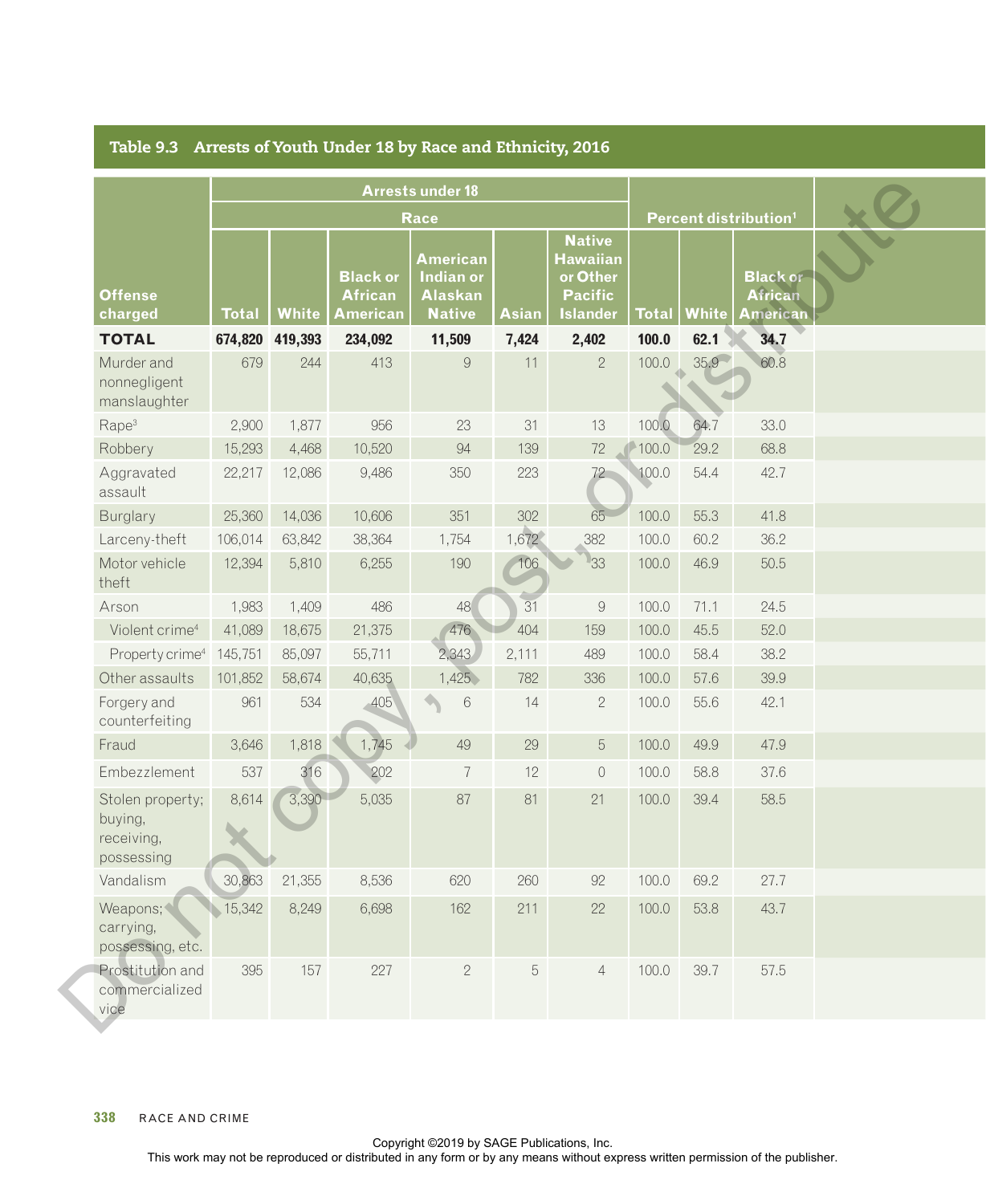|                          |                                                          |               |                                                                            | <b>Arrests under 18</b> |                                 |                                            |              |                                   |                                     |
|--------------------------|----------------------------------------------------------|---------------|----------------------------------------------------------------------------|-------------------------|---------------------------------|--------------------------------------------|--------------|-----------------------------------|-------------------------------------|
|                          | Percent distribution <sup>1</sup>                        |               |                                                                            |                         | <b>Ethnicity</b>                |                                            |              | Percent distribution <sup>1</sup> |                                     |
|                          | American<br>Indian or<br><b>Alaskan</b><br><b>Native</b> | <b>Asian</b>  | <b>Native</b><br>Hawaiian<br>or Other<br><b>Pacific</b><br><b>Islander</b> | Total <sup>2</sup>      | <b>Hispanic</b><br>or<br>Latino | <b>Not</b><br><b>Hispanic</b><br>or Latino | <b>Total</b> | <b>Hispanic</b><br>or.<br>Latino  | Not<br><b>Hispanic</b><br>or Latino |
|                          | 1.7                                                      | $1.1$         | 0.4                                                                        | 496,233                 | 113,244                         | 382,989                                    | 100.0        | 22.8                              | $77.2$                              |
|                          | 1.3                                                      | 1.6           | 0.3                                                                        | 416                     | 103                             | 313                                        | 100.0        | 24.8                              | 75.2                                |
|                          | 0.8                                                      | 1.1           | 0.4                                                                        | 2,137                   | 455                             | 1,682                                      | 100.0        | 21.3                              | 78.7                                |
|                          | 0.6                                                      | 0.9           | 0.5                                                                        | 11,254                  | 2,462                           | 8,792                                      | 100.0        | 21.9                              | 78.1                                |
|                          | 1.6                                                      | 1.0           | 0.3                                                                        | 17,438                  | 4,600                           | 12,838                                     | 100.0        | 26.4                              | 73.6                                |
|                          | 1.4                                                      | 1.2           | 0.3                                                                        | 17,560                  | 4,874                           | 12,686                                     | 100.0        | 27.8                              | 72.2                                |
|                          | 1.7                                                      | 1.6           | 0.4                                                                        | 72,692                  | 15,155                          | 57,537                                     | 100.0        | 20.8                              | 79.2                                |
|                          | 1.5                                                      | 0.9           | 0.3                                                                        | 7,979                   | 2,123                           | 5,856                                      | 100.0        | 26.6                              | 73.4                                |
|                          | 2.4                                                      | 1.6           | 0.5                                                                        | 1,454                   | 298                             | 1,156                                      | 100.0        | 20.5                              | 79.5                                |
|                          | 1.2                                                      | 1.0           | 0.4                                                                        | 31,245                  | 7,620                           | 23,625                                     | 100.0        | 24.4                              | 75.6                                |
|                          | 1.6                                                      | 1.4           | 0.3                                                                        | 99,685                  | 22,450                          | 77,235                                     | 100.0        | 22.5                              | 77.5                                |
|                          | 1.4                                                      | 0.8           | 0.3                                                                        | 78,351                  | 17,144                          | 61,207                                     | 100.0        | 21.9                              | 78.1                                |
|                          | 0.6                                                      | 1.5           | 0.2                                                                        | 15                      | 126                             | 589                                        | 100.0        | 17.6                              | 82.4                                |
|                          | 1.3                                                      | 0.8           | 0.1                                                                        | 2,788                   | 384                             | 2,404                                      | 100.0        | 13.8                              | 86.2                                |
|                          | 1.3                                                      | 2.2           | 0.0                                                                        | 443                     | 144                             | 299                                        | 100.0        | 32.5                              | 67.5                                |
|                          | 1.0                                                      | $\boxed{0.9}$ | 0.2                                                                        | 5,849                   | 1,228                           | 4,621                                      | 100.0        | 21.0                              | 79.0                                |
|                          | 2.0                                                      | 0.8           | 0.3                                                                        | 22,603                  | 5,175                           | 17,428                                     | 100.0        | 22.9                              | 77.1                                |
| $\overline{\phantom{a}}$ |                                                          | 1.4           | 0.1                                                                        | 11,505                  | 3,644                           | 7,861                                      | 100.0        | 31.7                              | 68.3                                |
|                          | 0.5                                                      | 1.3           | 1.0                                                                        | 331                     | 52                              | 279                                        | 100.0        | 15.7                              | 84.3                                |
|                          |                                                          |               |                                                                            |                         |                                 |                                            |              |                                   | (Continued)                         |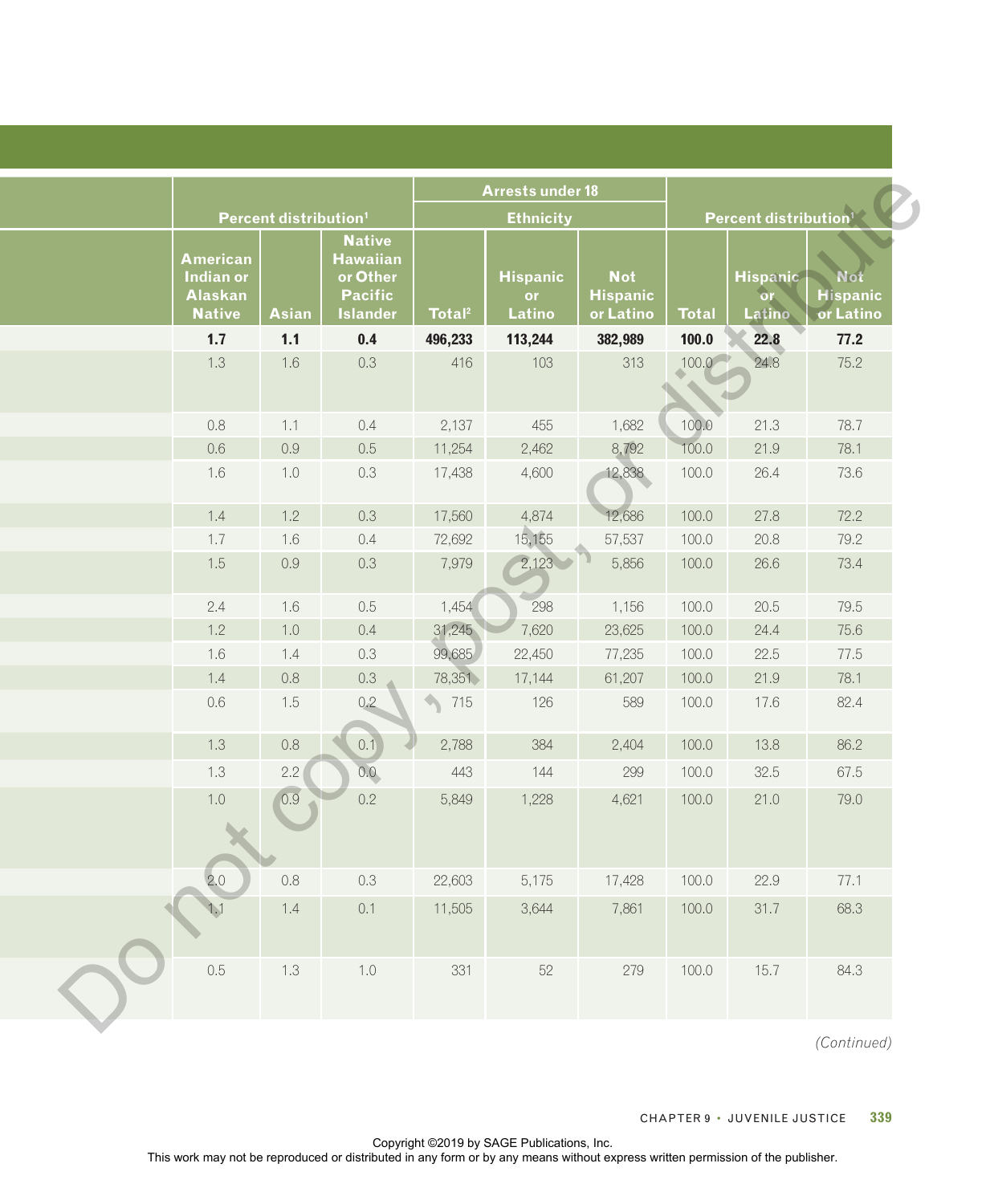# Table 9.3 (Continued)

|                                                                                                                                                                                                                                                                         | Arrests under 18 |        |                                               |                                                                                                                                                                               |                |                                                                                   |       |               |                                                      |  |
|-------------------------------------------------------------------------------------------------------------------------------------------------------------------------------------------------------------------------------------------------------------------------|------------------|--------|-----------------------------------------------|-------------------------------------------------------------------------------------------------------------------------------------------------------------------------------|----------------|-----------------------------------------------------------------------------------|-------|---------------|------------------------------------------------------|--|
|                                                                                                                                                                                                                                                                         |                  |        |                                               | Race                                                                                                                                                                          |                |                                                                                   |       |               | Percent distribution <sup>1</sup>                    |  |
| <b>Offense</b><br>charged                                                                                                                                                                                                                                               | <b>Total</b>     | White  | <b>Black or</b><br><b>African</b><br>American | <b>American</b><br><b>Indian or</b><br><b>Alaskan</b><br><b>Native</b>                                                                                                        | Asian          | <b>Native</b><br><b>Hawaiian</b><br>or Other<br><b>Pacific</b><br><b>Islander</b> |       | Total   White | <b>Black or</b><br><b>African</b><br><b>American</b> |  |
| Sex offenses<br>(except<br>rape and<br>prostitution)                                                                                                                                                                                                                    | 6,659            | 4,786  | 1,707                                         | 62                                                                                                                                                                            | 85             | 19                                                                                | 100.0 | 71.9          | 25.6                                                 |  |
| Drug abuse<br>violations                                                                                                                                                                                                                                                | 77,527           | 58,017 | 17,107                                        | 1,242                                                                                                                                                                         | 917            | 244                                                                               | 100.0 |               | 22.1                                                 |  |
| Gambling                                                                                                                                                                                                                                                                | 203              | 50     | 150                                           | $\overline{0}$                                                                                                                                                                | $\mathcal{S}$  | $\circ$                                                                           | 100.0 | 24.6          | 73.9                                                 |  |
| Offenses<br>against the<br>family and<br>children                                                                                                                                                                                                                       | 2,703            | 1,596  | 646                                           | 443                                                                                                                                                                           | 17             |                                                                                   | 100.0 | 59.0          | 23.9                                                 |  |
| Driving under<br>the influence                                                                                                                                                                                                                                          | 5,059            | 4,499  | 338                                           | 132                                                                                                                                                                           |                | 117                                                                               | 100.0 | 88.9          | 6.7                                                  |  |
| Liquor laws                                                                                                                                                                                                                                                             | 28,598           | 25,203 | 1,923                                         | 1,055                                                                                                                                                                         | 352            | 65                                                                                | 100.0 | 88.1          | 6.7                                                  |  |
| Drunkenness                                                                                                                                                                                                                                                             | 3,753            | 3,132  | 373                                           | 194                                                                                                                                                                           | 46             | 8                                                                                 | 100.0 | 83.5          | 9.9                                                  |  |
| Disorderly<br>conduct                                                                                                                                                                                                                                                   | 51,928           | 27,777 | 22,915                                        | 829                                                                                                                                                                           | 332            | 75                                                                                | 100.0 | 53.5          | 44.1                                                 |  |
| Vagrancy                                                                                                                                                                                                                                                                | 608              | 368    | 220                                           | 11                                                                                                                                                                            | $\overline{7}$ | $\overline{2}$                                                                    | 100.0 | 60.5          | 36.2                                                 |  |
| All other<br>offenses (except<br>traffic)                                                                                                                                                                                                                               | 121,710          | 80,504 | 37,132                                        | 1,938                                                                                                                                                                         | 1,375          | 761                                                                               | 100.0 | 66.1          | 30.5                                                 |  |
| Suspicion                                                                                                                                                                                                                                                               | 74               | 34     | 33                                            | $\Omega$                                                                                                                                                                      | $\overline{4}$ | $\mathcal{S}$                                                                     | 100.0 | 45.9          | 44.6                                                 |  |
| Curfew and<br>loitering law<br>violations                                                                                                                                                                                                                               | 26,948           | 15,162 | 10,979                                        | 426                                                                                                                                                                           | 304            | 77                                                                                | 100.0 | 56.3          | 40.7                                                 |  |
| Source: FBI (2017, Table 21B).<br>Notes: Data collected from 13,049 agencies; percentages based on 2016 estimated population 257,112,535.                                                                                                                               |                  |        |                                               |                                                                                                                                                                               |                |                                                                                   |       |               |                                                      |  |
| 1 Because of rounding, the percentages may not add to 100.0.<br>2 The ethnicity totals are representative of those agencies that provided ethnicity breakdowns. Not all agencies provide<br>ethnicity data; therefore, the race and ethnicity totals will not be equal. |                  |        |                                               |                                                                                                                                                                               |                |                                                                                   |       |               |                                                      |  |
| 3 The rape figures in this table are an aggregate total of the data submitted using both the revised and legacy Uniform Crime<br>Reporting definitions.                                                                                                                 |                  |        |                                               |                                                                                                                                                                               |                |                                                                                   |       |               |                                                      |  |
| 4 Violent crimes in this table are offenses of murder and nonnegligent manslaughter, rape (revised and legacy definitions),<br>robbery, and aggravated assault. Property crimes are offenses of burglary, larceny-theft, motor vehicle theft, and arson.                |                  |        |                                               |                                                                                                                                                                               |                |                                                                                   |       |               |                                                      |  |
| * Less than one-tenth of 1%.                                                                                                                                                                                                                                            |                  |        |                                               |                                                                                                                                                                               |                |                                                                                   |       |               |                                                      |  |
| 340<br>RACE AND CRIME                                                                                                                                                                                                                                                   |                  |        |                                               |                                                                                                                                                                               |                |                                                                                   |       |               |                                                      |  |
|                                                                                                                                                                                                                                                                         |                  |        |                                               | Copyright ©2019 by SAGE Publications, Inc.<br>This work may not be reproduced or distributed in any form or by any means without express written permission of the publisher. |                |                                                                                   |       |               |                                                      |  |

# *Source:* FBI (2017, Table 21B).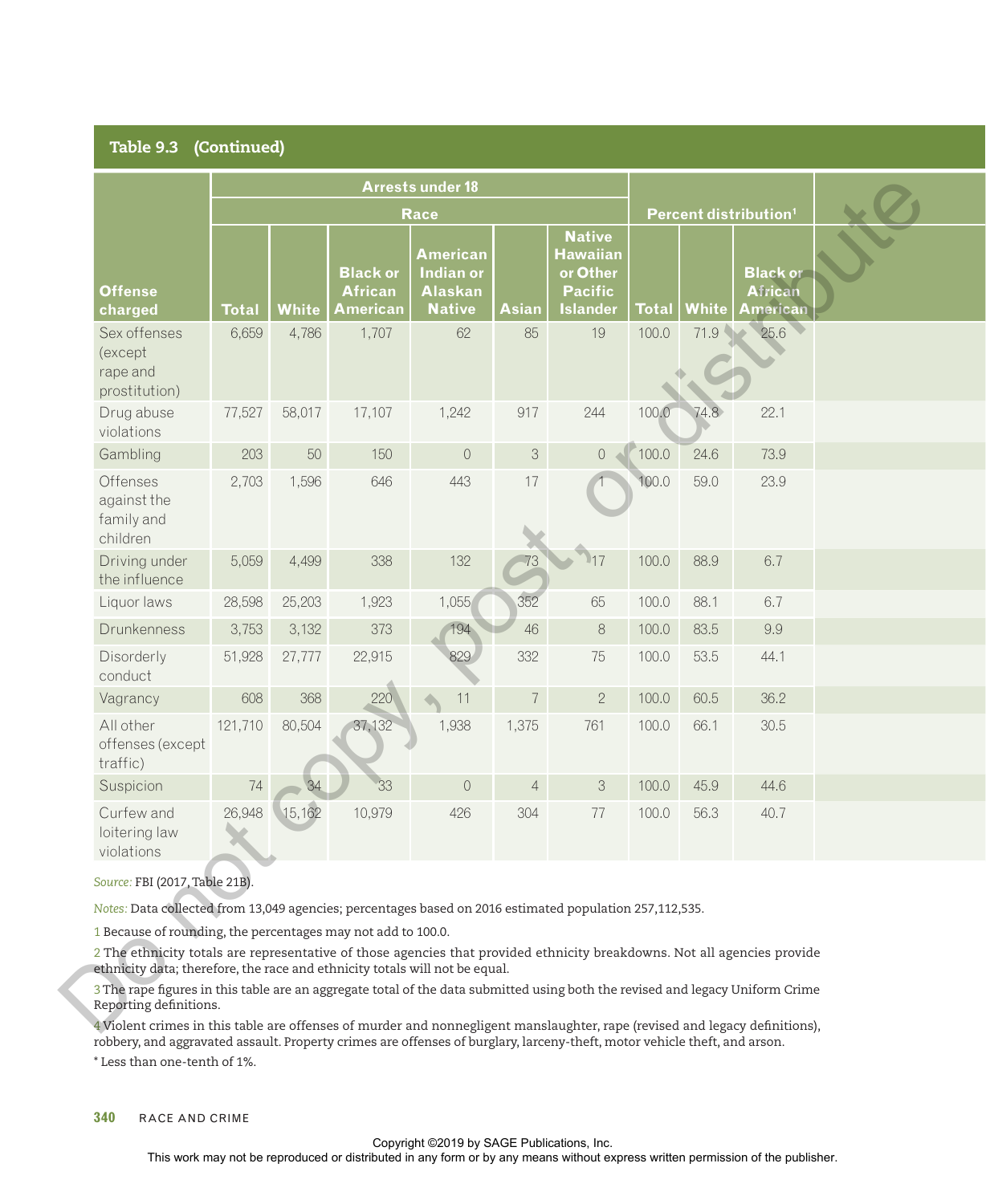| Percent distribution <sup>1</sup><br>Hispanic $\Box$<br><b>Hispanic</b><br>or <b>or</b><br><b>or Latino</b><br>Latino<br><b>Total</b><br>or Latino<br>24.7<br>100.0<br>28.3<br>100.0<br>100.0<br>20.6<br>100.0<br>13.9 |
|------------------------------------------------------------------------------------------------------------------------------------------------------------------------------------------------------------------------|
|                                                                                                                                                                                                                        |
|                                                                                                                                                                                                                        |
|                                                                                                                                                                                                                        |
|                                                                                                                                                                                                                        |
|                                                                                                                                                                                                                        |
|                                                                                                                                                                                                                        |
|                                                                                                                                                                                                                        |
| 100.0<br>24.0                                                                                                                                                                                                          |
| 100.0<br>16.2                                                                                                                                                                                                          |
| 100.0<br>42.2                                                                                                                                                                                                          |
| 100.0<br>16.8                                                                                                                                                                                                          |
| 100.0<br>26.6                                                                                                                                                                                                          |
| 100.0<br>22.8                                                                                                                                                                                                          |
| 100.0<br>17.4                                                                                                                                                                                                          |
| 100.0<br>21.8                                                                                                                                                                                                          |
|                                                                                                                                                                                                                        |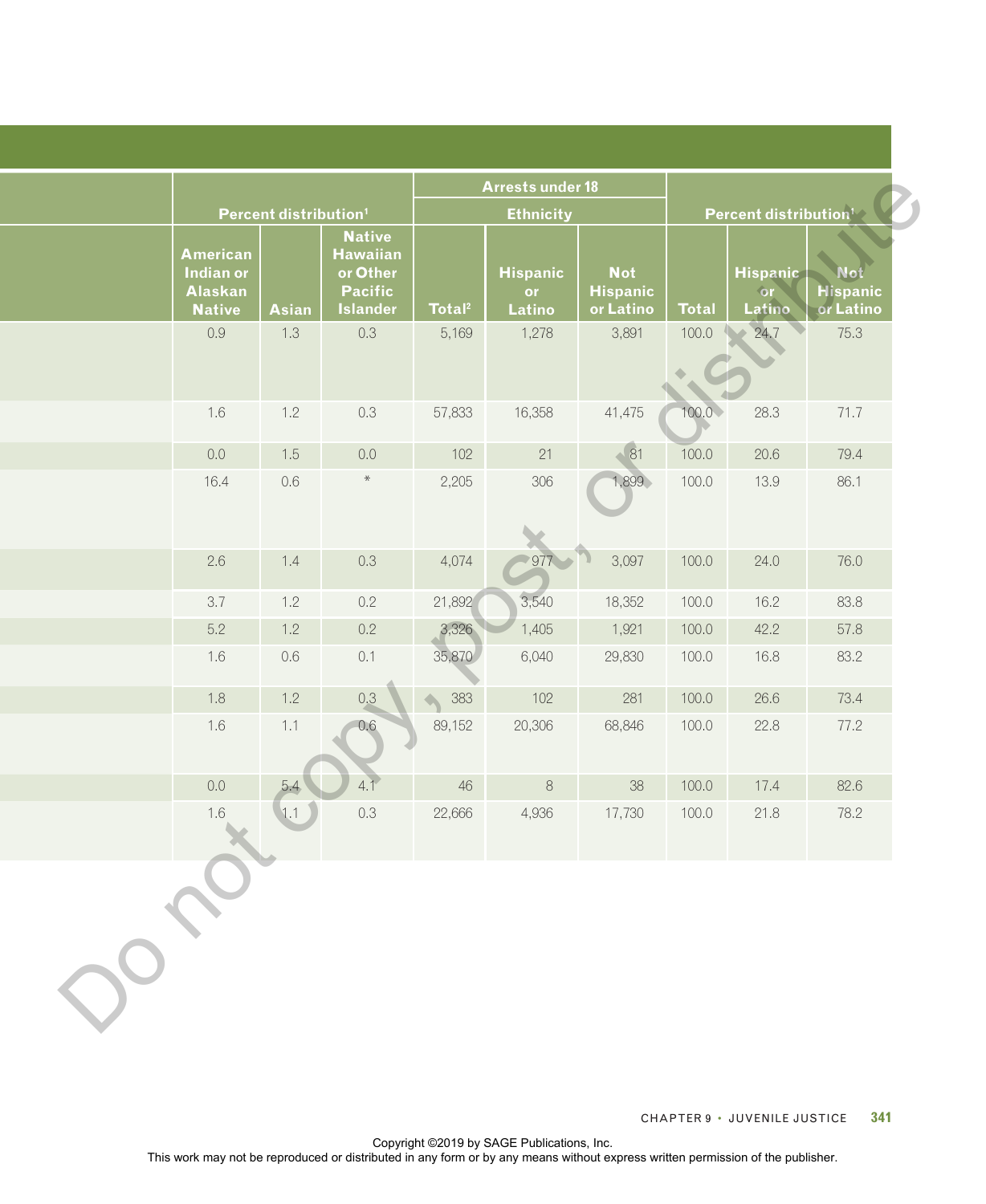# Table 9.4 Racial Profile of Delinquency Cases

| <b>RACE</b>     | <b>Percentage of U.S.</b><br><b>Population Under Juvenile</b><br><b>Court Jurisdiction</b> | <b>Percentage of Delinguency</b><br>cases in 2014 |
|-----------------|--------------------------------------------------------------------------------------------|---------------------------------------------------|
| White           | 56%                                                                                        | 43%                                               |
| <b>Black</b>    | 15%                                                                                        | 36%                                               |
| Hispanic        | 23%                                                                                        | 18%                                               |
| American Indian | $1\%$                                                                                      | 2%                                                |
| Asian           | 5%                                                                                         | $\frac{0}{6}$                                     |
| Total           | 100%                                                                                       |                                                   |

|                       | <b>RACE</b>                                                                                                                                                                                                                                                                                                                                                                                                                                                                                                                                                                                                                                                                                                                                                                                                                                                                                                                                                    |       | Percentage of U.S.<br><b>Population Under Juvenile</b><br><b>Court Jurisdiction</b> |                 | <b>Percentage of Delinquency</b><br>cases in 2014 |       |  |  |  |  |  |
|-----------------------|----------------------------------------------------------------------------------------------------------------------------------------------------------------------------------------------------------------------------------------------------------------------------------------------------------------------------------------------------------------------------------------------------------------------------------------------------------------------------------------------------------------------------------------------------------------------------------------------------------------------------------------------------------------------------------------------------------------------------------------------------------------------------------------------------------------------------------------------------------------------------------------------------------------------------------------------------------------|-------|-------------------------------------------------------------------------------------|-----------------|---------------------------------------------------|-------|--|--|--|--|--|
|                       | White                                                                                                                                                                                                                                                                                                                                                                                                                                                                                                                                                                                                                                                                                                                                                                                                                                                                                                                                                          |       | 56%                                                                                 |                 | 43%                                               |       |  |  |  |  |  |
|                       | <b>Black</b>                                                                                                                                                                                                                                                                                                                                                                                                                                                                                                                                                                                                                                                                                                                                                                                                                                                                                                                                                   |       | 15%                                                                                 |                 | 36%                                               |       |  |  |  |  |  |
|                       | Hispanic                                                                                                                                                                                                                                                                                                                                                                                                                                                                                                                                                                                                                                                                                                                                                                                                                                                                                                                                                       |       | 23%                                                                                 |                 | 18%                                               |       |  |  |  |  |  |
|                       | American Indian                                                                                                                                                                                                                                                                                                                                                                                                                                                                                                                                                                                                                                                                                                                                                                                                                                                                                                                                                |       | $1\%$                                                                               |                 | 2%                                                |       |  |  |  |  |  |
|                       | Asian                                                                                                                                                                                                                                                                                                                                                                                                                                                                                                                                                                                                                                                                                                                                                                                                                                                                                                                                                          |       | $5\%$                                                                               |                 | $1\%$                                             |       |  |  |  |  |  |
|                       | Total                                                                                                                                                                                                                                                                                                                                                                                                                                                                                                                                                                                                                                                                                                                                                                                                                                                                                                                                                          |       | 100%<br>100%                                                                        |                 |                                                   |       |  |  |  |  |  |
|                       | Source: Hockenberry, S., & Puzzanchera, C. (2017). Juvenile court statistics 2014. Pittsburgh, PA: National<br>Center for Juvenile Justice.<br>only 43% of the delinquency cases. Hispanic youth were also underrepresented in their<br>presence in the juvenile court cases (18%) in comparison to the number of Hispanic<br>youth that fall under the juvenile court jurisdiction (23%). Table 9.4 reveals that Asians<br>were also underrepresented and American Indians were slightly overrepresented.<br>Conversely, Black youth represent 36% of delinquency cases and 15% of the youth fall<br>under the juvenile court jurisdiction.<br>Examining the type and percentage of cases in which youth were detained uncov-<br>ered additional racial disparities. Table 9.5 shows that minority groups are detained more<br>than Whites in every instance.<br>Percentage of Cases Involving Detention, by Offense and<br>Table 9.5<br>Race/Ethnicity, 2014 |       |                                                                                     |                 |                                                   |       |  |  |  |  |  |
|                       | <b>Most Serious</b><br><b>Offense</b>                                                                                                                                                                                                                                                                                                                                                                                                                                                                                                                                                                                                                                                                                                                                                                                                                                                                                                                          | White | <b>Black</b>                                                                        | <b>Hispanic</b> | <b>American</b><br><b>Indian</b>                  | Asian |  |  |  |  |  |
|                       | 2014                                                                                                                                                                                                                                                                                                                                                                                                                                                                                                                                                                                                                                                                                                                                                                                                                                                                                                                                                           |       |                                                                                     |                 |                                                   |       |  |  |  |  |  |
|                       | Delinquency                                                                                                                                                                                                                                                                                                                                                                                                                                                                                                                                                                                                                                                                                                                                                                                                                                                                                                                                                    | 18%   | 25%                                                                                 | 23%             | 26%                                               | 24%   |  |  |  |  |  |
|                       | Person                                                                                                                                                                                                                                                                                                                                                                                                                                                                                                                                                                                                                                                                                                                                                                                                                                                                                                                                                         | 24%   | 29%                                                                                 | 28%             | 31%                                               | 34%   |  |  |  |  |  |
|                       | Property                                                                                                                                                                                                                                                                                                                                                                                                                                                                                                                                                                                                                                                                                                                                                                                                                                                                                                                                                       | 14    | 23%                                                                                 | 18%             | 20%                                               | 15%   |  |  |  |  |  |
|                       | Drugs                                                                                                                                                                                                                                                                                                                                                                                                                                                                                                                                                                                                                                                                                                                                                                                                                                                                                                                                                          | 123   | 23%                                                                                 | 16%             | 19%                                               | 20%   |  |  |  |  |  |
|                       | Public order                                                                                                                                                                                                                                                                                                                                                                                                                                                                                                                                                                                                                                                                                                                                                                                                                                                                                                                                                   | 22    | 26%                                                                                 | 30%             | 35%                                               | 30%   |  |  |  |  |  |
|                       | Source: Hockenberry, S., & Puzzanchera, C. (2017). Juvenile court statistics 2014. Pittsburgh, PA: National<br>Center for Juvenile Justice.                                                                                                                                                                                                                                                                                                                                                                                                                                                                                                                                                                                                                                                                                                                                                                                                                    |       |                                                                                     |                 |                                                   |       |  |  |  |  |  |
| 342<br>RACE AND CRIME | This work may not be reproduced or distributed in any form or by any means without express written permission of the publisher.                                                                                                                                                                                                                                                                                                                                                                                                                                                                                                                                                                                                                                                                                                                                                                                                                                |       | Copyright ©2019 by SAGE Publications, Inc.                                          |                 |                                                   |       |  |  |  |  |  |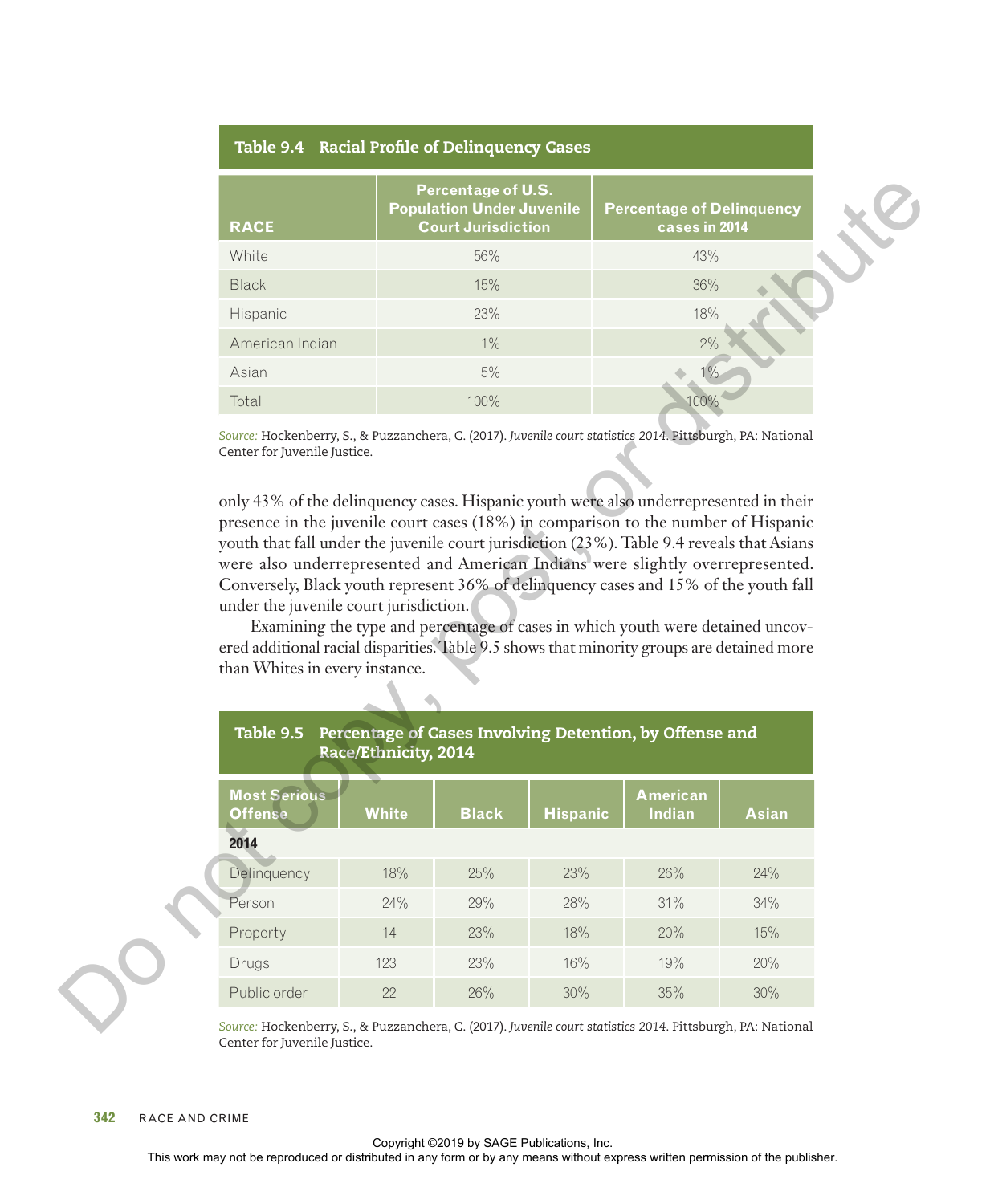Juvenile court data also show that juvenile courts petitioned 56% of all delinquency cases in 2014. The percentage of petitioned cases varied by offense, age (younger than 16) and race/ethnicity. Juveniles committing more serious crimes, older juveniles, and cases involving non-Whites were more likely to be petitioned, while cases involving females were less likely to be petitioned than those involving males. Older juveniles were more likely to be petitioned (p. 39). In terms of race, "the proportion of delinquency cases petitioned decreased slightly between 2005 and 2014 for Hispanic and Asian youth (down 1 and 2 percentage points, respectively), remained the same for White and American Indian youth, and increased slightly for Black youth (up 3 percentage points)" (p. 39).

# BOTH SIDES OF THE DEBATE 9.1 SHOULD AFFLUENZA BE ALLOWED AS A MITIGATING CIRCUMSTANCE IN CASES INVOLVING JUVENILES?

In 2013, a White Texas teenager, Ethan Couch, was under the influence of alcohol and valium when he drove his pickup truck over 80 miles per hour with some of his friends in the flatbed. As a result, an accident that occurred during his intoxicated state (blood alcohol level of 0.24), led to one of his friends being seriously injured and the death of four pedestrians who were stranded on the roadside (Douds et al., 2016). During his trial, Couch's attorney argued that "affluenza"—the combining of the words *affluence* and *influenza*—had contributed to his bad decision making. Affluenza is considered "a psychological malaise supposedly affecting wealthy young people, symptoms of which include a lack of motivation, feelings of guilt, and a sense of isolation." In other words, Couch's wealth led him to not consider the consequences of his actions. An expert witness confirmed this diagnosis, and the judge in the case sentenced Couch to 10 years of probation. He was also ordered to stay away from alcohol; a provision he later violated. After violating probation, he was taken into custody after traveling to Mexico with his mother. He was then transferred to adult court The contract may not be represented or distributed or distributed in any means of the publisher or distributed in any means without express the publisher. One could be published to the publisher of the publisher or distri

and was ordered to serve two years in jail. This represented four consecutive 180-day sentences for each of the people he killed (Palmer, 2018). Couch was released on April 2, 2018—only five years after killing four people.

Some have argued that affluenza is a reasonable mitigating factor to consider. Often, wealthy young people live in worlds in which they are sheltered and unable to understand the consequences considered a mitigating factor, why shouldn't wealth be too? On the flip side, some believe that this line of defense is just excuse making. Of all people, wealthy, privileged youth should be held accountable for their actions. Douds et al. (2016) affluenza. Fewer than half the respondents were supportive of the notion that wealth was a conpoverty was a contributor to crime. It is clear that, at least in Pennsylvania, there is more support for the effects of poverty on offending. It is also reasonable to conclude from these results that a considerable number of Pennsylvania residents

*(Continued)*

CHAPTER 9 • Juvenile Justice **343**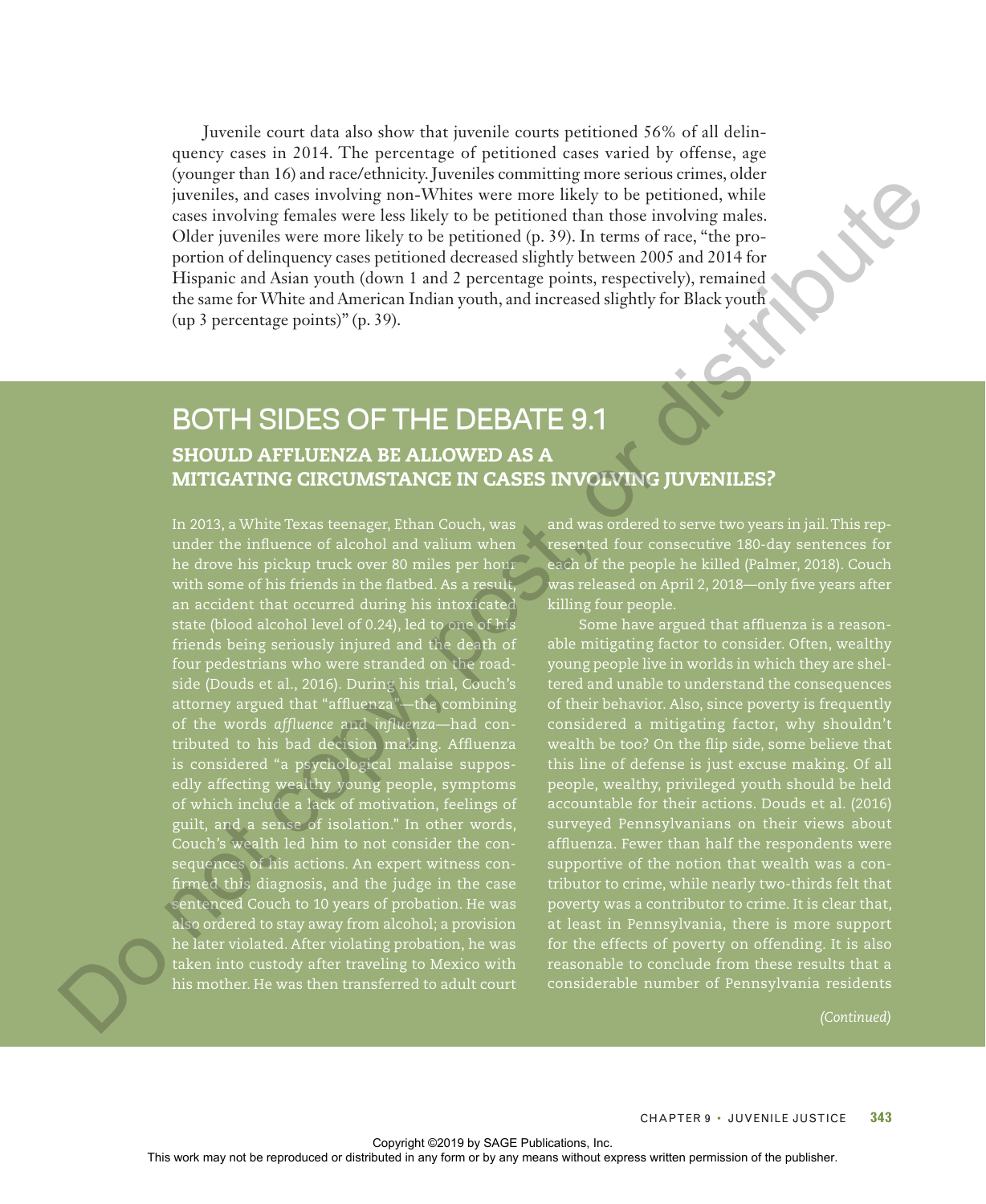# (Continued)

- 1. Do you think that the affluenza defense is valid?
- 2. Do you believe that Blacks and Hispanics would be equally as successful as Whites with the affluenza defense? What about Asian Americans and Native Americans?

| involvement in delinquency. Close to half of the<br>Pennsylvania respondents felt that a delinquent<br>Black youth would not have the same success as<br>a White youth with the affluenza defense (Douds<br>et al., 2016).<br>Sources:<br>Douds, A. S., Howard, D., Hummer, D., & Gabbidon, S. L. (2016). Public opinion on the affluenza defense, race, and sentencing decisions:                                                                                                                                                                                                                                                            | 2.           | 1. Do you think that the affluenza defense is<br>valid? | Do you believe that Blacks and Hispanics<br>would be equally as successful as Whites<br>with the affluenza defense? What about<br>Asian Americans and Native Americans? |              |  |
|-----------------------------------------------------------------------------------------------------------------------------------------------------------------------------------------------------------------------------------------------------------------------------------------------------------------------------------------------------------------------------------------------------------------------------------------------------------------------------------------------------------------------------------------------------------------------------------------------------------------------------------------------|--------------|---------------------------------------------------------|-------------------------------------------------------------------------------------------------------------------------------------------------------------------------|--------------|--|
| Results from a statewide poll. Journal of Crime & Justice, 39, 230-242<br>Palmer, E. (2018, March 20). Ethan Couch: "Affluenza teen" who killed four people in car crash to be freed from jail. Newsweek.<br>Retrieved from http://www.newsweek.com/affluenza-teen-ethan-couch-who-killed-four-people-car-crash-be-freed-jail-<br>soon-853248                                                                                                                                                                                                                                                                                                 |              |                                                         |                                                                                                                                                                         |              |  |
| In 2014, slightly more than 1% of all petitioned delinquency cases were waived<br>to criminal court (4,200 cases). The number of waivers peaked in 2006 at 7,200. The<br>decline in cases waived is thought to be the result of (1) declines in juvenile involvement<br>in violent crimes and (2) the expansion of nonjudicial transfer laws (Hockenberry &<br>Puzzanchera, 2014). Table 9.6 illuminates that this decision point in delinquency cases<br>also varies by offense and race/ethnicity. Cases involving crimes against persons were<br>the ones most likely to be waived regardless of race/ethnicity. Delinquency cases involv- |              |                                                         |                                                                                                                                                                         |              |  |
| ing Blacks are—in every instance—more likely than those involving other racial/ethnic<br>groups to be waived to criminal court (p. 42).<br>Percentage of Petitioned Cases Judicially Waived, by Offense<br>Table 9.6<br>and Race/Ethnicity, 2014<br><b>Most Serious</b>                                                                                                                                                                                                                                                                                                                                                                       |              |                                                         | <b>American</b>                                                                                                                                                         |              |  |
| <b>Offense</b><br><b>White</b>                                                                                                                                                                                                                                                                                                                                                                                                                                                                                                                                                                                                                | <b>Black</b> | <b>Hispanic</b>                                         | <b>Indian</b>                                                                                                                                                           | <b>Asian</b> |  |
| 2014                                                                                                                                                                                                                                                                                                                                                                                                                                                                                                                                                                                                                                          |              |                                                         |                                                                                                                                                                         |              |  |
| Delinquency<br>0.6%<br>0.8%<br>Person                                                                                                                                                                                                                                                                                                                                                                                                                                                                                                                                                                                                         | 1.0%<br>1.8% | 0.5%<br>1.4%                                            | 0.7%<br>1.4%                                                                                                                                                            | 0.3%<br>0.9% |  |
| Property<br>0.8%                                                                                                                                                                                                                                                                                                                                                                                                                                                                                                                                                                                                                              | 0.8%         | 0.4%                                                    | 0.6%                                                                                                                                                                    | 0.1%         |  |
| 0.7%<br>Drugs                                                                                                                                                                                                                                                                                                                                                                                                                                                                                                                                                                                                                                 | 0.8%         | 0.5%                                                    | 0.6%                                                                                                                                                                    | 0.1%         |  |
| Public order<br>0.2%                                                                                                                                                                                                                                                                                                                                                                                                                                                                                                                                                                                                                          | 0.3%         | 0.1%                                                    | 0.2%                                                                                                                                                                    | 0.1%         |  |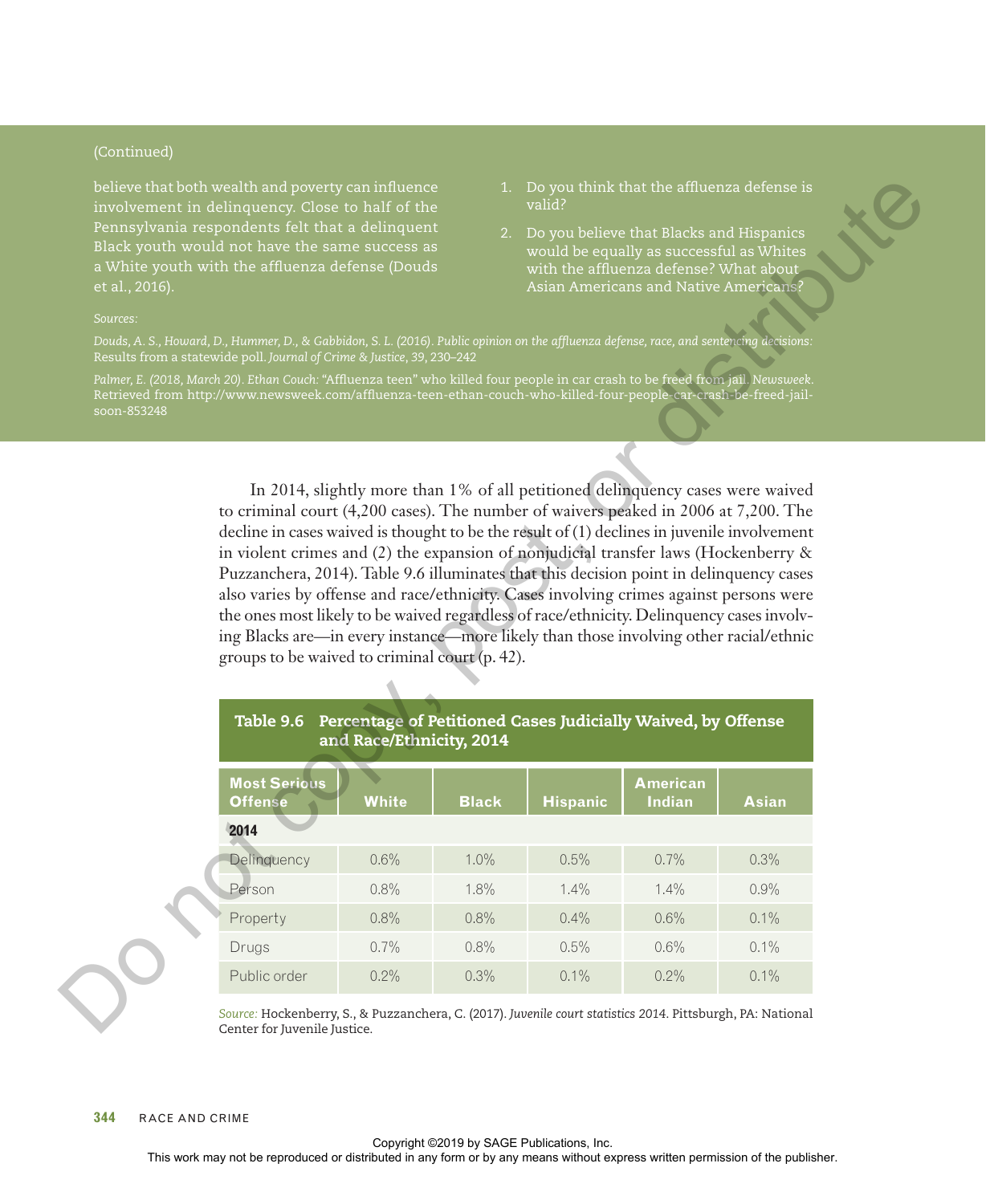Of the petitioned cases, 54% or 291,300 of the youth were adjudicated delinquent in 2014. The number of adjudicated delinquents has declined 48% since 2005 when the number was 560,600. According to Hockenberry and Puzzanchera (2017), "[b]etween 2005 and 2014, the likelihood of a delinquency adjudication decreased equally for white youth and black youth (8 percentage points each), the decrease for Hispanic youth was 5 percentage points during the same period" (p. 47). The authors also found that "[c]ases involving American Indian juveniles were more likely to result in a delinquency adjudication than cases involving all other races" (p. 47). Once an individual's case has been adjudicated delinquent, the disposition of that case is also a stage at which disparities might occur. Table 9.7 provides a glimpse of the out-of-home placement of those petitioned cases in which the juvenile was adjudicated delinquent. Across all offenses, Blacks, Hispanics, and American Indians were more likely than Whites to receive out-of-home placements. Conversely, Asians received fewer out-ofhome placements than all racial/ethnic groups.

# Table 9.7 Percentage of Petitioned Cases Adjudicated Delinquent, Resulting in Out-of-Home Placement by Offense and Race/Ethnicity, 2014

| equally for white youth and black youth (8 percentage points each), the decrease for                                                                                                 |                                                                                                                                                                                      |              |                 | $\frac{1}{2}$ and the number was soo, soon. Hecording to Troekenberry and T department (2017),<br>"[b] etween 2005 and 2014, the likelihood of a delinquency adjudication decreased |                              |     |  |  |  |  |  |  |  |  |
|--------------------------------------------------------------------------------------------------------------------------------------------------------------------------------------|--------------------------------------------------------------------------------------------------------------------------------------------------------------------------------------|--------------|-----------------|-------------------------------------------------------------------------------------------------------------------------------------------------------------------------------------|------------------------------|-----|--|--|--|--|--|--|--|--|
| Hispanic youth was 5 percentage points during the same period" (p. 47). The authors                                                                                                  |                                                                                                                                                                                      |              |                 |                                                                                                                                                                                     |                              |     |  |  |  |  |  |  |  |  |
| also found that "[c]ases involving American Indian juveniles were more likely to result<br>in a delinquency adjudication than cases involving all other races" (p. 47). Once an      |                                                                                                                                                                                      |              |                 |                                                                                                                                                                                     |                              |     |  |  |  |  |  |  |  |  |
| individual's case has been adjudicated delinquent, the disposition of that case is also a<br>stage at which disparities might occur. Table 9.7 provides a glimpse of the out-of-home |                                                                                                                                                                                      |              |                 |                                                                                                                                                                                     |                              |     |  |  |  |  |  |  |  |  |
|                                                                                                                                                                                      | placement of those petitioned cases in which the juvenile was adjudicated delinquent.<br>Across all offenses, Blacks, Hispanics, and American Indians were more likely than          |              |                 |                                                                                                                                                                                     |                              |     |  |  |  |  |  |  |  |  |
|                                                                                                                                                                                      | Whites to receive out-of-home placements. Conversely, Asians received fewer out-of-<br>home placements than all racial/ethnic groups.                                                |              |                 |                                                                                                                                                                                     |                              |     |  |  |  |  |  |  |  |  |
|                                                                                                                                                                                      | Decreases in the number of crimes committed, persons referred to juvenile courts,                                                                                                    |              |                 |                                                                                                                                                                                     |                              |     |  |  |  |  |  |  |  |  |
|                                                                                                                                                                                      | and juveniles waived to adult courts are important. Data limitations aside, it appears that<br>reform efforts, including both punishment and rehabilitative approaches, work. At the |              |                 |                                                                                                                                                                                     |                              |     |  |  |  |  |  |  |  |  |
|                                                                                                                                                                                      | same time, the overrepresentation of minorities, especially African American youth, in<br>the juvenile justice system is an ongoing problem. Even though their referrals to juvenile |              |                 |                                                                                                                                                                                     |                              |     |  |  |  |  |  |  |  |  |
| court have decreased, they continued to represent at least 30% of delinquency cases                                                                                                  |                                                                                                                                                                                      |              |                 |                                                                                                                                                                                     |                              |     |  |  |  |  |  |  |  |  |
| in juvenile court between 2005 and 2014 (Hockenberry & Puzzanchera, 2017). What<br>accounts for these racial disparities?                                                            |                                                                                                                                                                                      |              |                 |                                                                                                                                                                                     |                              |     |  |  |  |  |  |  |  |  |
|                                                                                                                                                                                      |                                                                                                                                                                                      |              |                 |                                                                                                                                                                                     |                              |     |  |  |  |  |  |  |  |  |
|                                                                                                                                                                                      |                                                                                                                                                                                      |              |                 |                                                                                                                                                                                     |                              |     |  |  |  |  |  |  |  |  |
| Table 9.7                                                                                                                                                                            |                                                                                                                                                                                      |              |                 | Percentage of Petitioned Cases Adjudicated Delinquent,<br>Resulting in Out-of-Home Placement by Offense and                                                                         |                              |     |  |  |  |  |  |  |  |  |
|                                                                                                                                                                                      | Race/Ethnicity, 2014                                                                                                                                                                 |              |                 |                                                                                                                                                                                     |                              |     |  |  |  |  |  |  |  |  |
|                                                                                                                                                                                      |                                                                                                                                                                                      |              |                 |                                                                                                                                                                                     |                              |     |  |  |  |  |  |  |  |  |
| <b>Most Serious</b><br><b>Offense</b>                                                                                                                                                | White                                                                                                                                                                                | <b>Black</b> | <b>Hispanic</b> | American<br><b>Indian</b>                                                                                                                                                           | <b>Asian</b>                 |     |  |  |  |  |  |  |  |  |
| 2014                                                                                                                                                                                 |                                                                                                                                                                                      |              |                 |                                                                                                                                                                                     |                              |     |  |  |  |  |  |  |  |  |
| Delinquency                                                                                                                                                                          | 22%                                                                                                                                                                                  | 28%          | 31%             | 24%                                                                                                                                                                                 | 20%                          |     |  |  |  |  |  |  |  |  |
| Person                                                                                                                                                                               | 25%                                                                                                                                                                                  | 29%          | 32%             | 30%                                                                                                                                                                                 | 23%                          |     |  |  |  |  |  |  |  |  |
| Property                                                                                                                                                                             | 22%                                                                                                                                                                                  | 28%          | 30%             | 23%                                                                                                                                                                                 | 18%                          |     |  |  |  |  |  |  |  |  |
| Drugs                                                                                                                                                                                | 14%                                                                                                                                                                                  | 21%          | 21%             | 15%                                                                                                                                                                                 | <b>NA</b>                    |     |  |  |  |  |  |  |  |  |
| Public order                                                                                                                                                                         | 23%                                                                                                                                                                                  | 29%          | 36%             | 24%                                                                                                                                                                                 | 22%                          |     |  |  |  |  |  |  |  |  |
| Source: Hockenberry, S., & Puzzanchera, C. (2017). Juvenile court statistics 2014. Pittsburgh, PA: National<br>Center for Juvenile Justice.                                          |                                                                                                                                                                                      |              |                 |                                                                                                                                                                                     |                              |     |  |  |  |  |  |  |  |  |
|                                                                                                                                                                                      |                                                                                                                                                                                      |              |                 |                                                                                                                                                                                     |                              |     |  |  |  |  |  |  |  |  |
|                                                                                                                                                                                      |                                                                                                                                                                                      |              |                 |                                                                                                                                                                                     | CHAPTER 9 · JUVENILE JUSTICE | 345 |  |  |  |  |  |  |  |  |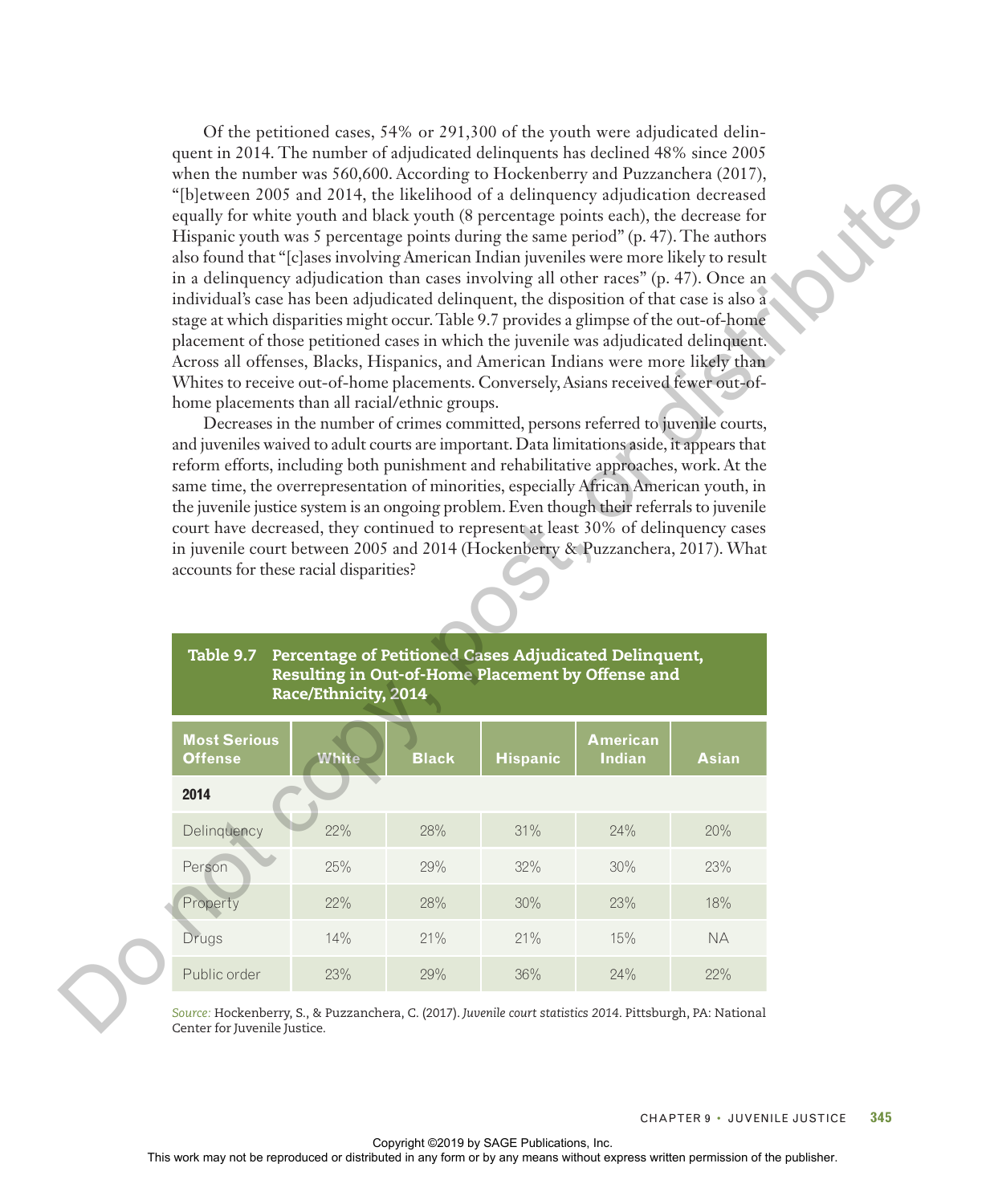# **CONTEMPORARY ISSUES IN JUVENILE JUSTICE**

# **Disproportionate Minority Contact (DMC)**

DMC is a term used to refer to the overrepresentation of minority youth in the juvenile justice system. As noted earlier, the concept of DMC was expanded to include disproportionate contact. This means that in addition to the disproportionate number of minority youth in confinement, DMC exists at many of the other contact/decision points and/or stages in the juvenile justice system (e.g., referral, diversion, arrest, petition, detention). According to Pope and Feyerherm (1990),

There is evidence to suggest that processing decisions in many state and local juvenile justice systems may not be racially neutral. Race effects may occur at various decision points, they may be direct or indirect, and they may accumulate as youths are processed through the system. (p. 331)

Critical decision points where disproportionality is high include arrest, confinement, and waivers to adult court (Jones & Greene, 2014). Since we know that White and other minority youth (especially Blacks) are treated differently, the challenge "is to explain how these differences come about" (Bishop, 2005, p. 24).

The U.S. Congress formally addressed DMC in 1988 by amending the Juvenile Justice and Delinquency Prevention (JJDP) Act of 1974. For the first time, any state receiving federal funding through formula grants was required to determine whether DMC existed and, if necessary, address the problem. In 1991, OJJDP began to assist states in addressing DMC issues (Devine, Coolbaugh, & Jenkins, 1998), and in 1992, Congress made DMC a core requirement of the JJDP Act, which mandated compliance as a condition of funding. The DMC Index was created to help determine the extent of minority overrepresentation. A decade later, the JJDP Act of 2002 mandated that states failing to address DMC could forfeit 20% of their federal funding (OJJDP, 2004). According to Leiber (2002), OJJDP has adopted a judicious approach to DMC that appears to follow the "spirit" of the mandate and attempts to make inroads—"to get something done" rather than accomplishing "nothing at all" (p. 16). Unfortunately, there still are several challenges to reducing DMC; these include a lack of resources, inadequate information systems, the need for the identification and development of effective intervention strategies, and the need to transition from planning (state) to implementation (local). Leiber and Rodriguez (2011) examined whether or not the DMC mandate had been a success or failure and concluded that both have occurred. They acknowledge that while the mandate has heightened awareness of the importance of promoting equity in juvenile justice, reductions in DMC have been minimal: "Efforts, however, have to be made to strengthen the 'bite' of OJJDP to entice and encourage states and localities to comply" (p. 117). Discreption or the repression of the results of the results of the results and the results were represented in a mean of the results were represented in the relation of the results of the results of the results of the pub

Even though there has been a considerable amount of research yielding varying results (see Davis & Sorensen, 2013a, 2013b; Jones, 2016; Leiber & Rodriguez, 2011; Parsons-Pollard, 2017), most studies have found that racial and ethnic youth continue to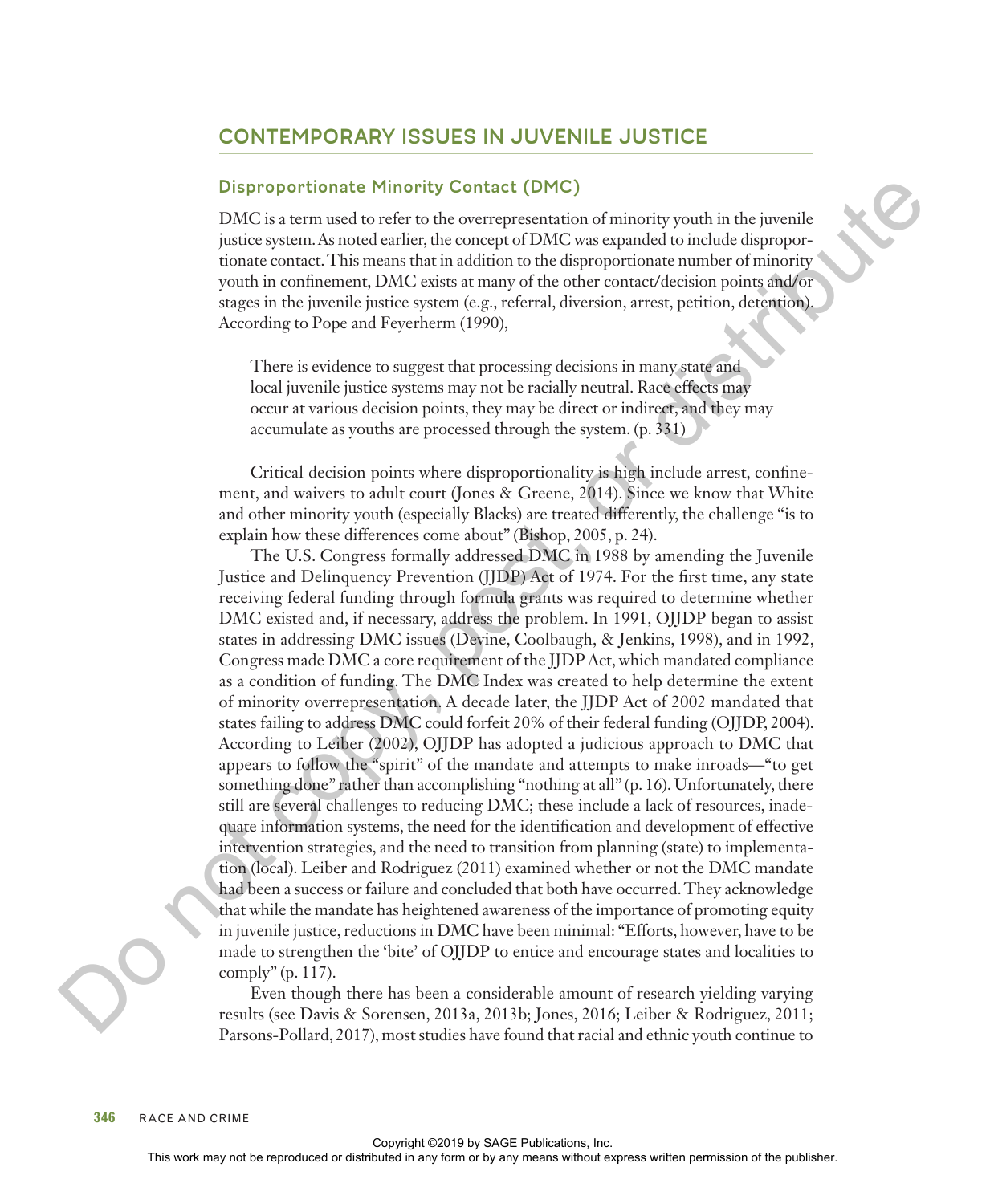be treated differently (Bishop, 2005). A few earlier studies found no race effects whereas others found direct and/or indirect race effects during intake (Leiber & Mack, 2003), detention (Wordes, Bynum, & Corley, 1994), probation (Bridges & Steen, 1998), confinement (Bridges, Conley, Engen, & Price-Spratlen, 1995), and in the child welfare system (Lau et al., 2003). In a follow-up study to the Pope and Feyerherm (1990) review of the research literature discussed at the beginning of this chapter, Pope, Lovell, and Hsia (2002) reviewed DMC studies published between 1989 and 2001 and concluded, "The majority of studies continue to provide evidence of race effects, direct or indirect, at certain stages of juvenile justice processing and in certain jurisdictions" (p. 6). Relatedly, Ward (2001) noted,

Despite these efforts among researchers and policy makers, nearly a decade later the DMC problem is only more entrenched, and its significance amplified in the wake of a retributive turn in the philosophy and organization of juvenile justice administration. (p. 2)

More recent research has sought to identify effective strategies for reducing DMC (Cabaniss, Frabutt, Kendrick, & Arbuckle, 2007; Davis & Sorensen, 2013a, 2013b; Hsia, Bridges, & McHale, 2004; Peck, 2016; Short & Sharp, 2005) and to examine DMC in the contexts of race and gender (Carr, Hudson, Hanks, & Hunt, 2008; Guevara, Herz, & Spohn, 2006; Leiber & Mack, 2003), at multiple stages instead of just one (Guevara et al., 2006), and inclusive of Blacks, Latinos/as, and American Indians (Rodriguez, 2007). The limited impact of DMC research on policy in this area extends, in part, from conceptual and empirical problems (Leiber & Rodriguez, 2011). In 2001, Ward identified the several DMC research problems that still exist today, including the conceptualization and measurement of race and how it operates at individual, cultural, and structural levels as well as within juvenile justice administration.

Why does DMC continue to challenge juvenile justice practitioners and other stakeholders? There are several plausible explanations. First, juvenile justice has always been a racialized system (Ward, 2001, 2012). Feld (1999) cited race and the macrostructural transformation of cities as two societal factors important for understanding juvenile justice policies and practices. More specifically, Feld was referring to the racial segregation in urban areas and the deindustrialization of cities that has occurred during the last few decades. Feld agreed with Sampson and Wilson's (1995) structural-cultural approach, which takes into consideration a community's structural disorganization, cultural isolation, and the concentration effects of poverty that foster criminal involvement (see Chapter 3). Another explanation is that, within a racialized system, police and other justice practitioners hold stereotypical views of minority youth that often result in differential treatment (Ward, 2001, 2012). Even if discrimination and more punitive policies account for some of the overrepresentation of minorities, their involvement in serious crime in some communities is also a factor. The mass of the rest in the rest method was the rest in the rest in any form or between the rest in any form or between the rest in any means with the rest in any form or between the publisher. The publishers were also th

The overrepresentation of juveniles in arrests indicates that crime might be viewed as acceptable by some youth. Explanations for the acceptance of and involvement in delinquency include alienation, reactions to discrimination, and "the street" factor.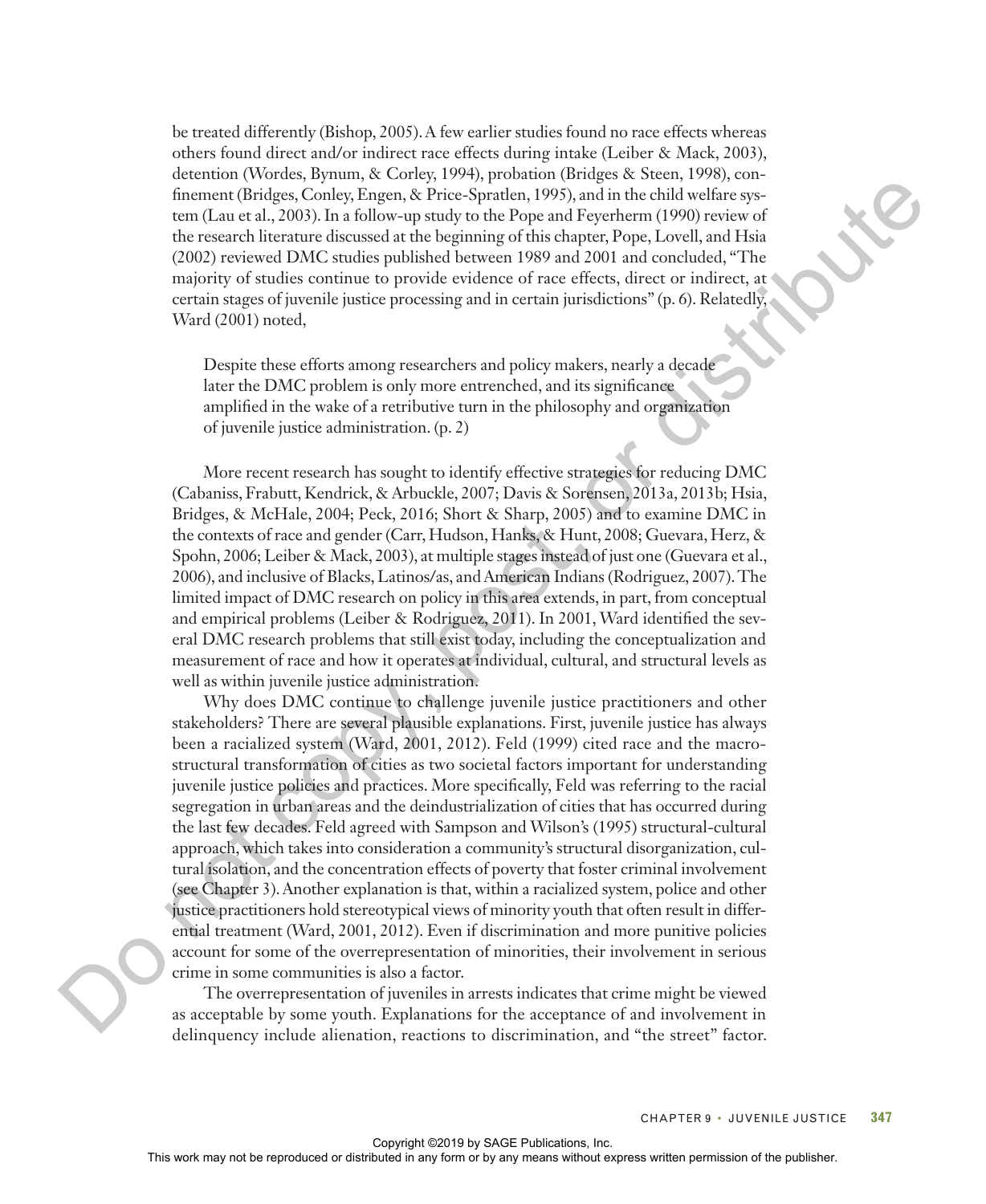According to the colonial model (see Chapter 3), some youth turn to crime in response to their alienation (Tatum, 1994). Others are reacting to their perceptions of inequality, oppression, and discrimination (Herda & McCarthy, 2017; S. Johnson, 1996; Vega & Gil, 1998; Unnever & Gabbidon, 2011). Some believe that crime and delinquency are acceptable because of the lack of access to legitimate means of economic gain that many attribute to racism. Relatedly, the "street factor" often requires involvement in crime to prove one's toughness; violence is viewed favorably, often as a way of gaining status (E. Anderson, 1999), and it is therefore more likely to be tolerated and perpetuated. Unnever and Gabbidon (2011), as well as others, posit that how parents socialize their youth to respond to racial discrimination can play a role in preventing youths' involvement in crime.

Some effective strategies for reducing DMC have emerged in the past decade, including data review and decision-point mapping, cultural competency training, increasing community-based detention alternatives, reducing decision-making subjectivity, reducing barriers to family involvement, and developing state leadership to legislate system-level changes (Cabaniss et al., 2007). Davis and Sorensen (2013a, 2013b) provided some positive national results concerning DMC. Their examination of OJJDP's ten-year analysis of Black-White confinement ratios showed a 20% decline. Donnelly (2017) also found that, in Pennsylvania, "the DMC mandate has successfully diminished the number of African American and Hispanic youths processed at multiple decision points of the Pennsylvania juvenile justice system" (p. 362). The location or the repression of the repression of the repression or by any form or between the restriction or the restriction of the system form or by any form or by any means were the publisher. The component in order

The annual reports of the Federal Advisory Committee on Juvenile Justice (FACJJ) provide a report card on national compliance with core protections of the JJDP Act. The 2015 and 2016 reports included some of the following recommendations:

- Research the legal bases for appropriate jurisdictions to establish minimum standards and definitions for expungement, sealing, and confidentiality;
- Research and describe methods of access to juvenile records throughout the states, territories, and the federal government jurisdictions, and design these methods to protect expunged, sealed, and legally confidential records;
- Consider federal jurisdiction regarding the private security industry sale of juvenile records, and create regulatory and statutory suggestions to prevent the violation of state and federal prohibitions against the disclosure of expunged, sealed, or confidential information in interstate commerce;

 Develop goals for technical assistance, publications, and grant funding in this subject area;

- Amend existing federal laws to explicitly exempt juveniles (all persons who were below the age of 18 at the time of their offense) from all sex offender registration, community notification, and residency restriction laws;
- Study and research disparities within multiple youth-serving systems and their impact on juvenile DMC.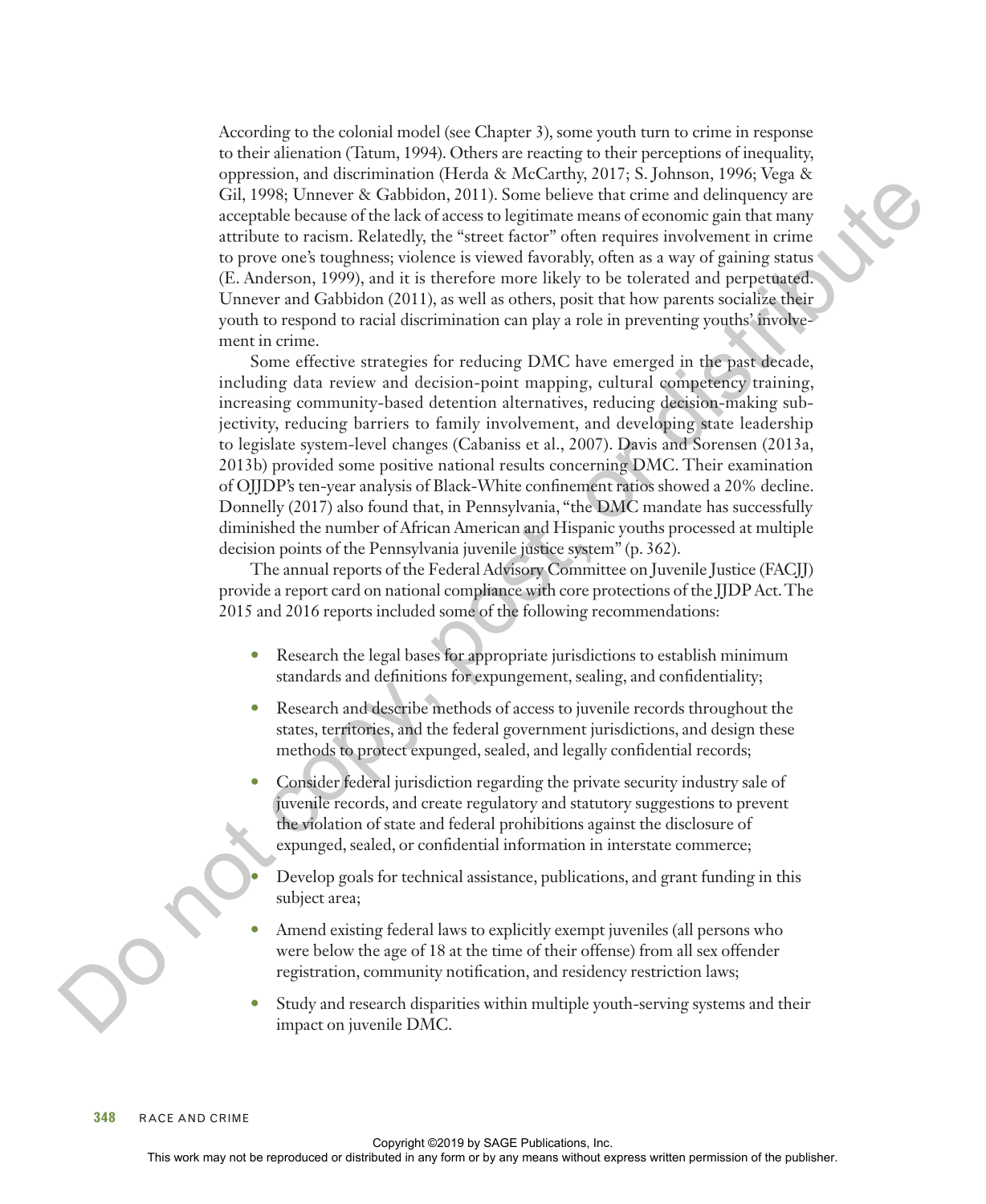It is becoming a bit more clear that DMC efforts at the federal, state, and local levels are having a positive impact. Whether the continuing FACJJ recommendations will assist in continuing this trend is subject to debate.

# **The Future of DMC**

Those committed to reducing DMC in this century can learn from the experiences of child savers centuries ago. Progress will require coalitions of individuals, organizations, stakeholders, and others who are willing to work together to identify best practices and develop model action plans for the coming decades. OJJDP requires states to follow a DMC Reduction Model if they accept formula grants. Many states now have DMC reduction plans in place that need continuous monitoring, evaluation, and revisions during the coming years. This initiative will require more oversight and resources than is currently available at the federal and state levels. James Bell of the W. Haywood Burns Institute would like to see OJJDP focus more on understanding DMC at the local level, for example in cities and counties (Chu, 2014; see also Jones, 2016). A cadre of DMC change agents are needed in almost every state, especially those where DMC is entrenched and where little progress has been made in the past 30 years. These change agents will need to continue to hold government officials accountable. After interviewing relevant DMC stakeholders including community members, Dawson-Edwards, Tewksbury, and Nelson (2017) found that "DMC is not regarded as a notable concern across the state, specifically for those who are not directly employed in the juvenile justice system" (p. 16). Given these findings, it is also essential that stakeholders are fully aware of the state of DMC in every state. The Future of DWC in each control or distributed in any from the experimental of the rest or distributed in a form or by any means with the state in any form or by any means when the publisher. This were more than the pub

There will always be methodological issues related to the measurement of DMC. One issue that has been identified and is being addressed is the need for state information systems to accurately report and record the demographic characteristics of juveniles in contact with each stage of the juvenile process. Standards for collecting and reporting information, similar to those in use for collecting and reporting arrest and victimization data, should be implemented. The DMC Relative Rate Index (RRI), designed to "quantify the nature of the decisions at each decision point for each racial group and then compare these decisions" (Snyder & Sickmund, 2008, p. 190), is now the standard for understanding disparities. It is useful because it allows for a more comprehensive understanding of DMC, one that focuses on multistages instead of one stage (Guevara et al., 2006). The RRI is only useful if state data collected is accurate and complete. Another issue is the complexity of defining one's racial/ethnic status. While the categories have been expanded in some data collections, most omit information on mixed-race youth, culture, class, and country of origin (Kempf-Leonard, 2007). An emerging issue in using the RRI to understand disparities is whether or not it should be based on the White population when and where they are not the majority (Jones & Greene, 2014).

As Pope and Feyerherm (1990) noted nearly 30 years ago, the DMC problem and race effects will not end until the structural and economic factors that contribute to youth involvement in delinquency are recognized and addressed. It also is important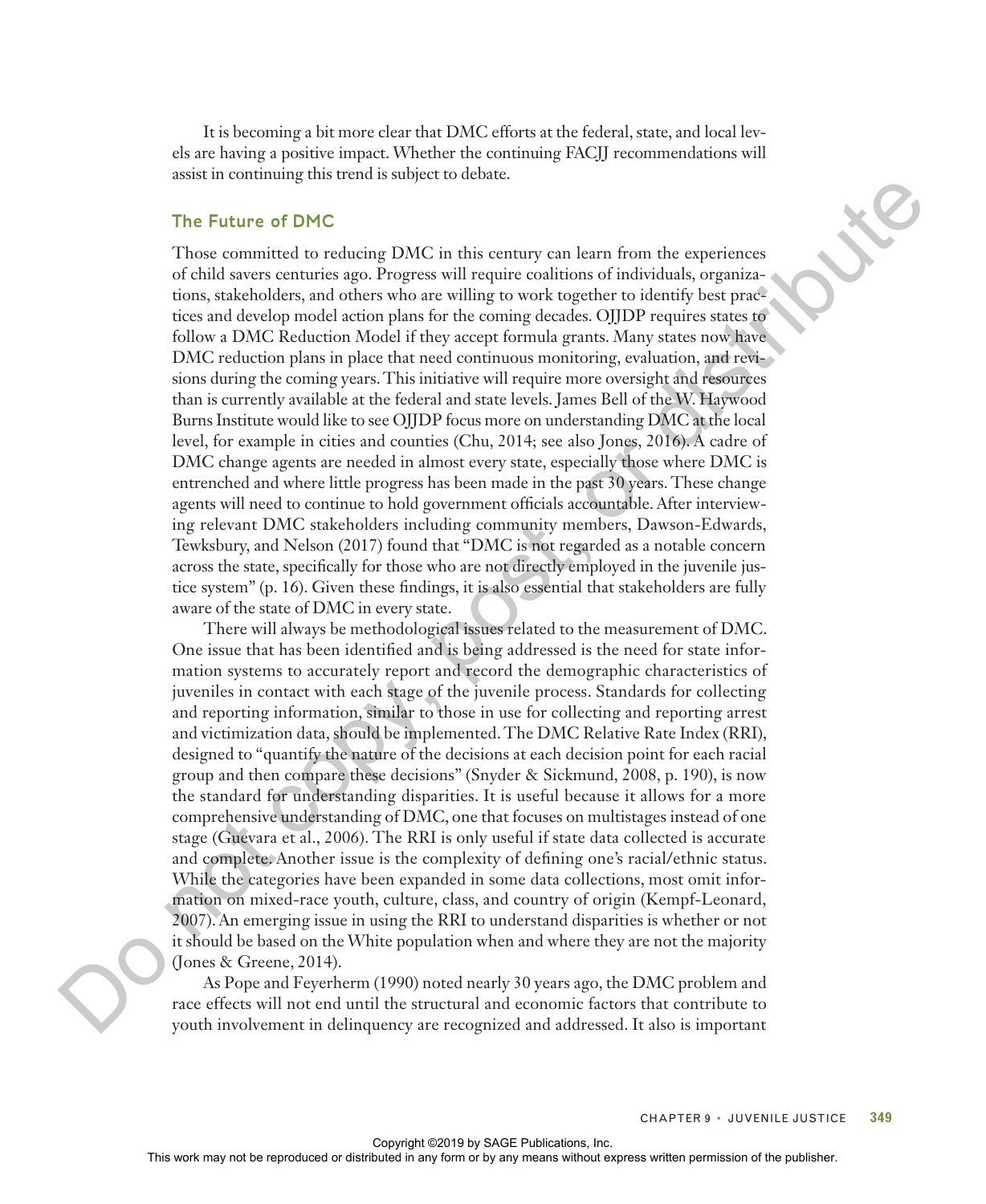to prevent delinquency and address the challenge of making the attitudes of youth less favorable toward delinquency. Similar to the problem of DMC, the overrepresentation of Blacks and Latinos in **school punishment** continues to challenge practitioners, scholars, elected officials, and other stakeholders in the United States. Is there a school-to-prison pipeline? This issue is discussed next.

# **The School-to-Prison Pipeline (SPP)**

Since the 1990s, as a result of concerns about increases in violent crime and the number of school shooting incidents, punitive approaches to school crime, such as zero-tolerance policies and placing police officers in schools, have been implemented. By the early 2000s, concerns about the "school-to-prison pipeline" (SPP) emerged as disparities for youth of color in both school punishment and juvenile justice received more attention (see Kim, Losen, & Hewitt, 2010). The term *SPP* is used to refer to the relationship between school punishment, such as in- and out-of-school suspension and expulsion, and an increase in the likelihood of confinement in either a juvenile institution, adult prison, or both. The Children's Defense Fund (2013) uses the term *Cradle to Prison Pipeline* to emphasize that for Black and Latino boys, the pipeline begins at birth, and they have a greater lifetime risk of going to prison than Whites, due, at least in part, to both poverty and race.

Although published research on the SPP in criminology and criminal justice literature is limited (see Hall & Karanxha, 2012; Kupchik, 2009; Payne & Welch, 2010; Rocque & Snellings, 2017; Welch & Payne, 2012), there has been a considerable amount of research on school discipline in the field of education (see Houchins, Shippen, & Murphy, 2012), and disparities have been reported in many city-specific analyses (Kirwan Institute, 2014). Studies also find that schools with higher proportions of Black students use exclusionary school punishments more often (Kupchik, 2009; Payne & Welch, 2010; Welch & Payne, 2012). Other factors, including school climate, administrators' and teachers' racial biases, misperceptions about Black youth and crime, and fear of crime and victimization, influence school punishment (Welch, 2017; Welch & Payne, 2012). Teachers' racial or implicit bias has been found to be a contributing factor in racial disproportionality in school discipline and may explain why Black and White students receive different punishments for the same offenses (Kirwan Institute, 2014; Payne & Welch, 2010; Skiba, Michael, Nardo, & Peterson, 2002). Research has shown that school punishment is the beginning of the SPP and that it has long-term negative effects on the life course of youth (Cuellar & Markowitz, 2015). For example, students who are punished often fall behind in class assignments, and those who believe they were wrongfully punished can develop negative feelings toward school that impact their future school performance. As adults, they might be less likely to engage in civic activities, including voting (Kupchik & Catlaw, 2014). The control of the reproduced or distributed in any form or by an any means with the representation of the state or distributed in any means with the state of the state of the state of the state of the state of the publish

If confinement in a juvenile or adult facility is the last component of the SPP, then understanding whether or not school punishment is related to DMC is important. As discussed in the previous section, DMC is still problematic for minority youth at almost all stages and decision points in juvenile justice (arrest, detention, referral to juvenile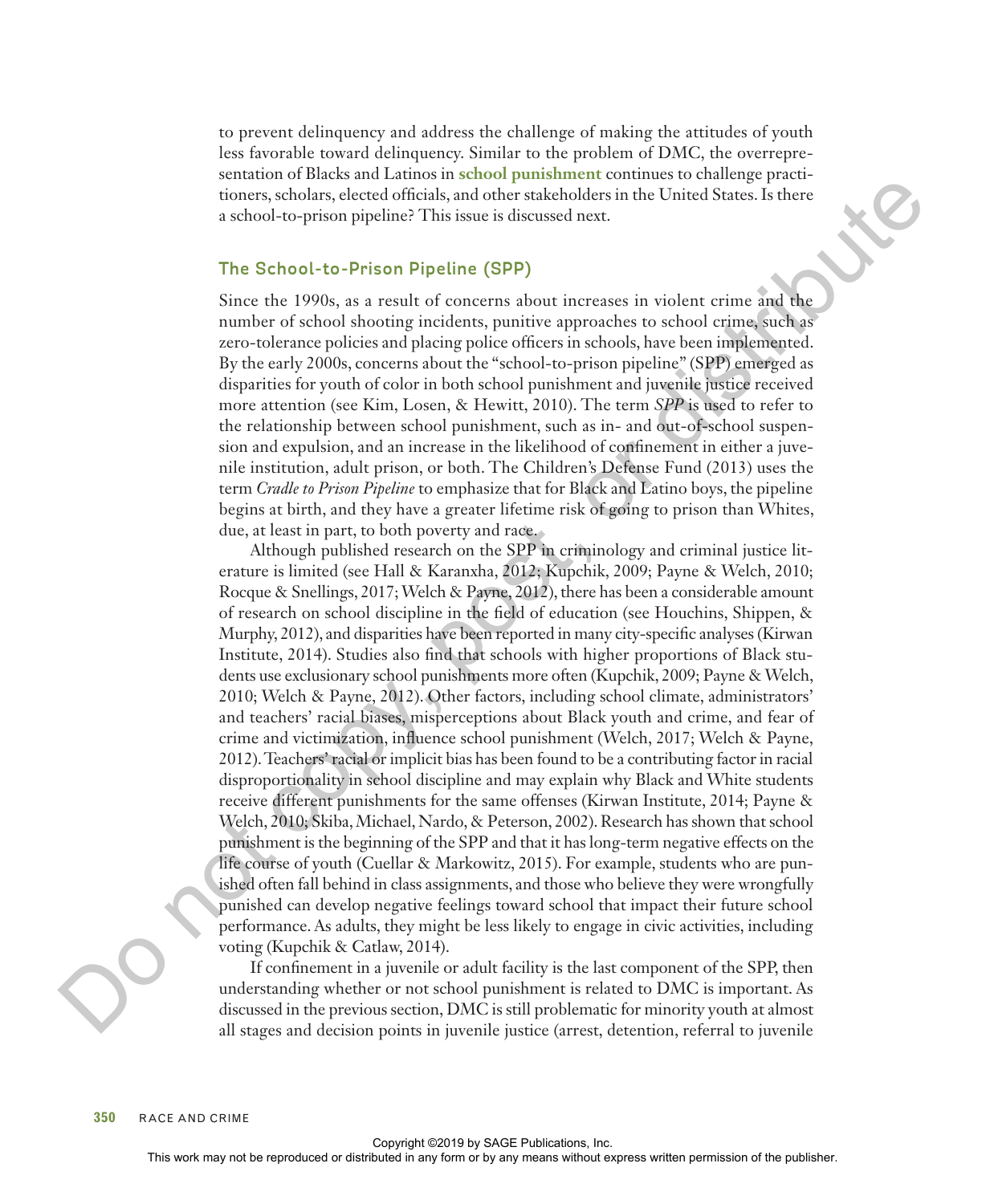court, petition, confinement, waiver, etc.). Although research that examines the relationship between school punishment and DMC is limited, there have been several published and unpublished studies (Fowler, Lightsey, Monger, & Aseltine, 2010a, 2010b; Hall & Karanxha, 2012; Wilson, Johnson, & Greene, 2015).

# **Minority Female Delinquency**

One surprising finding of the school punishment data is the overrepresentation of girls from racial minorities in school punishment:

From 2011 to 2012, black girls in public elementary and secondary schools nationwide were suspended at a rate of 12 percent, compared with a rate of just 2 percent for white girls, and more than girls of any other race or ethnicity. (Vega, 2014)

More recently, Epstein, Blake, and Gonzalez (2017) have examined the treatment of Black girls within society and the juvenile justice system. They discuss the adultification of Black children in general and girls in particular. They consider the adultification as "a social or cultural stereotype that is based on how adults perceive children." They believe that people perceive Black youths as adults even without knowledge of their behavior or verbalizations (p. 4). Building on the work of Philip Goff and his colleagues (2014), who examined how Black boys are perceived, Epstein, Blake, and Gonzalez (2017) find that, at an early age, Black girls are stereotyped as being more mature both because they are perceived as outspoken and because they do mature faster physically than White girls. Epstein et al. write that "adultification is a form of dehumanization, robbing Black children of the very essence of what makes childhood distinct from all other developmental periods: innocence" (p. 6). Relying on survey data, they found that across all age ranges, Black girls were perceived to be more adult than White girls. Thus, Black girls were seen as needing less protection and nurturing than White girls. The authors note that such findings have far reaching implications for the treatment of Black girls in schools and in the juvenile justice system where there are a host of racial disparities that are also seen across sex. External or the internal or distributed in any form or by any measurement of the comparison of the reproduced or distributed in any means we are also the publisher. From 2011 (May the result of the publisher or distribute

Girls' delinquency is not a new phenomenon, although it receives much more attention today. For years, researchers have considered whether females are treated differently in the juvenile justice system (see Chesney-Lind & Shelden, 2004). This contemporary interest is due, at least in part, to an increase in female arrests and court referrals for serious crimes. It is important to keep in mind that violent crimes are a small portion of youth arrests, that they have declined in recent years, and that more males than females are arrested for these offenses. For example, in 2006, 40 females and 724 males under age 18 were arrested for murder (FBI, 2006a). In 2016, an estimated 77 females and 773 males were arrested for murder (FBI, 2017a). Even though the number of females arrested for murder has increased, it is much lower than the number of males arrested; so is the estimated number of females under 18 arrested in 2016 for robbery (2,112) and aggravated assault (7,296).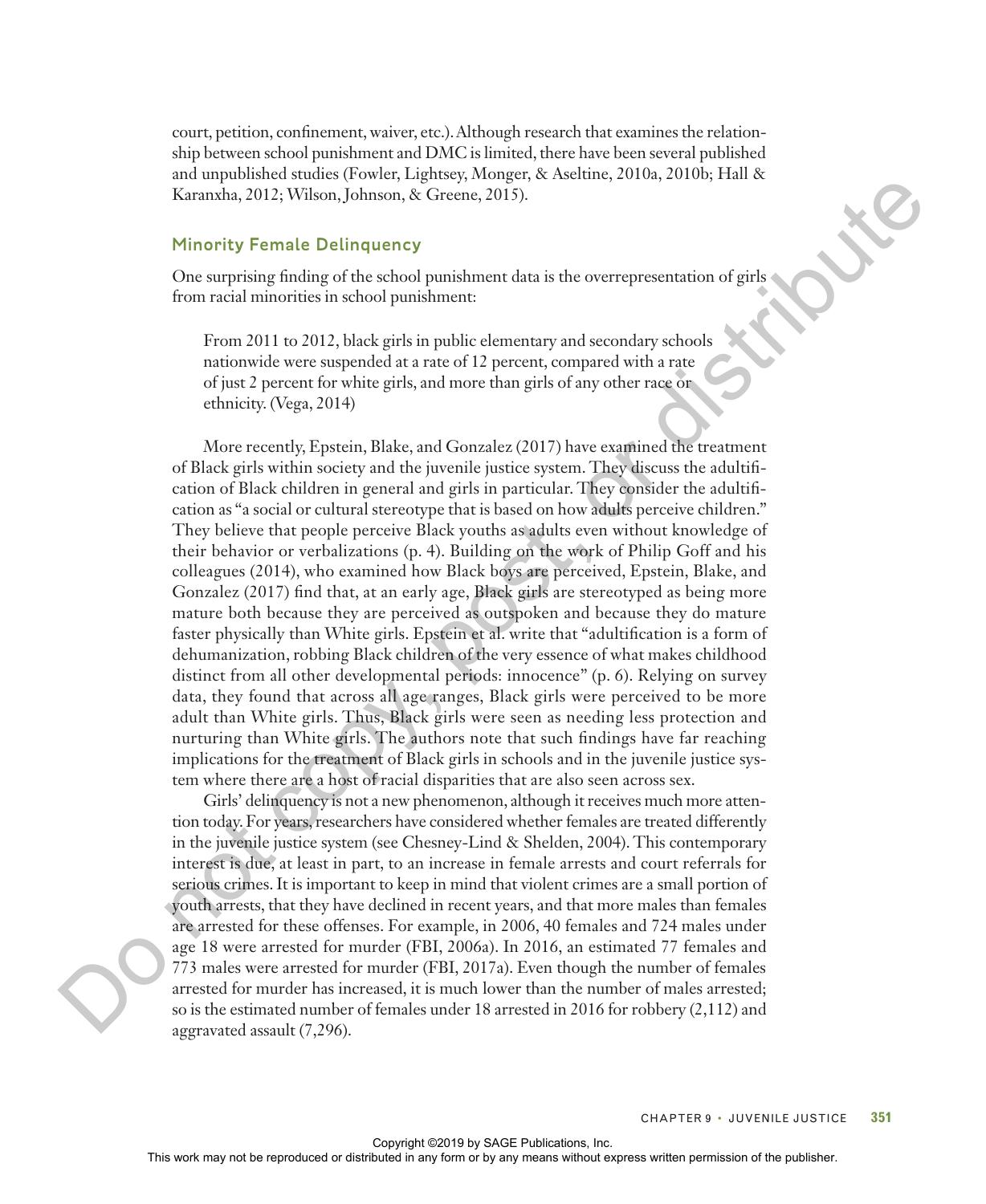During the 1980s and early 1990s, arrests for two offenses, aggravated assaults, and other assaults increased for both male and female juveniles (Chesney-Lind & Shelden, 2004). According to Chesney-Lind and Shelden, patterns of female juvenile arrests have not changed much during the past 25 years:

Females have typically been arrested for the following offenses: running away, larceny-theft, liquor law violations, curfew violations, disorderly conduct, other assaults, and the catchall category "all other offenses." (p. 18)

According to the FBI, comparing 2006 and 2016 reveals that female juvenile arrests have decreased during this period. Arrests for aggravated assaults decreased approximately 48% and robbery by 35%. The percentage of females referred to juvenile court for delinquency cases shows a similar trend: Referrals increased from 19% in 1989 to 24% in 1998. Those referred for offenses against the person increased to 28% by 1998 (Puzzanchera, Stahl, Finnegan, Tierney, & Snyder, 2003a). Female person offense cases continued to increase between 1994 and 2004. In 2004, females accounted for 30% of person offense cases, 17% of property, 20% of drug violation, and 18% of public order offenses in juvenile courts (Stahl, 2008a). In 2014, they accounted for 30% of person offenses, 34% of property offenses, 10% of drug violations, and 26% of public order offenses (Hockenberry & Puzzanchera, 2017). According to the most recent data available, minority females comprise the majority (61%) of female youth in confinement for a violent offense (Sickmund & Puzzanchera, 2014). In concert with the earlier discussion about adultification, "White girls have experienced a more substantial decline in youth placements than African American girls. From 1997 to 2013, the white percentage of confined girls dropped from 49% to 41%; among black girls, however, it dropped from 34% to 31%" (The Sentencing Project, 2015). The continuous permission of the reproduced or distributed in any form or by any form or between the results of the publisher or any form or by any means with the publisher. This weak is a continuous permission of the pub

In 2001, the American Bar Association and the National Bar Association issued a historic report on girls and juvenile justice. The report notes that the number of girls in the system has increased, and the system is not prepared to meet their special needs. Interestingly, although the extent of female delinquency is less than male delinquency, patterns of behavior and risk factors for both groups are quite similar. For example, poverty, family problems, academic failure, dropping out of school, and substance abuse are risk factors for both sexes (Belknap & Holsinger, 2006, 2013; Chesney-Lind & Shelden, 2004; Deschenes & Esbensen, 1999; Hawkins, et al. 2000; Howell, 2003). Unlike males, female delinquents experience more physical and sexual abuse, pregnancy, and adolescent motherhood; have lower self-esteem; and have different family and school relationship issues. For example, Davis (2007, 2013) examined how family conflict and struggles for parental control with daughters might result in assaults, calling the police for assistance, and involvement in the juvenile justice system. Although not unique to females, the experience of family conflict is believed to be more harmful for them. Brown, Chesney-Lind, and Stein (2007, 2013) note that in school settings, intersectionalities of class, gender, race, and sexual identity often are overlooked in bullying programs.

Are minority female youth more delinquent than White females? This question is extremely difficult to answer because there is no specific data set that addresses it.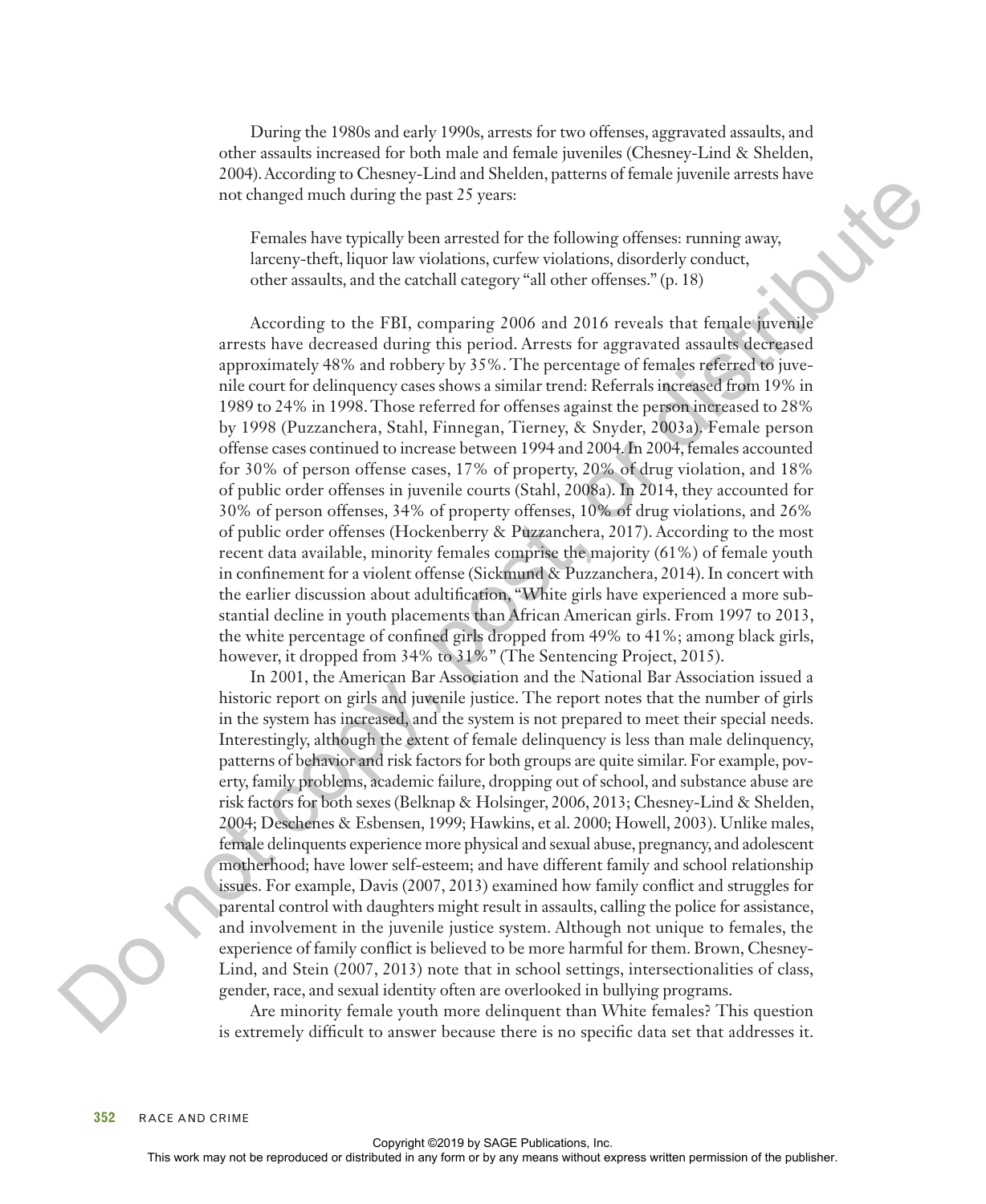Taylor, Biafora, Warheit, and Gil (1997) studied family factors and deviance in adolescent girls in Miami public schools. They found that 37.5% of the respondents engaged in serious delinquency, and Black respondents participated in more delinquent behaviors than did youths from other racial/ethnic groups. They also reported that family factors influenced girls' delinquency differently in Hispanic, African American, and White non-Hispanic families. Dunlap, Golub, and Johnson (2003) found that many girls were compelled to have sex by the age of 13, which often resulted in various forms of independent sexual behavior, such as prostitution and teen pregnancy. According to Chesney-Lind and Shelden (2004), both Black and White girls are more likely to be arrested for traditional female offenses, like running away and prostitution. Girls in gangs were more likely to engage in violent behavior and to be victims of violent crime. Chesney-Lind and Shelden (2004) concluded that, although there are differences between Black and White girls' offending, they are not as pronounced as some might expect. The original or the rest in any form of the relationship compatibility the relationship compatibility in any form or between  $P$  any means with the rest in any form or  $P$  any means with the rest in any form or  $P$  any me

To determine the prevalence of delinquency among African American and Caucasian female youth, Ahonen, Loeber, Farrington, Hipwell, and Stepp (2017) studied the concept of "scaling up" using the Pittsburgh Girls Study (PGS). Ahonen et al. describe the concept as follows:

The concept of scaling up has been developed to indicate the prevalence and average number of self-reported delinquent acts as a proportion of all official contacts with the justice system during a given time period. For instance, as to prevalence, the scaling up indicates the proportion of self-reported delinquents over the proportion of arrested or convicted delinquents. As to frequency, if a population of youth self-reports an average of 10 delinquent acts, but on average is arrested for two delinquent acts the scaling up factor is 5. Thus, a scaling up factor describes the hidden figures of the prevalence and frequency of individuals' offending. (Ahonen et al. 2017)

The researchers did find a "dark figure" in that "for every female offender charged by the police between ages 12 and 17, there were about 3 self-reported offenders who did not show up in police reports, and this applied to both violent and theft offenses." The PGS also allowed the researchers to examine offending among African American and White girls. Of this comparison, the researchers concluded that "although more African American than Caucasian self-reported female offenders were charged by the police, the median and mean frequency of offending by African American girls was similar to that for Caucasian girls."

Interest in girls in relation to delinquency and violence in urban areas has increased due, at least in part, to the overrepresentation of minority females in the juvenile justice system. Miller (2008) and Jones (2010) focused specifically on African American girls in their research. Jones (2010) emphasizes that most teenage girls in these urban areas are neither in gangs nor delinquent. Miller (2008) examined sexual harassment, assaults, coercion, and relationship violence against these girls in their neighborhoods. She concludes that violence against these girls needs to be addressed and makes several recommendations while at the same time acknowledging that there are no easy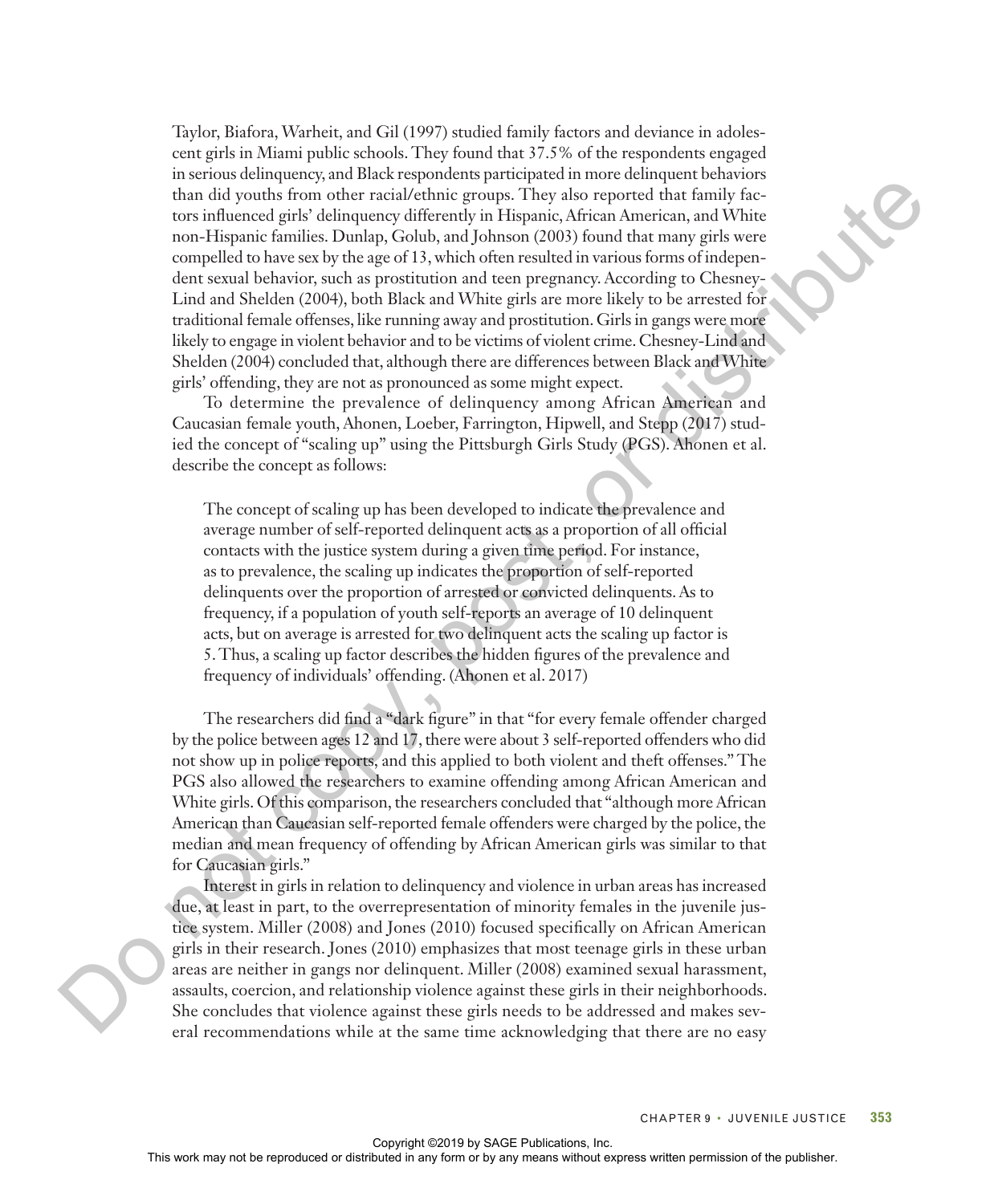solutions in light of structural challenges. Jones (2010) provides an analysis of how girls traverse their inner-city social world, which often requires them to "manage potential threats of interpersonal violence—at the risk of violating mainstream and local expectations regarding appropriate feminine behavior" (p. 9). She notes, "In distressed inner-city neighborhoods, adolescent girls must actively work to develop ways to manage the various forms of violence that they may encounter in their everyday lives" (p. 153). While informative, ethnographic research is not generalizable. The problem of violence against girls might be greater in inner cities, but it is a problem elsewhere as well. There continues to be a dearth of information about minority girls and violence in smaller urban areas, as well as suburban and rural areas.

Delinquent girls' experiences are believed to require different interventions than those usually found in community and institutional settings. Since 1992, increased attention has been devoted to providing **gender-specific programs** that take into consideration the experiences and risks that girls face. Bloom, Owen, Deschenes, and Rosenbaum (2002, 2013) examined national efforts and those in the state of California and made several policy and program recommendations. Another recent study is by Cusworth Walker, Muno, and Sullivan-Colglazier (2015). They conducted a multistate analysis of the programs and practices being used for female delinquents. Figure 9.2 provides a gender-responsive continuum of care based on their research. Do gender-specific programs work? For whom? Do they take racial and ethnic differences into account? One study (Wolf, Graziano, & Hartney, 2009) found that African American girls had lower rates of success in both a gender-specific and traditional program compared to other girls. Even so, it is clear that a variety of gender-specific programs are promising (Cusworth Walker et al., 2015).

# **Race and Life Without Parole Sentences for Juveniles**

Another contemporary issue is whether or not juveniles should be sentenced to either life without parole or death. Do you think juveniles who commit murder should be executed? The 5–4 Supreme Court decision in the 2005 case of *Roper v. Simmons* is indicative of the lack of consensus on this issue. The court ruled that executing juveniles is unconstitutional because it violates the Eighth Amendment and converted all juvenile death sentences to life without parole. The first juvenile executed in the United States was 16-year-old Thomas Graunger, executed in 1642 in Plymouth, Massachusetts, for committing the crime of bestiality. In 1885, James Arcene, a Cherokee, was hanged for a robbery and murder that occurred in 1872; he claimed that he was 10 years old when the crime was committed (Hakins, 2004). Since World War II, the youngest known person to be executed in the United States was George Stinney, a 14-year-old African American boy who was executed in South Carolina in 1944 for murdering two White girls, aged 8 and 11. Since 1976, 22 men have been executed for crimes committed as juveniles. Prior to the *Roper v. Simmons* decision, all juvenile offenders under sentence of death were males, and most committed their offenses at the age of 17. Forty-eight offenders (65%) were from minorities—1 American Indian, 2 Asians, 30 Blacks, and 15 Latinos—and 25 were Whites (Streib, 2004). According to the National Coalition to Abolish the Death Penalty (2004), two of three children sent to death row were people of color, and two of three people executed for crimes they committed as children have been African American. experience is equivalent to the restributed or distributed in any form or by any means with the reproduced or distributed in any processes with the restributed in any produced in the publisher. This includes the publisher

**354 RACE AND CRIME**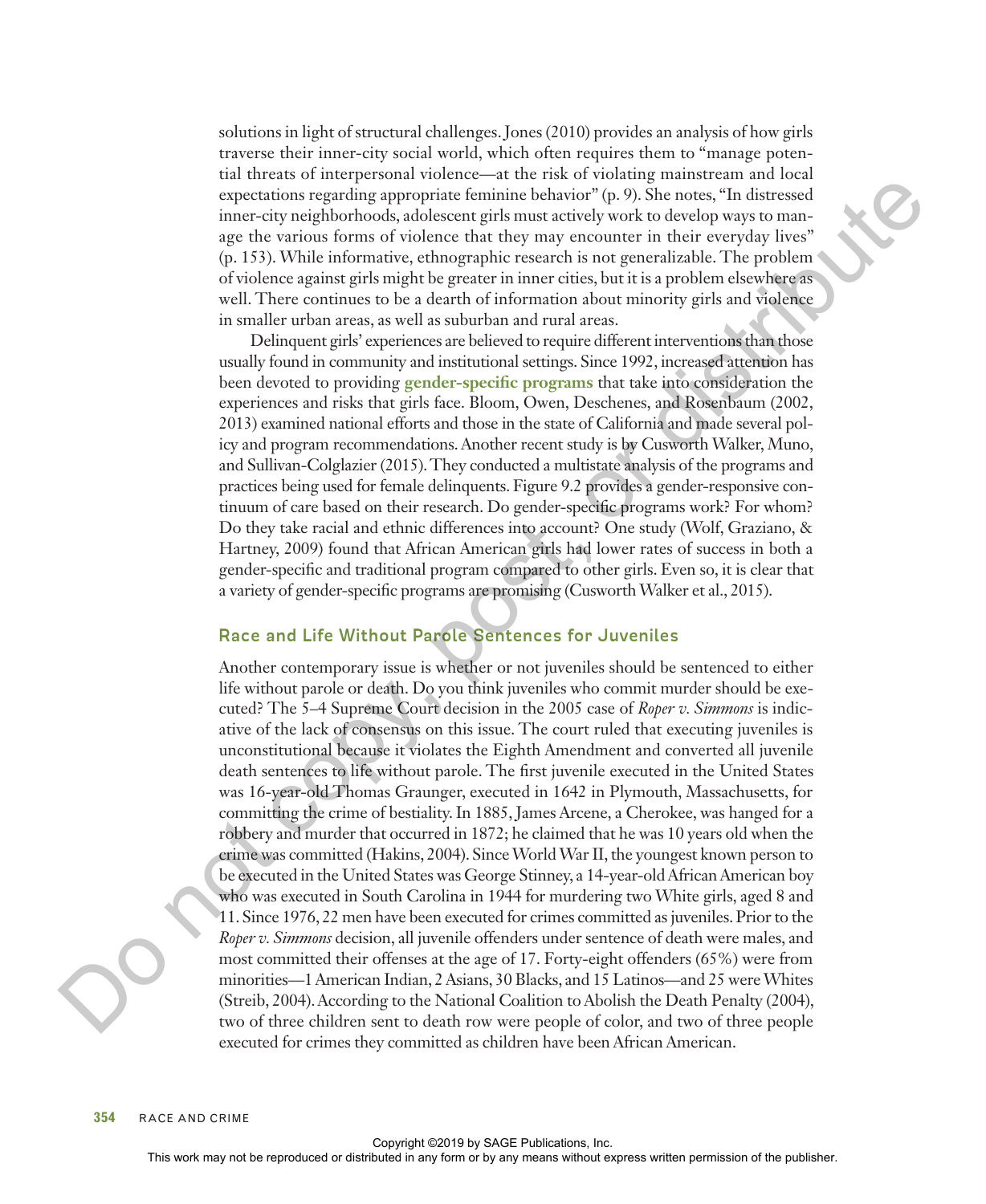|                                                                                                                                 |                                                                                                                                                                                                                                                |                                                                                                                                                                                                                                                                                                    |                                                                                                                       |                                                                                                                |                                                                                                                                                    | PAROLE                       | A Focus: Maintaining treatment<br>gains and reconnection with<br>natural supports.                                                                                                                 | with family, school, and other<br>Assess to connect to needed<br>community resources based<br>strength-based assessment<br>Continue comprehensive<br>collateral contact input.<br>Screening/Assessment:<br>on needs.                                                                   | (Continued) |
|---------------------------------------------------------------------------------------------------------------------------------|------------------------------------------------------------------------------------------------------------------------------------------------------------------------------------------------------------------------------------------------|----------------------------------------------------------------------------------------------------------------------------------------------------------------------------------------------------------------------------------------------------------------------------------------------------|-----------------------------------------------------------------------------------------------------------------------|----------------------------------------------------------------------------------------------------------------|----------------------------------------------------------------------------------------------------------------------------------------------------|------------------------------|----------------------------------------------------------------------------------------------------------------------------------------------------------------------------------------------------|----------------------------------------------------------------------------------------------------------------------------------------------------------------------------------------------------------------------------------------------------------------------------------------|-------------|
|                                                                                                                                 |                                                                                                                                                                                                                                                |                                                                                                                                                                                                                                                                                                    |                                                                                                                       |                                                                                                                |                                                                                                                                                    | RESIDENTIAL-Longer term      | emotional, or physical abuse and<br>building, and eliminating sexual<br>development of new behavioral<br>other trauma while confirmed.<br>skills, healthy relationship<br>A Focus: Encouraging the | trauma background, educationa<br>assessment with family, school,<br>Comprehensive strength-based<br>Holistic assessment, including<br>input. Screening for suicide.<br>and other collateral contact<br>Screening/Assessment:<br>needs and strengths                                    |             |
|                                                                                                                                 |                                                                                                                                                                                                                                                |                                                                                                                                                                                                                                                                                                    |                                                                                                                       |                                                                                                                |                                                                                                                                                    | PROBATION                    | A Focus: Strengthening positive<br>relationships and connecting to<br>services.                                                                                                                    | assessment with family, school,<br>Comprehensive strength based<br>needed community resources<br>and other collateral contact<br>input. Assess to connect to<br>Screening/Assessment:<br>based on needs.                                                                               |             |
| er-Responsive Continuum of Care                                                                                                 | philosophy of learning from experts and experiences already engaged to build on the sound policy, practice, and programs for girls in Washington<br>Continuum of Care for Girls in Juvenile Justice-Considerations for Being Gender Responsive | Be culturally responsive: Address girls' needs and risks based on the girls' identified cultures, which may include gender, race, ethnicity, religion, class, ability, and sexual<br>Build from relational theory: Recognize healthy female developmental hinges on healthy, mutual relationships. | Address safety: Integrate trust development, trauma-informed care, and awareness of socially based power differences. | ngths-based approach: Increase engagement in services, increase confidence, and develop multiple competencies. | Consider individual differences, build on natural supports, and address needs in multiple areas of life, e.g., school, home, work, and with peers. | DETENTION-Short Term         | emotional, or physical abuse and<br>other trauma while detained.<br>A Focus: Eliminating sexual,                                                                                                   | behavioral health/suicide screening<br>Screening/Assessment: Immediate<br>of detention, service needs should<br>education, treatment intervention,<br>to triage for immediate safety and<br>health needs. For longer periods<br>be considered as well, including<br>basic health, etc. |             |
| Gend<br>Figure 9.2                                                                                                              | Reinforcing our coalition's<br>State.                                                                                                                                                                                                          | orientation.                                                                                                                                                                                                                                                                                       |                                                                                                                       | Use a skills-based, stren                                                                                      | Serve girls holistically:                                                                                                                          | ARREST/INTAKE/<br>SENTENCING | practical, diverting girls from<br>deeper system involvement<br>A Focus: Alignment based<br>through access to needed<br>on needs and risk. Where<br>services and supports.                         | Covers trauma, prostitution<br>judicial track. Must guide<br>determine placement and<br>behavioral health needs.<br>Screening/Assessment/<br>needs assessment that<br>Sentencing: Risk and<br>disposition planning.<br>is strength based to<br>human trafficking,                      |             |
| This work may not be reproduced or distributed in any form or by any means without express written permission of the publisher. |                                                                                                                                                                                                                                                |                                                                                                                                                                                                                                                                                                    |                                                                                                                       |                                                                                                                |                                                                                                                                                    |                              | Copyright ©2019 by SAGE Publications, Inc.                                                                                                                                                         |                                                                                                                                                                                                                                                                                        | 355         |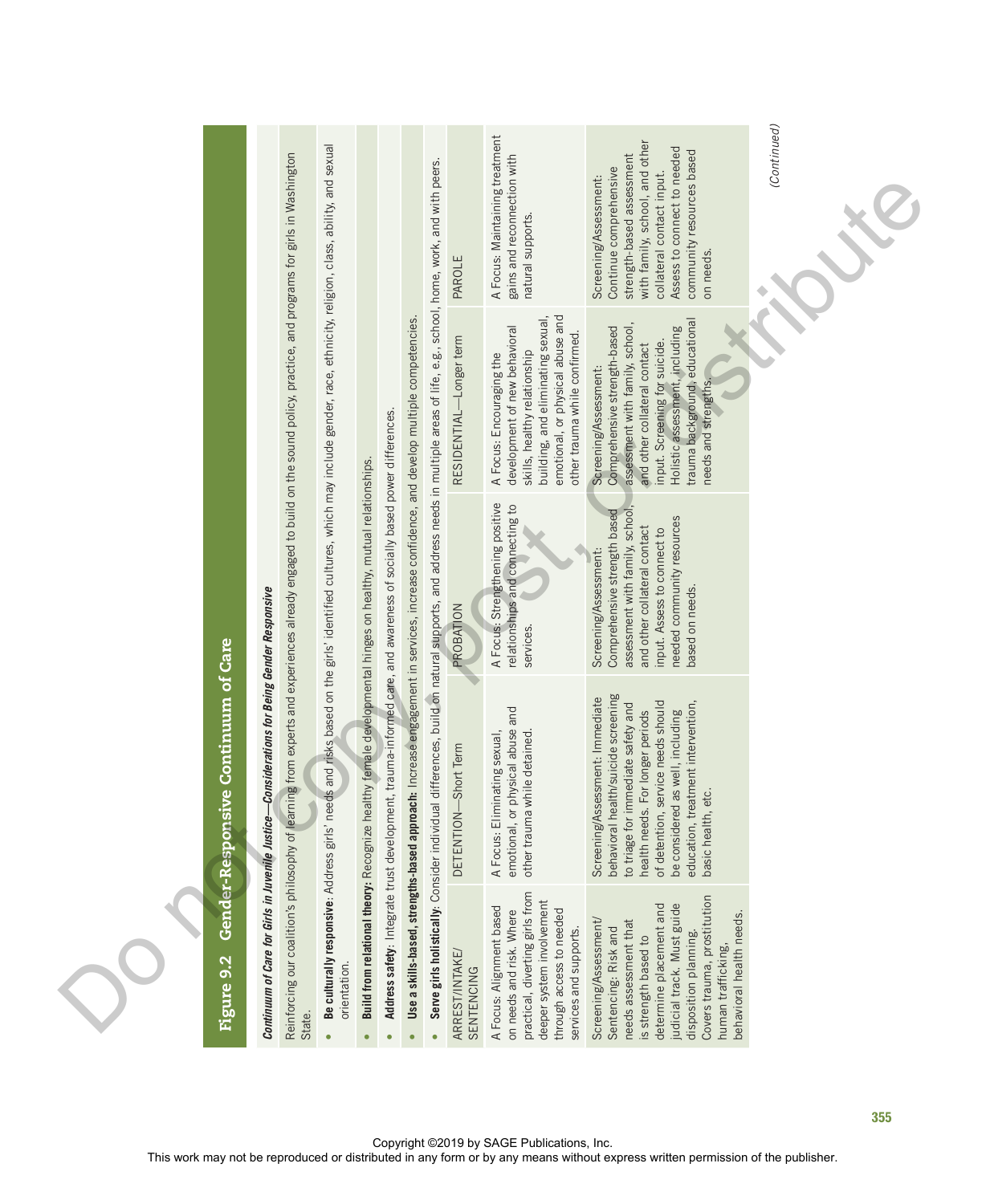|     |                   | only groups (e.g., Girls Circle) or<br>individualized, trauma-informed<br>parole caseloads. Connections<br>Ensure programs are culturally<br>prostitution/human trafficking.<br>Employment programs, girls<br>to needed behavioral health<br>Consideration of impacts of<br>responsive. Evidence based<br>programs with evidence for<br>care principles in place.<br>services. Treatment is<br>Treatment/Services:<br>girls.     | (geographically diverse) with<br>support for transportation if<br>locations accessible to girls<br>environment that supports<br>healthy relationships and<br>activities. Groups held at<br>Environment: Create an<br>needed.                                                                                                                                                                                                                                                                                                                                                 | principles in case management,<br>Training: Managers, front line<br>staff on application of GR<br>gender specific program<br>options.                                                                                                                                    | community resource connection;<br>discharge to include family and<br>link youth to gender responsive<br>Transition Planning: Stage<br>resources in community. |
|-----|-------------------|----------------------------------------------------------------------------------------------------------------------------------------------------------------------------------------------------------------------------------------------------------------------------------------------------------------------------------------------------------------------------------------------------------------------------------|------------------------------------------------------------------------------------------------------------------------------------------------------------------------------------------------------------------------------------------------------------------------------------------------------------------------------------------------------------------------------------------------------------------------------------------------------------------------------------------------------------------------------------------------------------------------------|--------------------------------------------------------------------------------------------------------------------------------------------------------------------------------------------------------------------------------------------------------------------------|---------------------------------------------------------------------------------------------------------------------------------------------------------------|
|     |                   | services for treatment. Girls only<br>programs with evidence for girls.<br>health or connection to outside<br>Ensure programs are culturally<br>prostitution/human trafficking.<br>treatment plan. Onsite mental<br>responsive. Evidence based<br>groups. Involve family when<br>Consideration of impacts of<br>possible. Trauma-informed<br>Treatment/Services: Girls<br>participate in developing<br>care principles in place. | staff. Policies emphasize verbal<br>Searches performed by female<br>Environment: See "Detention"<br>communication over physical<br>area, keep intimate clothing.<br>interventions. Restraint use<br>Girls can decorate personal<br>high-risk based only.                                                                                                                                                                                                                                                                                                                     | gender responsiveness especially<br>vocational personnel to reinforce<br>line staff, including school and<br>approach and creating a safe<br>techniques and restraint use.<br>Training: Managers and front<br>environment; de-escalation<br>in the areas of a relational |                                                                                                                                                               |
|     |                   | Connection to needed behavioral<br>individualized, trauma-informed<br>programs with evidence for girls.<br>Ensure programs are culturally<br>prostitution/human trafficking.<br>only groups (e.g., Girls Circle)<br>health services. Treatment is<br>responsive. Evidence based<br>Consideration of impacts of<br>Treatment/Services: Girls<br>care principles in place.<br>or probation caseloads.                              | (geographically diverse) with<br>support for transportation if<br>locations accessible to girls<br>environment that supports<br>healthy relationships and<br>activities. Groups held at<br>Environment: Create<br>needed.                                                                                                                                                                                                                                                                                                                                                    | principles in case management,<br>Training: Managers, front line<br>staff on applications of GR<br>gender specific program<br>options.                                                                                                                                   | community resource connection;<br>discharge to include family and<br>link youth to gender responsive<br>Transition Planning: Stage<br>resources in community. |
|     | tinued)           | informed care principles in place.<br>onsite mental health services or<br>relationships with social service<br>agencies to provide group and<br>prostitution/human trafficking<br>individual treatment; trauma<br>Consideration of impacts of<br>Treatment/Services: Have                                                                                                                                                        | males. Female staff available all shifts<br>programs or house girls in shelter care/<br>emphasize verbal communication over<br>retraumatized. Emphasis on nurturing<br>assessment centers when appropriate.<br>Environment: Create an environment<br>physical interventions. Restraint use<br>accountability to address needs and<br>risk. Female housing separate from<br>relationships coupled with needed<br>Girl-only alternative to detention<br>and emotional abuse or being<br>Single-bunk in cells. Policies<br>safe from sexual, physical,<br>high-risk based only. | areas of a relational approach and<br>responsiveness especially in the<br>Training: Managers and front<br>line staff to reinforce gender<br>creating a safe environment.                                                                                                 |                                                                                                                                                               |
|     | Con<br>Figure 9.2 | to be considered in decision<br>making based on assessed<br>point. Service and support<br>needs that are gender and<br>culturally responsive need<br>Treatment/Services: Few<br>if any provided at this<br>needs and risk.                                                                                                                                                                                                       | interviews [and] searches<br>responsive safe space for<br>girls including privacy in<br>female judges/attorneys<br>and other professionals.<br>Preadjudication "girls<br>Environment: Gender<br>courts."                                                                                                                                                                                                                                                                                                                                                                     | workers to reinforce gender<br>responsiveness especially<br>in the areas of a relationa<br>judges, attorneys, intake<br>approach and creating a<br>Training: Police officers,<br>safe environment.                                                                       | responsive resources based<br>on need and risk: sensitivity<br>Transition Planning:<br>Connect to gender<br>to relationship.                                  |
| 356 |                   |                                                                                                                                                                                                                                                                                                                                                                                                                                  | Copyright ©2019 by SAGE Publications, Inc.<br>This work may not be reproduced or distributed in any form or by any means without express written permission of the publisher.                                                                                                                                                                                                                                                                                                                                                                                                |                                                                                                                                                                                                                                                                          |                                                                                                                                                               |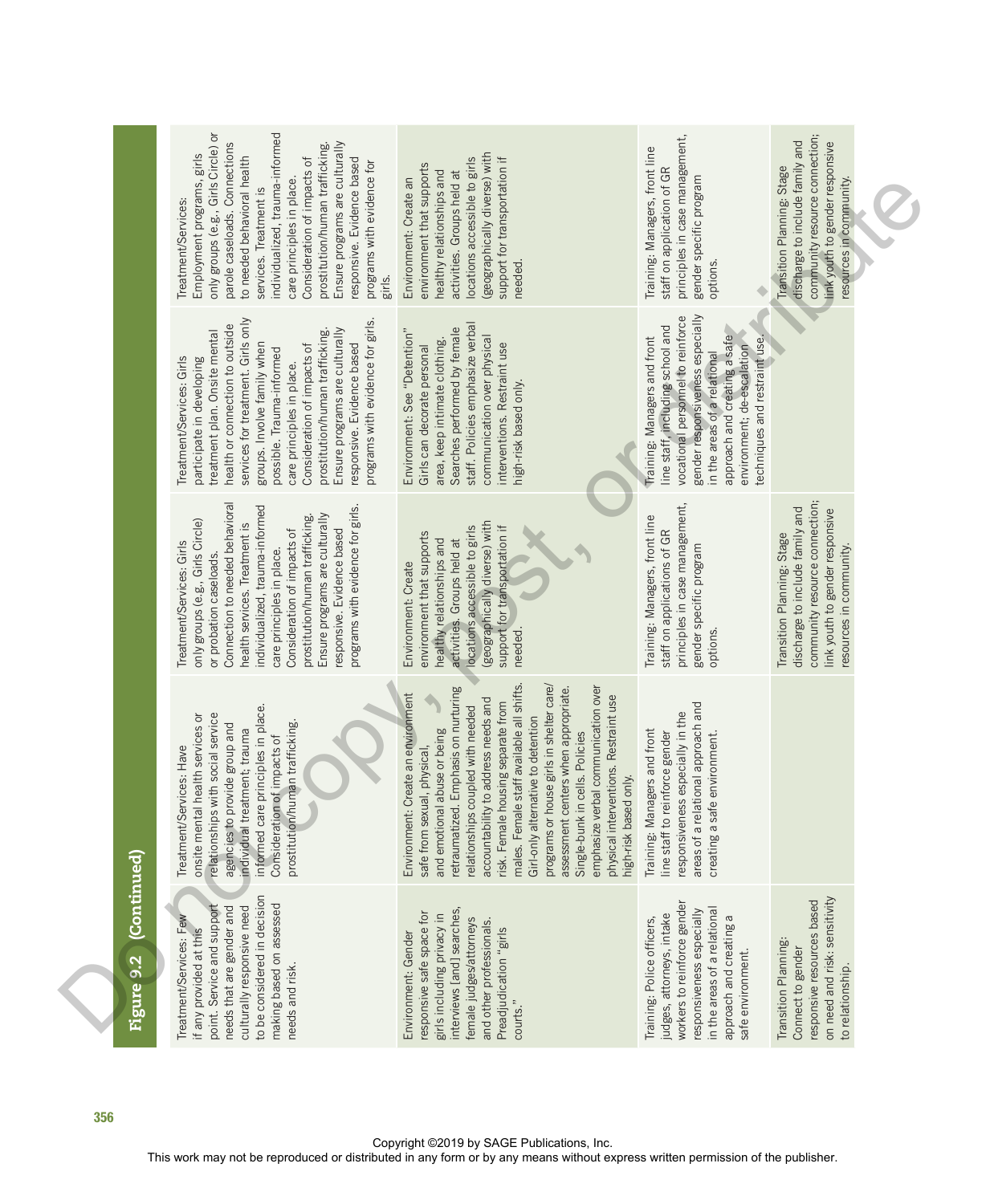Before *Roper,* the Supreme Court had already decided several landmark cases related to the constitutionality of executing juveniles (*Eddings v. Oklahoma*, 1982; *Thompson v. Oklahoma*, 1988; *Stanford v. Kentucky*, 1989; *Wilkins v. Missouri*, 1989; *Atkins v. Virginia*, 2002). Although the era of executing juveniles in the United States is over, there are many juveniles serving life sentences for crimes committed when they were under the age of 18. The Equal Justice Initiative (2007) refers to this as "death in prison sentences" (p. 3). There are 2,570 juveniles sentenced to life without parole (ACLU, 2015), which, according to Kubiak and Allen (2011), is the most severe sanction available. In 2010, the Supreme Court ruled in *Graham v. Florida* that it is unconstitutional to sentence juveniles who haven't committed a homicide to life without parole and concluded,

[There] is no penological justification for this sentencing practice . . . life without parole for juvenile non-homicide offenders accomplishes none of the traditional goals of penal sanctions—retribution, deterrence, incapacitation, and rehabilitation. (National Conference of State Legislatures, 2010, p. 1)

At that time, 37 states, the District of Columbia, and the federal government allowed life without parole for juvenile non-homicide offenses, six did not allow it, and seven allowed it for juveniles who committed homicide (National Conference of State Legislatures, 2010).

In most states, mandatory sentencing policies determine sentencing decisions. Juveniles as young as 12 can be tried as adults in many states, although 14 states do not set a minimum age (Kubiak & Allen, 2011). The Equal Justice Initiative (2007) identified 73 individuals sentenced to die in prison for crimes they committed when they were either 13 or 14 (p. 20); 49% were Black, 9.6% were Latino, 30% were White, and there was one Native American and one Asian American. "All of the children condemned to death in prison for non-homicide offenses are children of color. All but one of the children sentenced to life without parole for offenses committed at age 13 are children of color" (p. 21). In addition to the discriminatory manner in which life sentences appear to be imposed, they are contrary to international human rights law, such as the International Covenant on Civil and Political Rights and the United Nations Convention Against Torture and Other Cruel, Inhuman or Degrading Treatment or Punishment, both ratified by the United States (The Campaign for Fair Sentencing of Youth, 2009). There is limited research available on public opinion about life without parole sentences for juveniles (Greene & Evelo, 2013; Kubiak & Allen, 2011). The rest of the reproduced or distributed in the rest of the rest or between the rest or between the responsible to the rest or by a rest or the rest or the rest or by any means were reproduced in a second in a second in

In 2012, the Supreme Court revisited the issue of life without parole for juveniles in the case of *Miller v. Alabama.* In this case, the court considered whether or not a life without parole sentence for two teenagers who committed murders at the age of 14 was in violation of the Eighth Amendment (Kennedy, 2014). In *Miller,*

The court determined that although a person under the age of 18 may be sentenced to LWOP . . . they may not be sentenced until a judge or jury determines . . . that such a sentence is justified. (Kennedy, p. 560)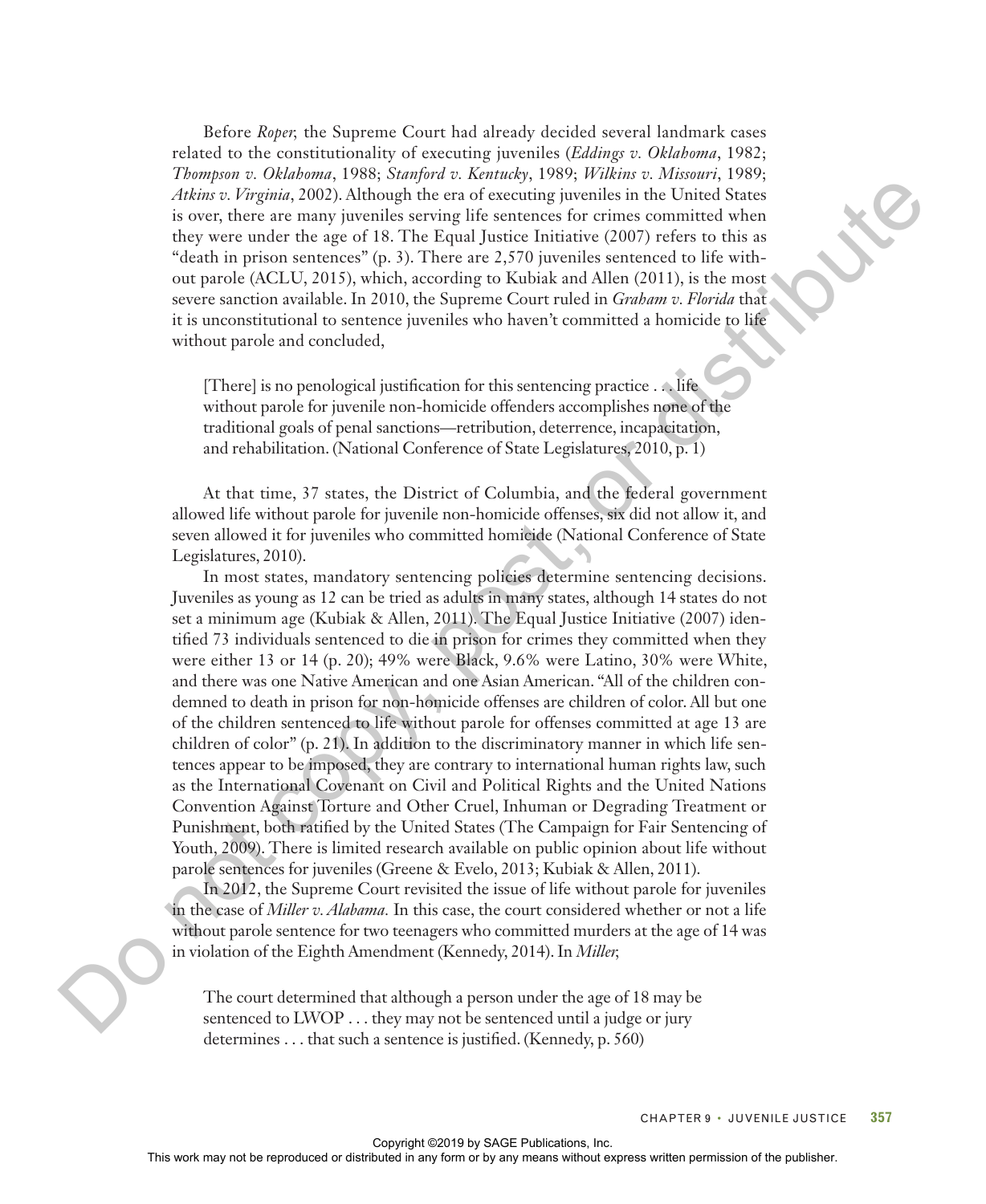While the Supreme Court ruled that *mandatory* life without parole sentences were unconstitutional, it sidestepped the constitutionality of life without parole sentences. The court did emphasize that differences between children and adults are important during sentencing. Since *Miller,* federal courts as well as the states of Florida, Nebraska, New Hampshire, Illinois, Mississippi, Iowa, Massachusetts, Texas, and Wyoming have made life without parole retroactive (Equal Justice Initiative, 2015a). The Supreme Court was scheduled to consider this issue in the case of *Toca v. Louisiana* before Toca's release in January 2015 after he agreed to plead to a lesser charge (Simerman, 2015). At age 17, George Toca was arrested after a 1984 robbery during which his best friend was accidentally shot and killed. He remained imprisoned in Louisiana for 30 years, maintained his innocence throughout, and presented evidence that someone else was the shooter. After the Louisiana Supreme Court ruled that *Miller* was not retroactive in that state, Mr. Toca petitioned the U.S. Supreme Court (Wegman, 2014). Juveniles under life without parole sentences challenge us to consider the best approaches to prevent juvenile involvement in crime, especially serious violent crime. This issue is addressed next.

## **Delinquency Prevention**

More than 50 years ago, the OJJDP was established. According to the OJJDP website (http://www.ojjdp.gov/), its mission is to "provide national leadership, coordination, and resources to prevent and respond to juvenile delinquency and victimization." The federal government has provided billions of dollars to state and local governments to assist them in their efforts to prevent crime (Sherman, 1997). In FY 2017, the Office of Justice Programs (OJP) requested \$334.4 million (21%) for juvenile justice programs. The amount spent on prevention programs pales in comparison to what is spent on punishment and the placement of youth in secure confinement, however. According to Taylor Greene and Penn (2005), the pendulum began to shift from punishment to prevention in juvenile justice due, at least in part, to the high cost of "get tough" policies that do not necessarily work.

How do we know what programs work? More than two decades ago, Sherman et al. (1997) conducted a study of factors that relate to juvenile crime and the effect of prevention programs on youth violence. The study was in response to a mandate from Congress to the attorney general to evaluate the effectiveness of crime prevention programs. Sherman (1997) concluded that, although some programs work, some do not, and others are promising; there is a need to identify what works in areas of concentrated poverty where homicides are rampant. In these communities, there are also the heightened problems of fear, violence, and victimization. The three primary sources of information about programs that work are the OJJDP Model Programs Guide, the Blueprints Program of the Center for the Study and Prevention of Violence, and the Office of Justice Programs' CrimeSolutions.gov. Each of these sources provides descriptions of programs that are effective and promising. OJJDP's Model Programs Guide also includes programs found to be ineffective. Effective programs are listed in all three sources. durate a state the relation in the relation in the relation of the relation of the relation of the relation of the relation of the relation of the relation of the relation of the relation of the relation of the relation o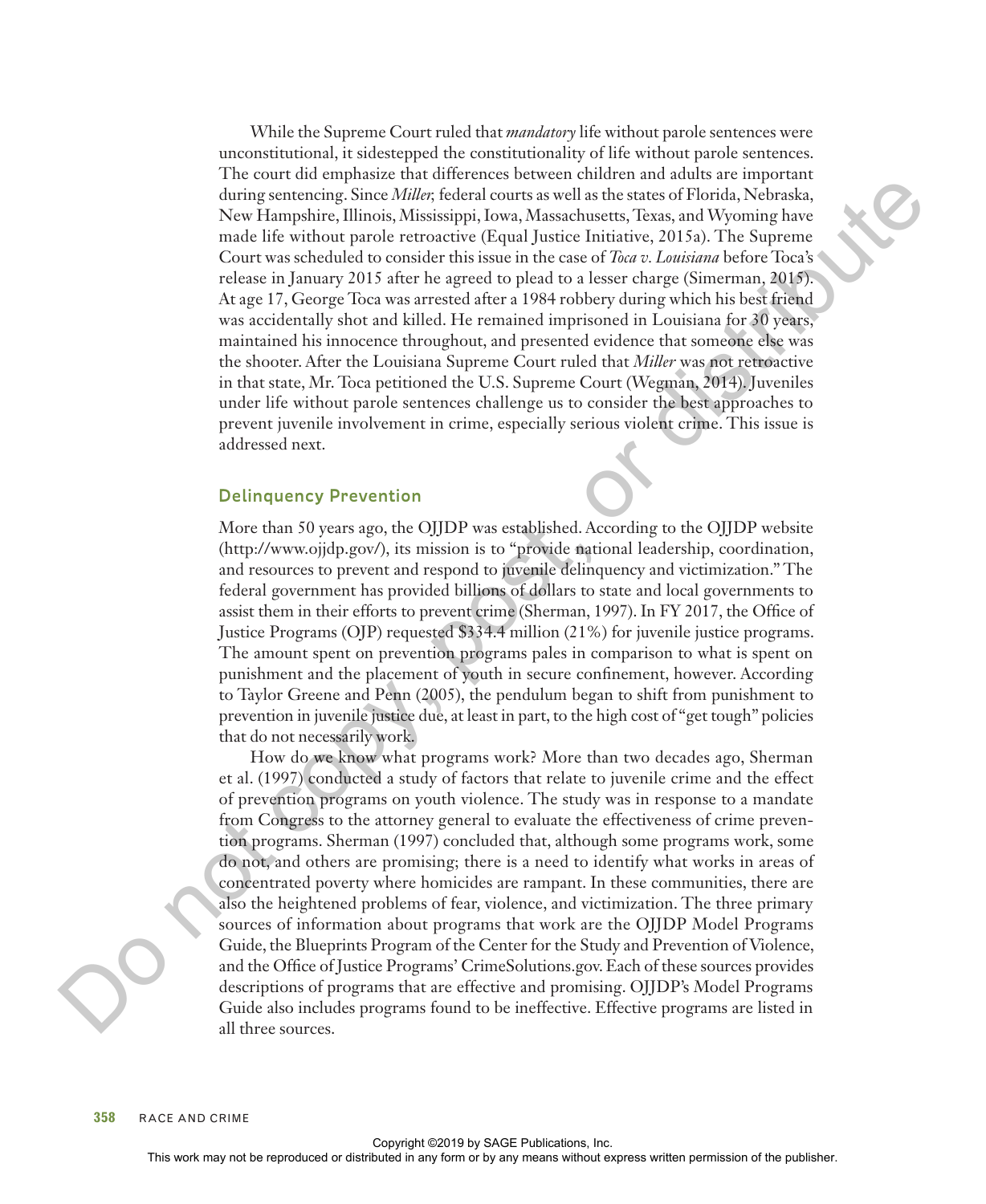The OJJDP's Model Program Guide (MPG) provides a compendium of evidence-based prevention and intervention programs. The prevention section emphasizes a shift from reactive to proactive delinquency prevention, referred to as the "public health model of crime prevention." The Center for the Study and Prevention of Violence has been identifying and evaluating violence prevention efforts since 1996. It selects "Blueprints Model Programs" based on several criteria for effectiveness, including evidence of a deterrent effect with a strong research design, evidence of a sustained effect, and replication elsewhere (Center for the Study and Prevention of Violence, 2015). "Promising Programs" are required to meet only the first criteria. In early 2018, there were 15 Blueprints Model Programs and 65 Promising Programs. The Blueprints Model Programs then included Big Brothers/Big Sisters of America and Functional Family Therapy (Blueprints Programs, 2018).

Howell (2003) offered the "comprehensive strategy framework" for integrating the delinquency prevention and juvenile justice fields. The key components of this strategy are prevention, effective early intervention with at-risk children and families, and graduated sanctions for youth in the juvenile justice system. The comprehensive strategy is research based and flexible, and it has been implemented in several jurisdictions. It utilizes a developmental prevention approach that focuses on risk and protective factors in the family, school, peer group, community, and the individual. More recently, Lipsey, Howell, Kelly, Chapman, and Carver (2010), focusing primarily on intervention, point to the importance of evidence-based practices for reducing recidivism, practices that take into consideration the risk level of the juvenile and behavior change through personal development, as well as other factors. Are any of the strategies mentioned earlier effective for minority youth who are locked in communities and environments plagued by poverty and disorder? Will they counter the pressures and temptations of drugs and delinquency? Do they take into consideration the pressures placed on some youth to engage in delinquent behaviors in order to survive in their neighborhoods? Do they acknowledge the relationship between violence and victimization? These and other questions about delinquency prevention programs for minority youth remain unanswered. The including the repressent or the control or the control or the results of the results of the results of the results of the results of the results of the results of the results of the results of the results of the publi

Taylor Greene and Penn (2005) noted that identifying programs that work for minority youth is difficult. First, just because programs such as the Blueprints, for example, have proven effective based on their deterrent effects, research design, sustained effects, and replication does not necessarily mean that they work for minority youth. If we could determine that more than 50% of the study samples in these assessments of effective programs are minority youth, then we could believe that they are effective with these youth. Understanding the relationship between violence and victimization is also important to developing effective prevention programs for minority youth. Youth who witness violence in their homes and in their communities are more vulnerable to involvement in delinquency. For some, the behavior is viewed as acceptable, and for others, it is required in order to have what E. Anderson (1999) described as "juice" or status. McGee (2003) and McGee and Baker (2002) found that direct victimization as a measure of exposure to violence was a predictor of problem behaviors. Victimization was linked to both internalizing and externalizing behaviors. McGee (2003) suggested that violence prevention programs must take into consideration the specific needs of students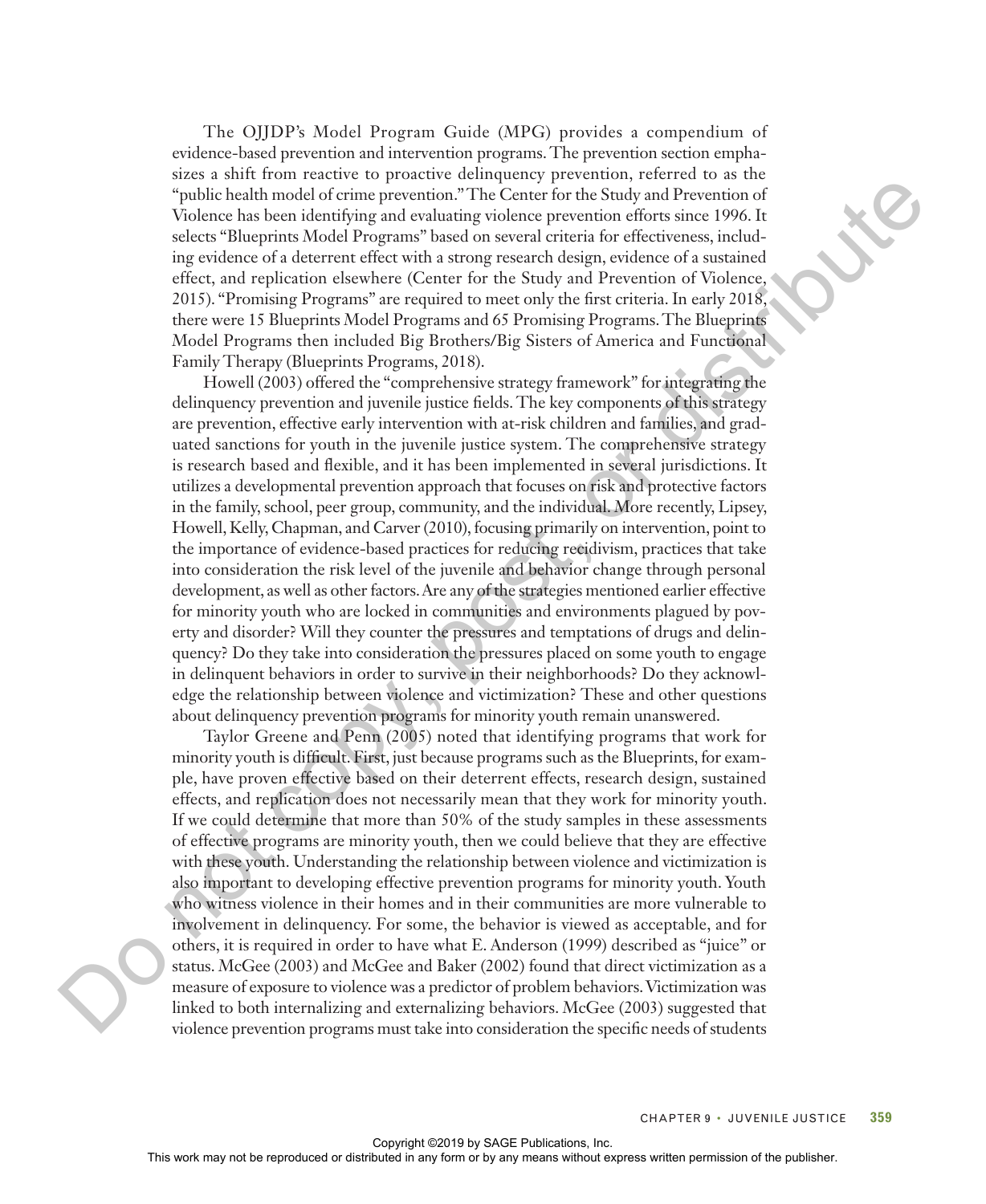exposed to danger and the importance of developing problem- and emotion-focused coping strategies. Relatedly, programs that emphasize resilience also are important.

Today, programs like the Safe Start Initiative target children exposed to violence. Klofas, Hipple, and McGarrell (2010) in *The New Criminal Justice* emphasize the importance of cooperation and collaborative problem solving across agencies (police, prosecutors, probation, etc.) in one locale. The Boston Gun Project, implemented in the 1990s to target gun crimes and the gun-related deaths of youths, was one of the earliest efforts that included coordination and cooperation across justice agencies in one jurisdiction. Today, partnerships and collaboration among stakeholders are more prevalent. Payne and Button (2009) point to the importance of involving all stakeholders in planning and implementing youth violence prevention plans. Youth themselves are important stakeholders (Dawson-Edwards et al., 2017).

# **CONCLUSION**

This chapter traced the historical legacy of race in the juvenile justice system. It also presented information on the extent of juvenile crime and victimization and on juveniles in the juvenile system. The issue of DMC was examined to shed light on the ongoing problem of minority youth in the system. When considered historically, disproportionate minority confinement in or contact with the juvenile justice system is not a surprising problem, and it is likely to continue, if not worsen, unless society addresses the social conditions that foster delinquency and the racial attitudes that still taint the treatment of minority youth in the system. As noted, Feld (1999) described social and demographic changes in the 1970s that produced macrostructural conditions resulting in the escalation of youth violence in the 1980s. By the 1990s, the panic over violent juvenile crime adversely impacted urban Black males, who unfortunately were often the perpetrators of the most violent of crimes: murder (Feld, 1999). The hybrid mix of rehabilitation and punishment that evolved in juvenile justice has had both positive and negative results. On the positive side, prevention has reemerged as a cost-effective approach to delinquency, and juvenile homicides and other violent crimes have decreased. However, the punitive era in juvenile justice has proved to be quite costly and not necessarily effective. More troubling is that DMC has only improved slightly, and school punishment disparities by race point to the possibility of a relationship between DMC and school punishment. Other contemporary issues were also presented in this chapter: the schoolto-prison pipeline, female delinquency, juveniles and life without parole sentences, and delinquency prevention. It is easy to lose sight of the fact that most of the more than 73 million juveniles in our country are not delinquent, regardless of their race, class, and gender. Parents, teachers, other individuals, and numerous community organizations are dedicated to the development of American youth. It makes much better sense to invest in education, health, and delinquency prevention than it does to invest in correctional institutions. This will require the identification of prevention programs that work, can be replicated, and are adequately funded. In recent decades there have been some steps in this direction, although we still need to identify and fund strategies that will reduce disparities in the juvenile justice system. Kets, 1 lyings, and Voter correll (2010) in the verte (1960) and the reproduced or the reproduced in any form or by any form or by any form or by any form or by any means we represent to the publisher or the model of the

**360** RACE AND CRIME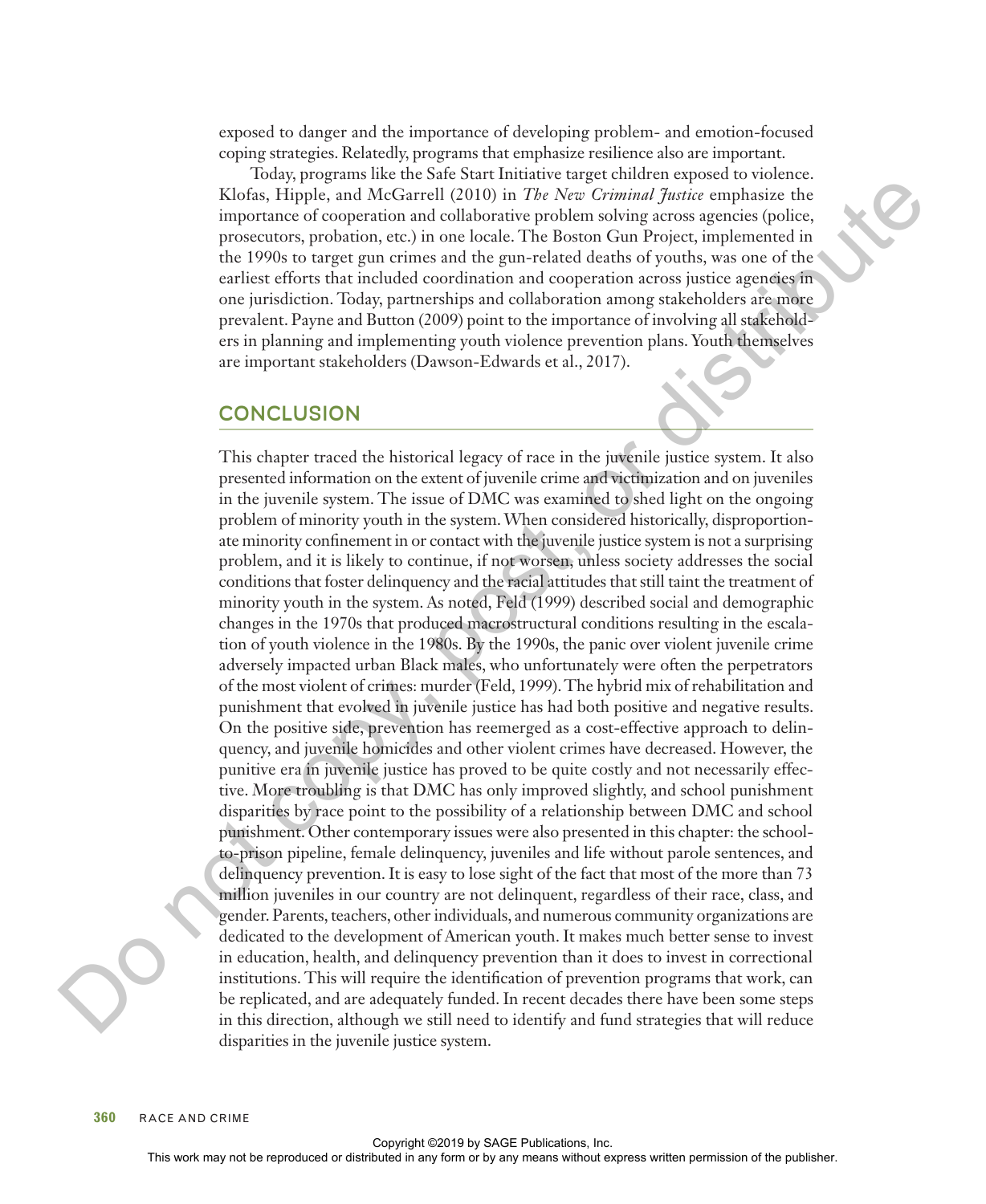# DISCUSSION QUESTIONS

- 1. How relevant is the historical treatment of minority youth in juvenile justice to the DMC issue today?
- 2. Do you think programs for delinquent youth should vary by race/ethnicity?
- 3. What do you think are the best strategies for reducing the school-to-prison pipeline?
- 4. Is life without parole sentencing for juveniles "cruel and unusual"?

# INTERNET EXERCISES

1. Use the OJJDP Statistical Briefing Book *Easy Access to the State and County Juvenile Court Case Counts* (http://www.ojjdp.gov/ojstatbb/ezaco/ asp/TableDisplay.asp) to examine cases in two states. Include your state of residence.

- 5. Does juvenile victimization in the home or the community lead to youth delinquency or future criminality?
- 6. Do you believe that gender- or race-specific programming for youth have the potential to be more effective than gender- or race-neutral programs?

2. Visit the Campaign for Fair Sentencing of Youth website (www.fairsentencingofyouth.org) to examine the status of life without parole laws for juveniles in the United States and to read varying perspectives on the issue.

# INTERNET SITES

*Office of Juvenile Justice and Delinquency Prevention*: http://www.ojjdp.gov *Blueprints for Healthy Youth Development:* http://www.blueprintsprograms.com *U.S. Department of Education Office for Civil Rights Data Collection:* http://ocrdata.ed.gov Then the state and the lowest translated in any first model or distribution or distributed in any means with the representation of the publisher or distributed in any means with the publisher of the publisher of the publi